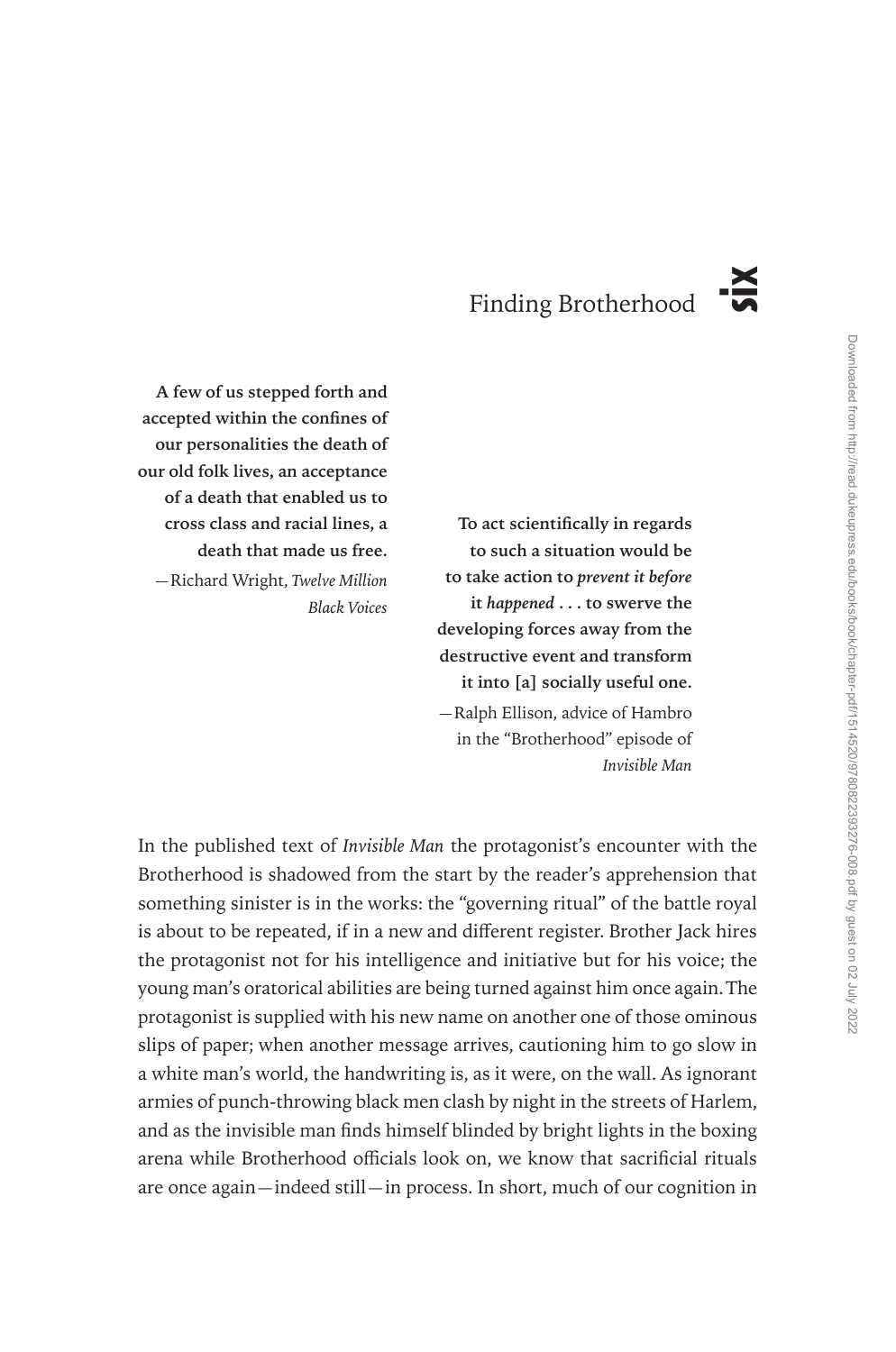238 this section of the novel is based in re-cognition. The text's careful rhetorical patterning enables us to view new characters and situations as supplements to familiar clusters and equations; repeated tropes, character types, and incidents channel, in fact govern, our response to the invisible man's entry into political life.

Our ease in making connections among parallel and analogous symbols and incidents is reinforced by our knowledge, or what we believe to be our knowledge, of history. We are aware, even if the invisible man is not, that he has landed in a nest of Communists. LeRoy may not have limned for us the "authoritarianism of the left," but we know a red when we see and hear one. We wink and nod when Ellison identifies his leftists as the "Brotherhood," just as we previously winked and nodded at his dissociation of the Founder from Booker T. Washington and of the campus (even with its signature statue) from Tuskegee. It does not matter that in postpublication commentaries Ellison continually denied that the Brotherhood is the CP. Like the reviewers who greeted *Invisible Man* back in 1952, virtually all of whom made this association, we discern the historical identity of the radicals the invisible man encounters in Depression-era Harlem. We know that they protest evictions and profess themselves friends of the Negro people, but also that their motives are tainted and their friendship false. When redheaded Brother Jack follows the invisible man over the rooftops and offers him a job, this is, we acknowledge, typically opportunistic and cynical Communist behavior. Rhetoric is compounded by reference, re-cognition via textual patterning with re-cognition via invocation of a fund of common knowledge. If we identify with the cold war–era reader who is assumed and greeted in the 1952 novel, textual rites of consensus are operating with a vengeance.<sup>1</sup>

In this chapter I examine the process by which Ellison creates an apparently seamless homology between the northern urban left and the series of antagonists the invisible man has encountered, starting with the town fathers at the battle royal. As we may anticipate, given the harshness of his criticisms of the Communists in his correspondence in 1945, Ellison from the outset intended to subject his protagonist's experiences with the Brotherhood to critical scrutiny. In one early outline the protagonist, after learning that he has been "given the run-around" by the trustees, returns to the South, either Atlanta or Birmingham, where, in a partial parallel with Angelo Herndon, he

steps in front of [a] mixed relief parade and is exclaimed a Hero by [a] left-wing group.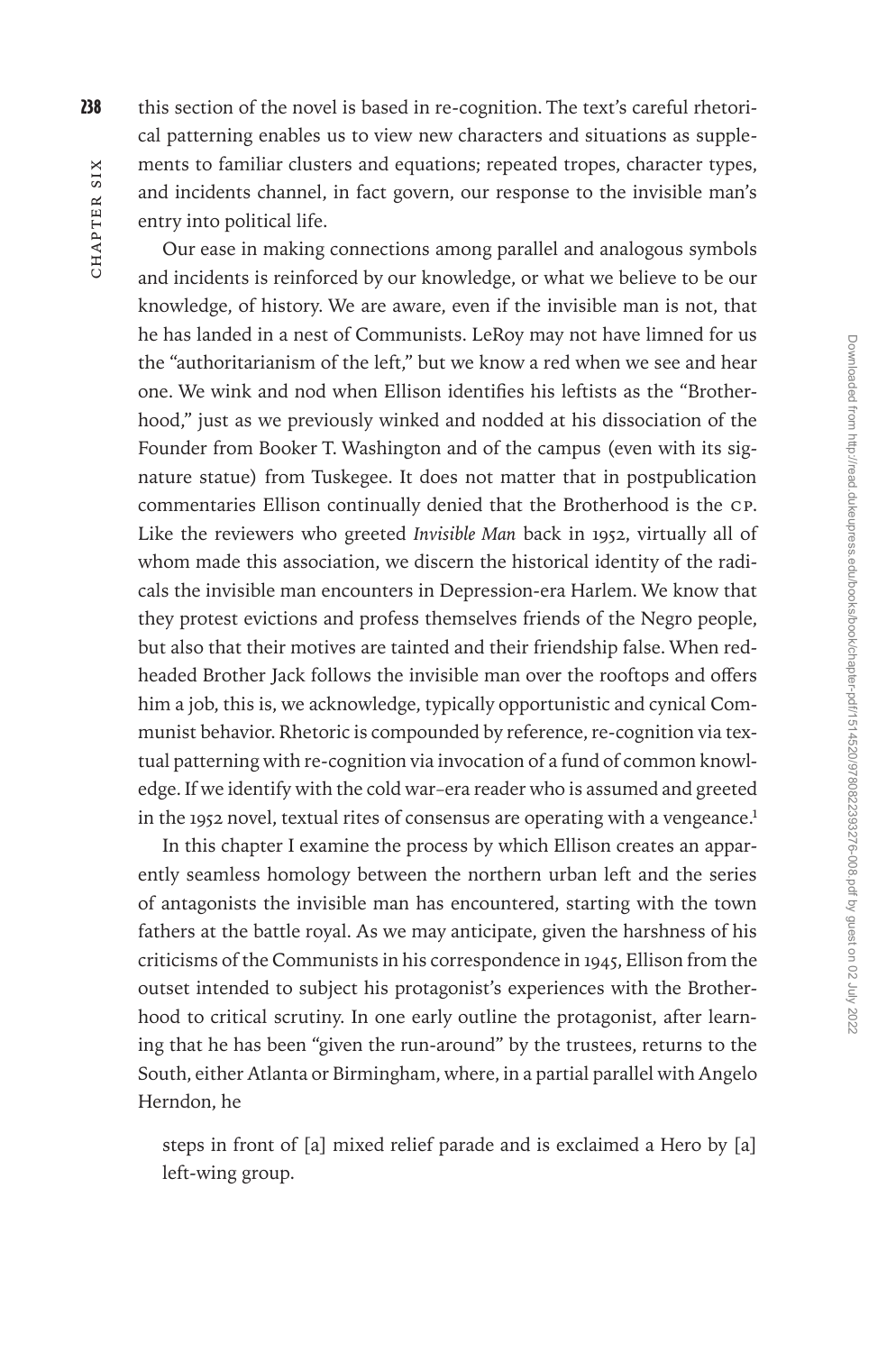He is arrested, charged with treason, thrown in jail. After his release he 239 returns north and becomes [a] political figure; a "leader" who discovers soon that he leads no one, but is in reality a figure-head.

In a draft of his letter to his publisher, Peggy Hitchcock, in 1946, Ellison remarks that his novel's "political allegory" will entail describing "a man of good will who attempts to function idealistically in a political organization which cannot afford the luxury of idealism." Although "allegedly democratic," he continues, the organization "observ[es] the ritual of jimcrow custom," thereby "mak[ing] for situations of such absurdity that they [be]come the antithisis of anything progressive." The hero loses his position of leadership in the organization "at the point when he truly begins to understand something about himself and the world." Ellison added, "This, I'm afraid[,] is as far as I have concieved the structure, for the end, the climax, evades me."2

While consistently stressing the ironic disparity between the Brotherhood's theory and its practice, Ellison's notes and outlines indicate his original intent to spread the blame for the invisible man's never attaining the standing of a genuine leader. When he is "picked up by the radicals" who find him "useful because he is young, handsome, [and] can speak[,] it does not occur to them," notes Ellison, "that he is an opportunist, disorganized and unreliable." "The democracy which he discovers in his political milieu is not that of its written program, but of its human exponents"; nonetheless he "fall[s] into the uncle tom pattern again, . . . creat[ing] ambivalence in order to feel comfortable." Expanding on this contradiction in "Working Notes," Ellison writes that the invisible man, upon learning that "he is a leader in name but not in fact, gives in to his passive drives . . . fail[ing] to see that he is dealing with well-meaning but blundering human beings, most of whom have misunderstood him because of the unconscious assumption that they knew what was best." Accordingly he "phones his office several times a day to ask for himself . . . finding reassurance in hearing the girl use his title." When he becomes romantically involved with Louise, a white Brotherhood member, he "cannot accept himself nor believe that anyone like Louise could find him attractive," a psychological complex that Ellison refers to in his notes and letters to Hyman as the novel's "Othello theme." As in the early drafts of Ellison's reviews of *Black Boy* and *An American Dilemma*, as well as in "The Initiation" and other proletarian short stories, both African American and white Communists are shown to be toting considerable baggage as they journey toward a better world.<sup>3</sup>

Besides depicting the invisible man and his comrades as beset by com-

Finding Brotherhood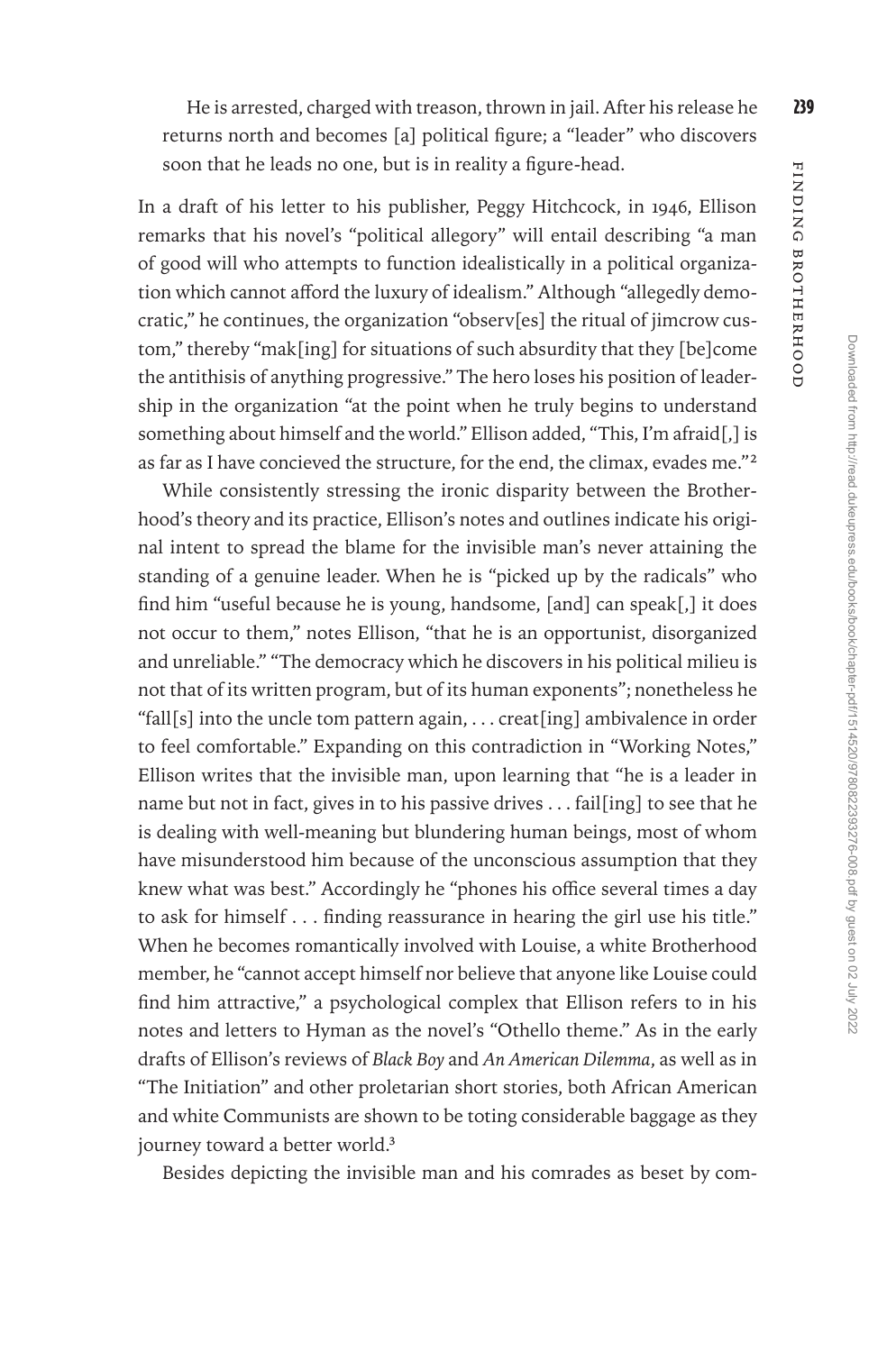240 parable contradictions, the outlines and drafts of the novel's New York section contain a number of episodes—eliminated from the published text that substantially remold the portrayal of the Brotherhood's relationship with Harlem's migrant population. At least half of the section of the novel that Ellison variously titled "Perception," "Book III," and "Political Life" itself occupying the second half of the 1952 text—originally contained quite a sympathetic depiction of leftist political organizing among urban African Americans. Accompanying this added material is a reconfiguration of certain key tropes. As we shall see, the positive characterization of Louise ruptures the text's portrayal of white Brotherhood members as racists and of white women as tools of power-hungry white men. The novel's symbolism of blindness and invisibility is complicated by a cluster of images that associate Marxism with a lens affording special insight into reality. Injecting greater complexity, to use Ellison's favorite evaluative term, into the published text's more reductive treatment of the left, these omitted episodes and readjusted tropes afford insight into the reasons why the novel's climax may have continued to "evade" Ellison. For some time he was apparently unable, or unwilling, to skewer the left: LeRoy's inability, or unwillingness, to illustrate concretely the "authoritarianism of the left" may have affected his creator as  $w$ ell<sup>4</sup>

#### **"What is to be done?":** Yam Man and Eviction

In the text of *Invisible Man* from 1952, the working-class character of Harlem's migrants is emphasized on the day the invisible man encounters the Brotherhood. In his Men's House days the protagonist had breakfasted on toast and orange juice; now, with the blasting of his bourgeois expectations, he is prepared to acknowledge his abiding love of southern foods and buys two hot buttered yams from a street peddler. His declaration of identity—"They're my birthmark . . . I yam what I am" (266)—has been widely hailed as signaling his willingness to return to his roots. This gesture not only prepares him, and us, for his upcoming defense of the Provos, the elderly evicted couple, but also indicates his growing oneness with the migrant folk from whose vernacular traditions he has to this point separated himself. For many critics his punning consumption of the yams also portends an opposition between the signifying fluidity of folk or migrant speech and the rigidity of the Brotherhood's scientific discourse. A good deal of political and cultural resonance has been detected in those yams.<sup>5</sup>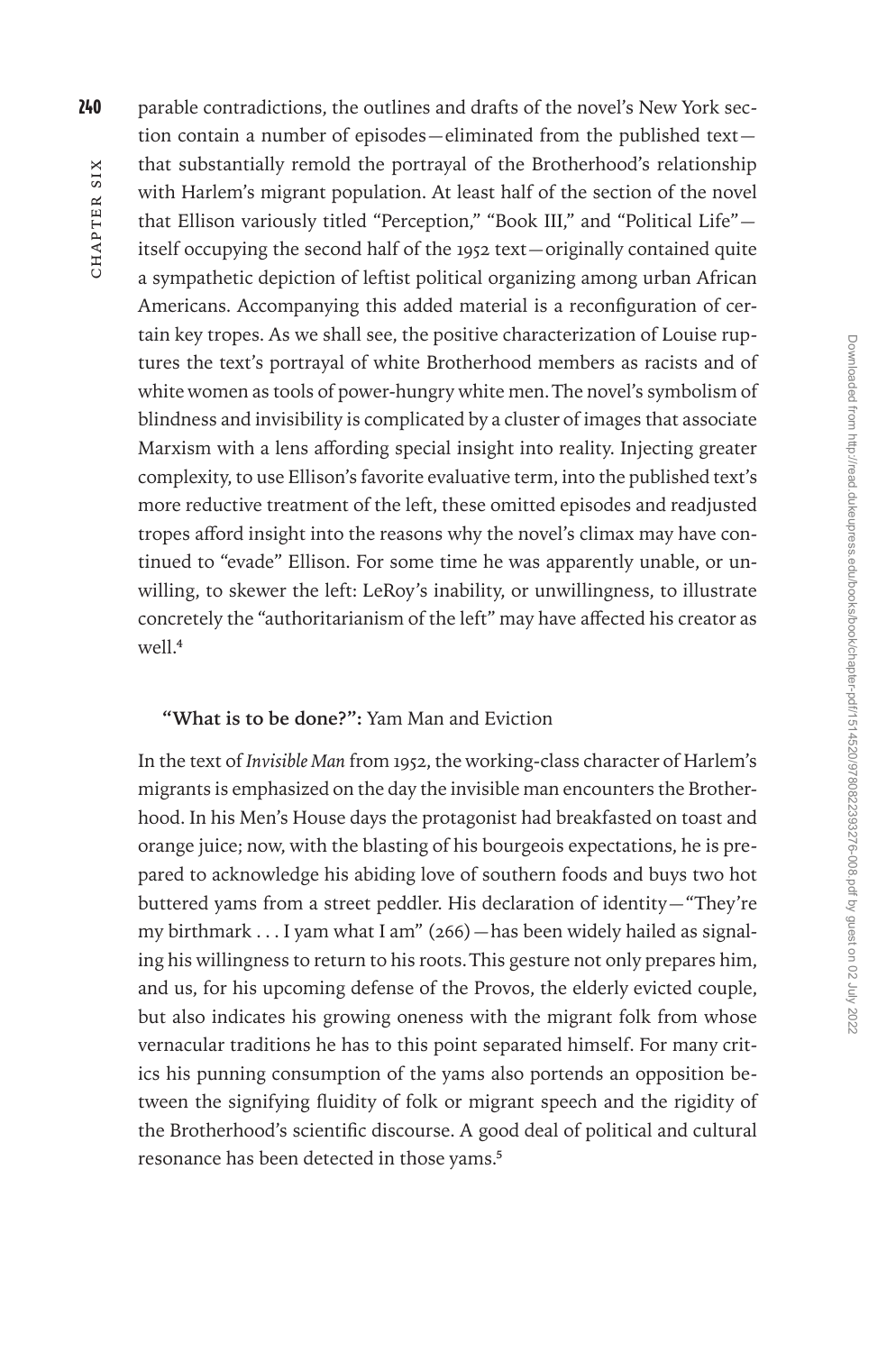Downloaded from http://read.dukeupress.edu/books/book/chapter-pdf/1514520/9780822393276-008.pdf by guest on 02 July 2022

Downloaded from http://read.dukeupress.edu/books/book/chapter-pdf/1514520/9780822937276-008.pdf by guest on 02 July 2022

While the invisible man's delight in the steaming yams signals his yearn- $\frac{241}{12}$ ing for home in all versions of the text, Ellison at first framed the yam seller's situation in more starkly economic terms. In answer to the invisible man's inquiry about the source of the yams, the man tells him, "Before I came North I used to raise em. Had me a forty acre farm. . . . Then I got into some trouble and had to leave. So I came up here and went to work in a factory. Then I was out of work and hit upon this idea." He says, "With all the home boys round these parts [business] aint so bad. Don't look like I'll ever get away from yams though." Although he received part of the promise of Reconstruction (forty acres) the yam seller's inability to abide by the ethics of Jim Crow—"I got into some trouble"—has driven him northward to join the industrial proletariat. The Depression, however, has interrupted that trajectory: selling yams is not a folkish vocation but his way of surviving in the informal economy on the fringes of crisis-beset capitalism. In the 1952 text a close-to-the-soil character linked with other migrants—Peter Wheatstraw, Mary Rambo—who exude folkish authenticity, the yam man earlier figures as a laid-off proletarian. As Paul notes in Ellison's early fictional sketch of the radical organizer hero, having forty acres is no solution to the problem of systemic racism, which requires a more fundamental challenge to class  $rule<sub>6</sub>$ 

In the 1952 text the invisible man's decision to speak out at the eviction is spontaneous; in fact in his ignorance he has to be informed of what an eviction is. In earlier treatments of the young man's period of urban wandering Ellison stresses his needy narcissism. "The only thing left was the desire to make speeches," recalls the narrator. "In spite of Bledsoe, Norton and the others I felt myself to be a leader and a speaker of some eloquence." Having discussed the Harlem housing crisis at Mary's, and having himself come across many an eviction protest since his arrival in New York, he wonders, "Where had all the soap-box speakers gone, now that winter had come? Did they go south with the birds or keep silent until the spring? What if they made their same angry speeches down south, and had been doing so for years without my knowledge? Or did they now make their proclamations in well-heated meeting rooms, now that no one lingered on the windy corners?" When he speaks at the eviction protest, Ellison jotted, the invisible man's words are "mainly a projection of his own anger and bitterness. . . . He speaks out of lostness and vanity."7

The eviction episode itself underwent little revision; in all the drafts Ellison's portrayal of the Brotherhood-led multiracial solidarity dramatizes the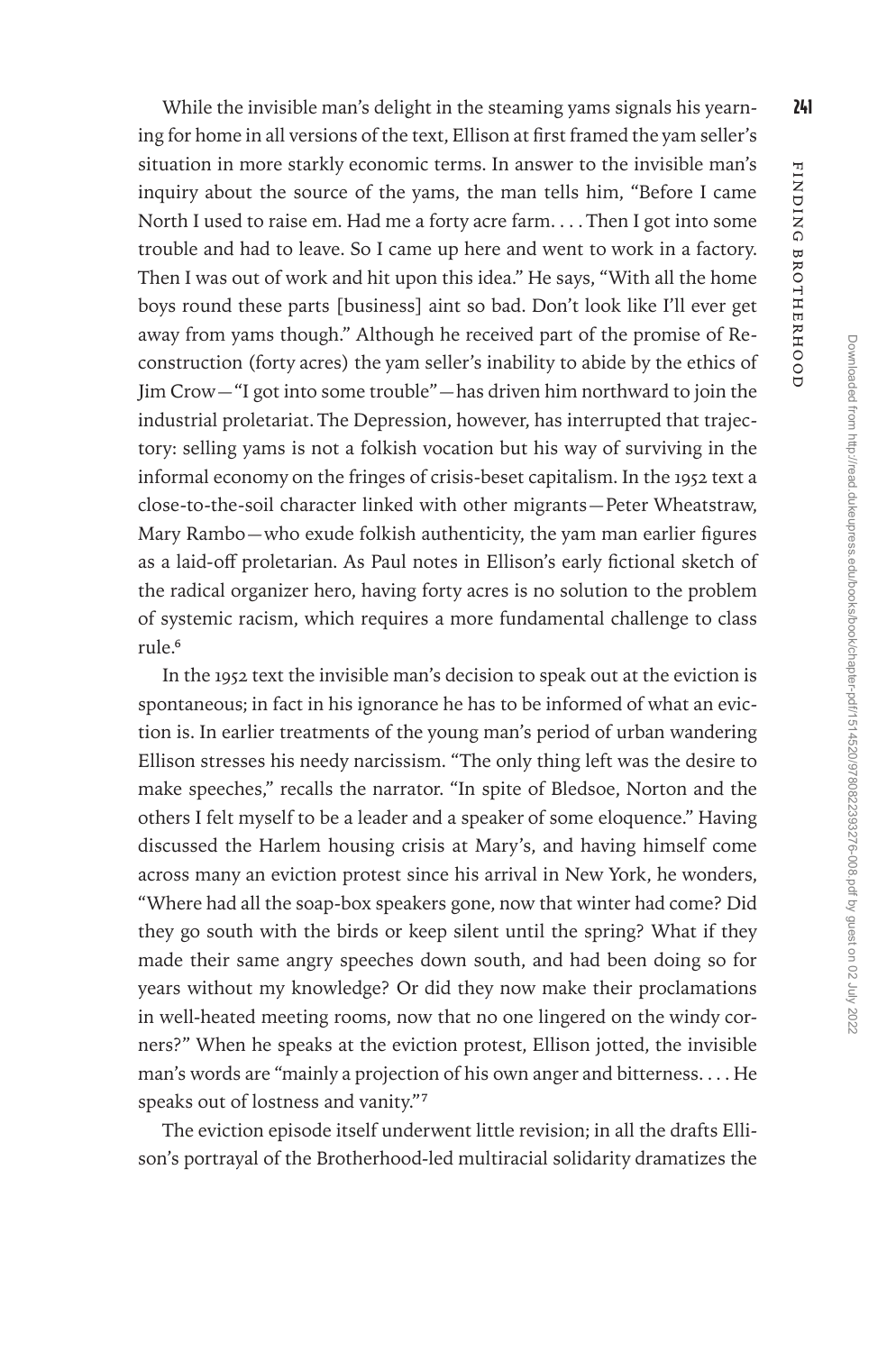CHAPTER SIX hapter Six

242 testimony of the composite "we" in Wright's *Twelve Million Black Voices*: "[We] black folks smashed the marshals' locks, picked up the paltry sticks of furniture, and replaced evicted families" with the support of "white workers" who "differed from those we had known on the plantations; they were not 'po' white trash." Ellison initially stressed the immediacy of the southern memories evoked in the invisible man by the Provos' plight. The young man's sharp visual image of his mother, "*hanging wash on a cold windy day, so cold that the warm clothes froze even before the vapor thinned . . . her hands white and raw in the shirt-swirling wind*" (273), is followed by a memory of his father, whose "last years" were nothing but "straw whirling away in the wind." When the young man sees the Provos' possessions "as behind a vei*l that threatened to lift, stirred by the cold wind in the street*" (273), windblown images of both parents thus press upon his consciousness. We are reminded that the invisible man has not just generalized roots in the South but family members still trapped by Jim Crow.8

This "veil" is more than the veil of private memory; as the narrator relates, "The new voice in my head was about to attack the Founder." He soon finds himself speaking mockingly of the "great leader whose wise action was reported in the newspaper the other day" (275). The historical referent of this "wise leader" is almost surely Tuskegee's President R. R. Moton, whose action in surrendering the wounded Sharecroppers Union organizer Clifford James to the Macon County sheriff closely resembles the invisible man's ironic praise of the "leader [who] . . . when that fugitive escaped from the mob and ran to his school for protection . . . was strong enough to do the legal thing, the law-abiding thing" (276). When the invisible man asks the angry Harlem crowd, "What is to be done?" his echo of Lenin invokes the revolutionary phrase that was a favorite of Ellison's in his *New Masses* and *Negro Quarterly* days. The veil that "threaten[s] to lift" in the published text is not just the veil of a generalized Du Boisian double consciousness, but the veil covering the invisible man's painful personal remembrances, as well as the veil ambiguously positioned by Washington on the Tuskegee campus statue. The South is very much alive in the North; not just the scattered memorabilia of the Provos, but also the recent collusion of Washington's legacy with the suppression of sharecropper organizing, probe and poke at the historical consciousness of the invisible man from behind his memory's windblown veil.9

Although Ellison never worked this material about penetrating behind the veil into a dramatized narrative, his jottings reveal that doing so would have repositioned the text in history, moving it forward by several years. In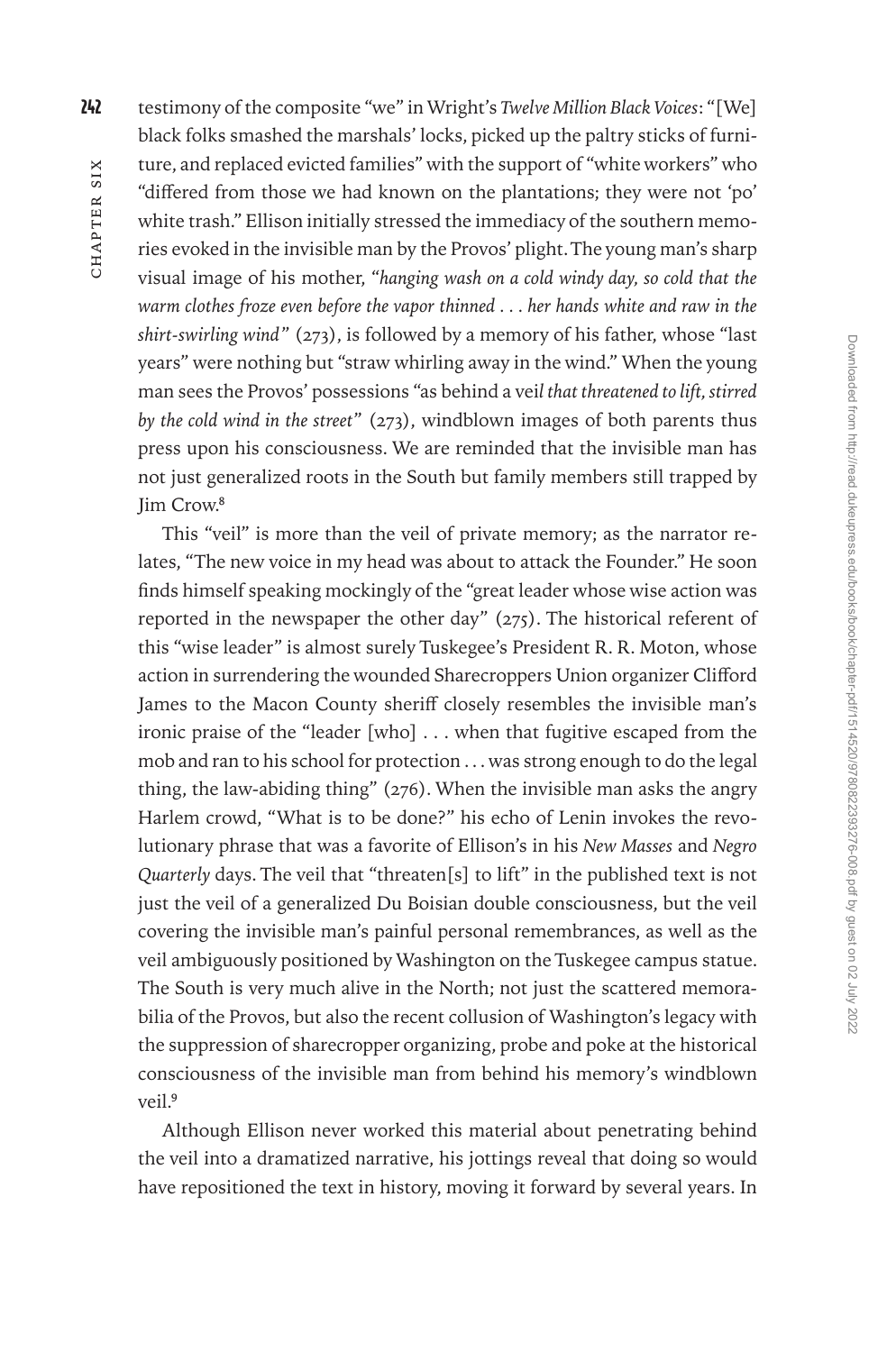one variant the scene included "old folks, soldier, white aggressor, mother 243 father sister brother"; in another variant, "black woman, a sweetheart, a mother, possible a grandmother, 'big mamma,' stressing emotional elements of Harlem riot. White man, Negro mother, Negro soldier . . . Perhaps old man could have been or there could be a disabled son present." These notes indicate that Ellison considered situating the Provos' eviction not during the early years of the Depression, as is implied by the historical references to Clifford James and R. R. Moton, but during the wave of wartime evictions about which Ellison had written in 1942 in his *New Masses* profile of Mrs. Jackson, "The Way It Is." The presence of the soldier in particular would have pointed to the tensions over segregation in the armed forces that contributed to the Harlem uprising in 1943; the references to the "white aggressor" and the "black woman" suggest a more specific connection with the catalyst of the riot, namely, an encounter in which a black soldier was shot by a white policeman after interceding in an altercation between the policeman and an African American woman. Ellison was clearly pondering whether and if so, how-to relate the war abroad to the war at home.<sup>10</sup>

## **"History has passed them by":**  Encountering the Brotherhood

According to all of Ellison's notes, outlines, and drafts, the eviction episode is what brings the invisible man directly into contact with the Brotherhood. But Ellison considered various possibilities for how this might happen. Instead of escaping over the rooftops, the protagonist might "[find] a gun, [be] arrested, held in jail"; it would be this display of militancy-and not his speech-making ability—that results in his being "picked up by group." Ellison supplied an additional impetus for his hero's pursuit of a connection with the Brotherhood. In the published text he briefly encounters a young white woman in the Provos' emptied apartment. Congratulating him on the effectiveness of his speech, she advises him to escape over the rooftops but is never glimpsed again. In early drafts, however, the invisible man thinks:

She was very pretty and I felt my throat tighten with swift fear and shame as I realized that I was alone with her. *If the police caught me here it would be really bad for me*, ran through my mind*. But isn't she pretty! What is she doing up here / Who's she with, why would he bring her up there and get mixed up in something like this? She's not afraid and I'm trembling. But look at that face! And that tone of voice. It's like we've known one another a long time. . . . It's just* 

Finding Brotherhood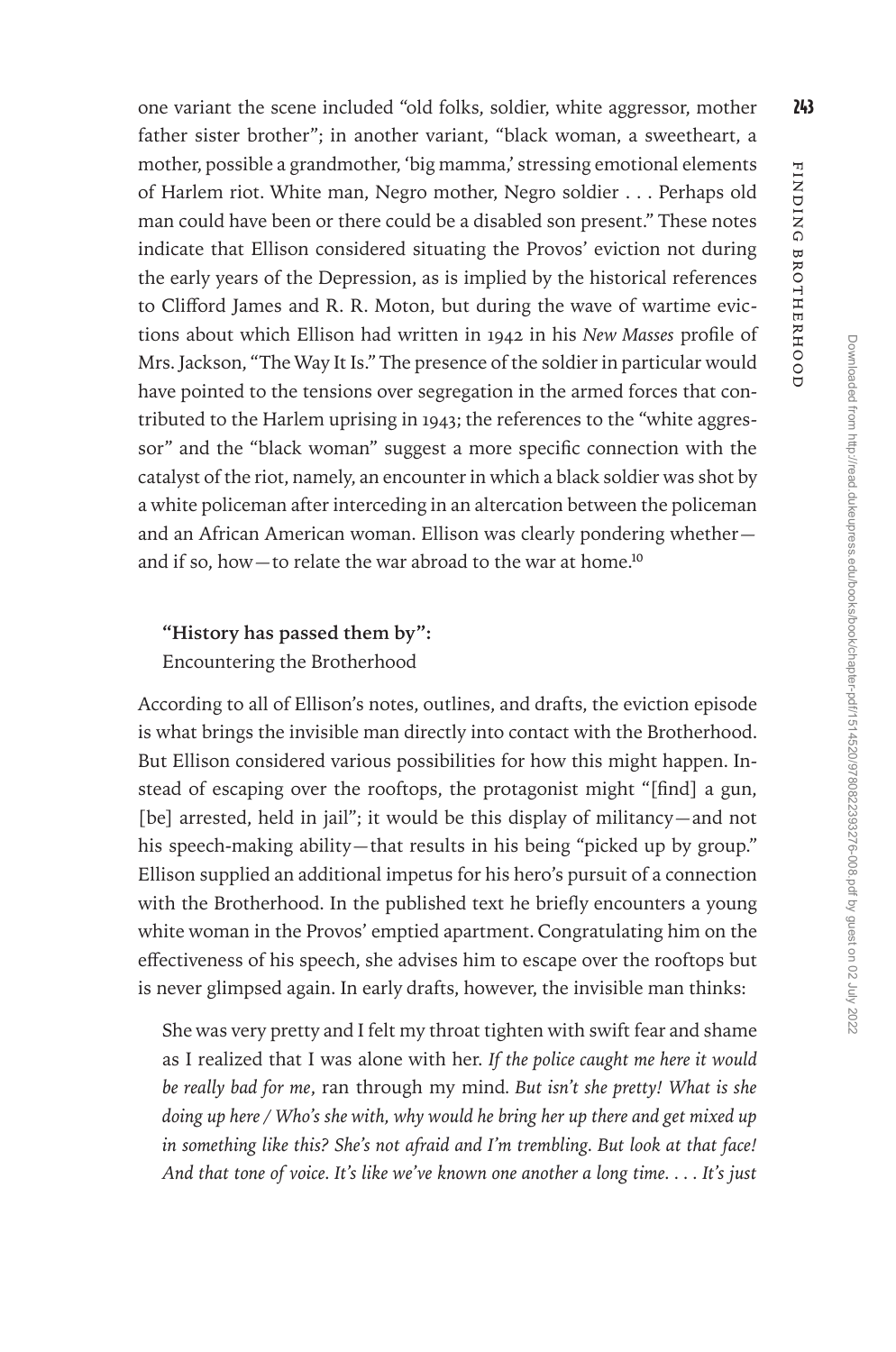244 *like I've heard, here they don't know to be afraid. Just like I heard. These northern ones are crazy*.

The prophecy of the vet is on the verge of being fulfilled.<sup>11</sup>

In all the dramatized versions of the text Brother Jack is described as a politician, bent upon recruiting the young man for his rhetorical skills. Resenting the invisible man's racial identification with the Provos—evidenced in his assertion that "We were burned in the same oven"—Jack states, "You were watching a death, . . . meta-phor-ically speaking. . . . History has passed them by. . . . They're like dead limbs that must be pruned away so that the tree may bear young fruit or the storms of history will blow them down anyway. Better that the storm should hit them." In the published text, Jack's assessment that the Provos are "living, but dead[,] dead-in-living . . . a unity of opposites" displays an objectifying scientism in which "individuals . . . don't count" (290–92). But in the context supplied by the invisible man's dream at Men's House—in which he imagines that his parents would be utterly lost in the city, and even his grandfather would prove unable to shed his superstitions—Jack's analysis of the Provos' preindividuality is shown to be largely accurate, even if his conclusion that they "don't count" reveals his robotic rationalism. The invisible man's very recent memory of his father's "last years" as "straw whirling away in the wind," moreover, draws upon the same imagistic matrix as Jack's description of the "storms of history"; Ellison's elisions detach Jack's statement from a trope that might otherwise give it greater credibility.

Even as Ellison reconfigures the context framing Jack's view of historical necessity, however, he gestures toward its continuing relevance. For through Jack, who claims to have been reading "a detective story or something" titled *A Death on the City Pavements*, Ellison teasingly alludes to the section treating northern migration in Wright's *Twelve Million Black Voices* bearing that designation. Wright writes, "A few of us stepped forth and accepted within the confines of our personalities the death of our old folk lives, an acceptance of a death that enabled us to cross class and racial lines, a death that made us free." Ellison, we will recall, admired *Twelve Million Black Voices* more than any other work by Wright; by making him confront the "trauma of passing from the country to the city of distruction [that] brought no anesthesia of unconsciousness but left our nerves peeled and quivering," he wrote to Wright in 1941, the text made him a "better Marxist." Like the "scientific politician," Ellison learned from reading Wright's text, the writer must "manipulate . . . weigh and balance [and] test [reality] . . . in order to control it." The analysis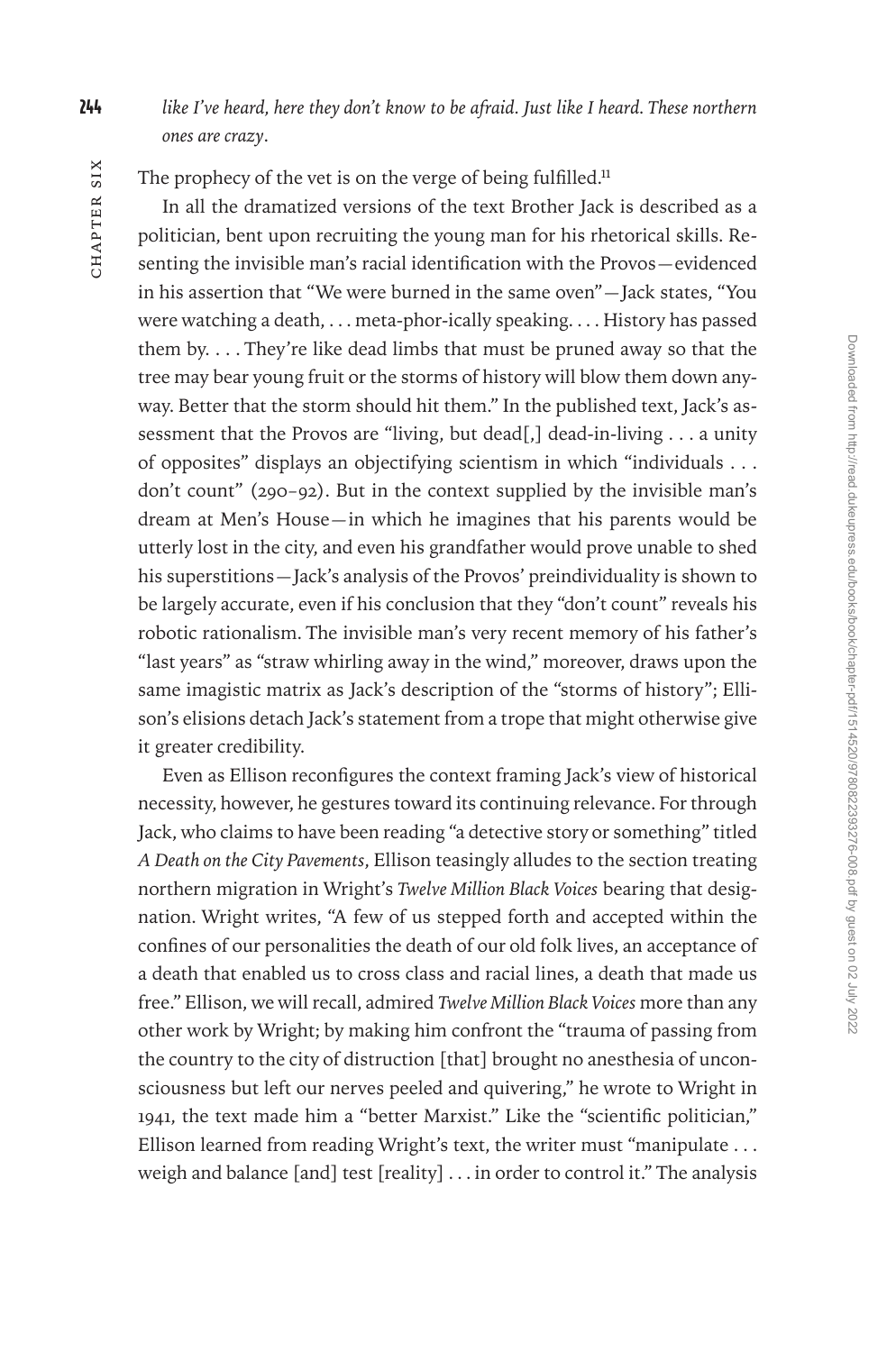Downloaded from http://read.dukeupress.edu/books/book/chapter-pdf/1514520/9780822393276-008.pdf by guest on 02 July 2022

Downloaded from http://read.dukeupress.edu/books/book/chapter-pdf/1514520/9780822937276-008.pdf by guest on 02 July 2022

Finding Brotherhood

FINDING BROTHERHOOD

offered by the "scientific politician" in the 1952 text further echoes Ellison's 245 own assertion in his essay "Harlem Is Nowhere" (1948) that Harlem is both "the scene of the folk-Negro's death agony . . . and the setting of his transcendence. Here it is possible for talented youths to leap through the development of decades in a brief twenty years, while beside them white-haired adults crawl in the feudal darkness of their childhood." Read in the context supplied by these texts, Jack's commentary on the Provos' place (or lack of place) in history sounds a good deal like something Ellison himself thought and wrote; the only difference is that in Jack's voice the invocation of science and dialectics comes across as an inhumane proclamation of necessity rather than a rational grasp of the process, at once painful and redolent of possibility, whereby the old gives birth to the new.12

Noting the rhetorical pattern that makes teaching *Invisible Man* an English professor's dream, Pancho Savery has observed of the eviction episode, "By this point of the novel, if not earlier, students are usually having fun. They easily recognize the various manipulations of the Brotherhood and can connect them to those of the men at the battle royal and to Bledsoe, Brockway, Kimbro, Emerson, and Norton. This part of *Invisible Man* can be taught very quickly." For Savery and many other critics, the process of interpretation goes on automatic pilot once the text moves into the Brotherhood section. Had *Invisible Man* retained the episodes and characters that Ellison left on the cutting floor, the process of recognition and connection would have been fraught with difficulty, requiring slowing down rather than speeding up.<sup>13</sup>

#### **"Struck down by History":** Last Rites

In several drafts of *Invisible Man* the motif of death on the city pavements undergoes further elaboration when, soon after parting with Jack, the invisible man comes across an old white man who has just been hit by a truck and lies dying on the sidewalk. The young man thinks, "Everyone was being dispossessed. . . . Pruned away, as the man in the cafeteria had said. 'Struck down by History.' . . . *Elderly abstract white man struck down by History at the wheel of two ton truck*." The truck driver, a white man whose jacket sports "a row of green and black union buttons," calls the invisible man "Mac" and asks him to pretend to be a priest and perform the last rites. First refusing, the protagonist gives in: "I had grown so used to fantasy, had become so fragmentized that with the dead language on my tongue I fell into the priest's role with a certain ease." He substitutes a deck of playing cards for a Bible and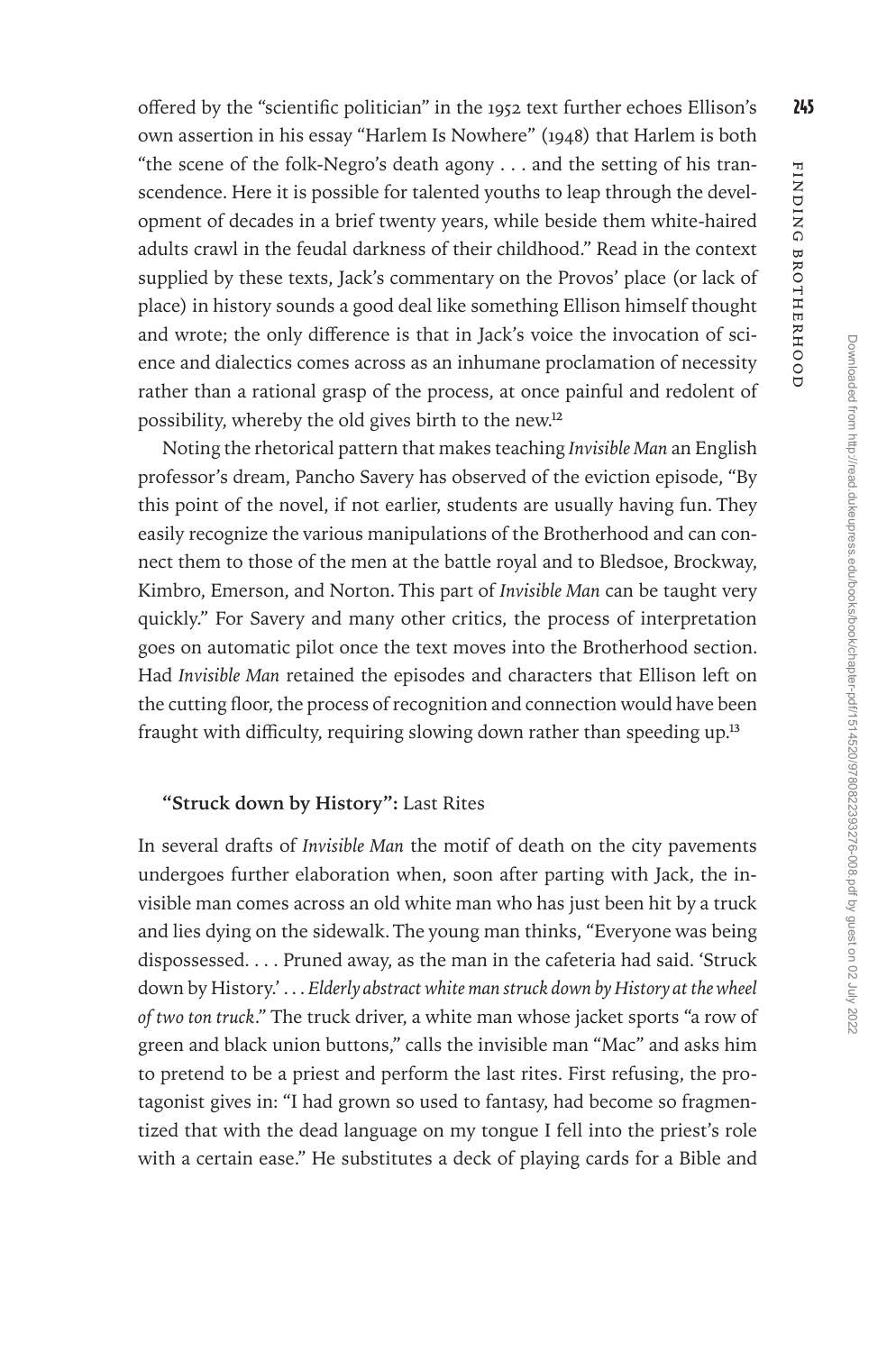246 dredges up all the Italian and mangled Latin he can remember, from "Allegretto . . . Moderato . . . Legato con fuoco" to "Allia Gallia est . . . divisia enter tertia partem" to "Ultima Thule in Excelsis, E Pluribus Unum, mater, mater, Maria." A fragment of Proverbs comes to him "out of the past: . . . 'Man's despair is God's opportunity.'"14

As he leaves the dead man, the protagonist finds himself imitating the stride of a man he had known as a child:

A tall, fastidious Jew (even taller and more fastidious than Uncle Charles) for whom I'd worked as an adolescent. He was a man who walked with a stately stride, a very kind man, and more aristocratic than all the aristocratic Southerners in the town put together. . . . I had admired him because when the others called him Christ Killer I knew that they hated him and to me he was a figure who seemed more like Christ than they and yet free of Christ because he was a Jew. . . . By identifying myself with him I had found one way of defying the others.

Frightened by both the people who assumed he was a priest and his own readiness in assuming the role, he wonders:

What had happened to people that they couldn't see me. Didn't they know that I was nothing like the figure they assumed? First the eviction and now this. One group as confused as the other! Had I become invisible? And then a truly terrifying thought: Perhaps I was everything, anything or nothing, depending upon who was looking upon me at the moment! Hadn't I acted the role of priest as quickly as I had played—what was the term?—a rabble-rouser?15

As in the draft version of the hospital scene, the invisible man's politicalcum-mythic unconscious is hard at work. The conquest-celebrating words of Julius Caesar, who was previously associated with General Pershing, here coexist not only with directions in Italian for musical performance but also with "E Pluribus Unum," the Founding Fathers' proclamation of unity in diversity. "Ultima Thule in excelsis" couples the mysterious geographical limits of the known world with divine sanction to explore them. The sudden memory of the "aristocratic" Jew shows the protagonist coupling anti-Semitism with anti-Negro racism, an association that would have been heightened had Ellison retained the wartime context of the eviction protest, and that would have added a grim historical footnote for readers in 1952 to the invisible man's claim to have been "burned in the same oven" as the Provos. His identification with the Jew, whom he considers "more like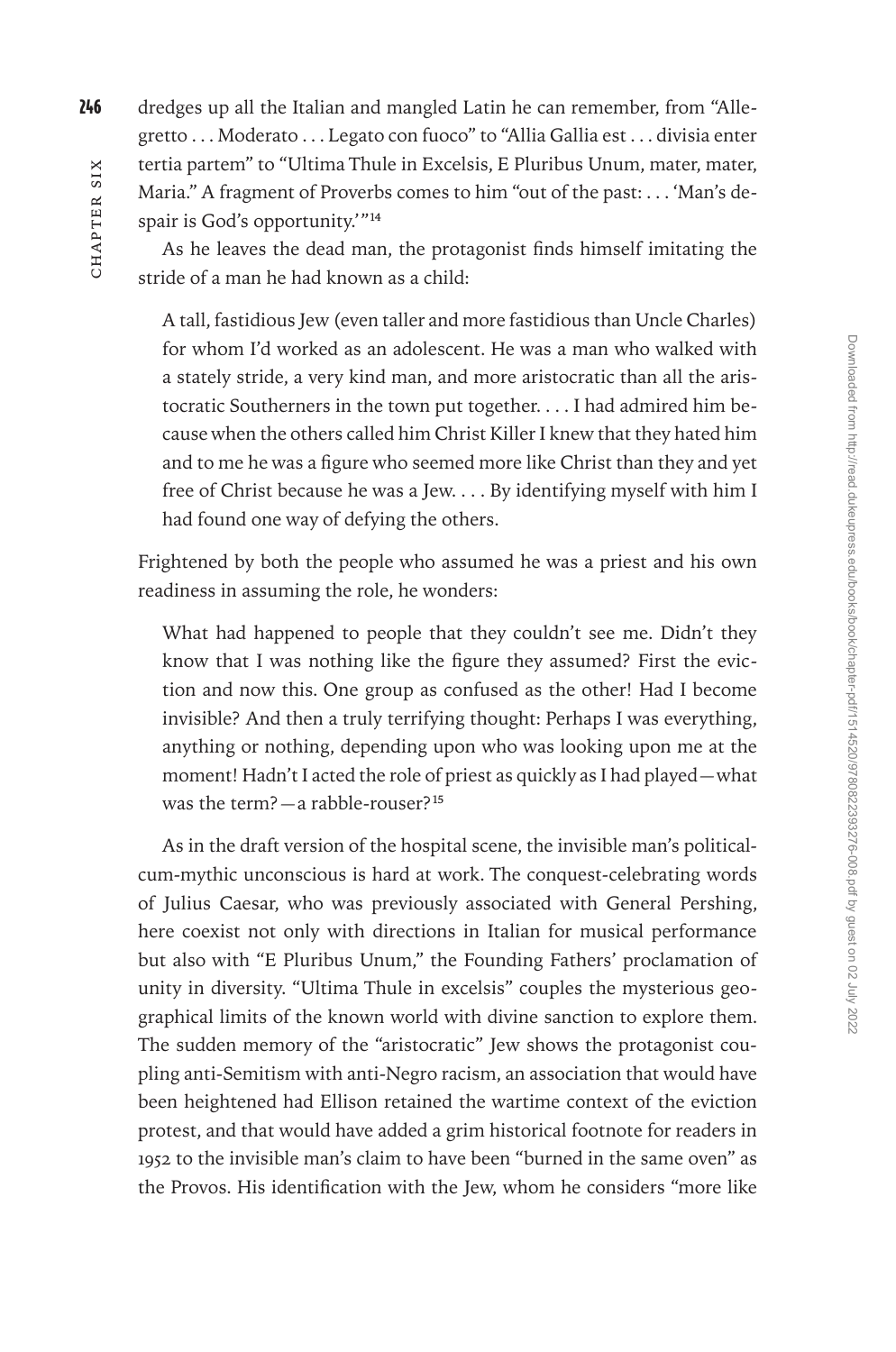Christ" than his persecutors, reinforces his emerging sense of himself as a  $247$ "dedicated and set aside" subject-object of sacrifice; his call upon "mother Mary" is at once a cry for Mary Rambo and a call upon the mother of the dying god. Mid-twentieth-century readers might have caught Ellison's further allusion to the popular Harlem evangelist Father Divine, for the biblical phrase "Man's despair is God's opportunity" closely approximates the title of this cult figure's famous sermon in 1947 about the moral blessings of poverty. Through the invisible man's cobbled-together string of biblical and Latinate words and phrases, Ellison suggestively associates Christianity with empire, anti-Semitism, Negro invisibility, and the sacrifice of the dying god. The ideological critique he had embedded in such early naturalistic works of fiction as "A Party Down at the Square" is still being voiced, albeit in a heavily allusive high-modernist idiom.16

Ellison's notes indicate that he considered situating the priest scene at many different points in the text, from the invisible man's early days at Men's House to his time at Mary's to his full involvement in Brotherhood activity. Ellison's eventual decision to locate the episode right after the eviction reveals the text's hardening emphasis on the politician's opportunism:

If [the] priest scene comes after he [is] approached by politician, it will be given an added irony; i.e., he has really lost integrity and will play any role. . . . "Man's dispair is God's opportunity," comes into his mind, ironically, while he is giving last rites to old man (who reminds him of Old Man Norton in the Golden Day). Ironically, for in his own dispair he goes to see [the] politician, thus it is [the] politician's opportunity.

Despite Ellison's evident attachment to the priest scene—it appears in multiple plot outlines—he eventually left it out. Perhaps he felt that the episode's modernist allusiveness, like that associated with Cleo/Delphenia or various elements in the hospital dream sequence, was overly dense. In the search for "universals," it was one thing to invoke John Henry; it was quite another to appeal to more obscure Western cultural and intellectual traditions familiar only to elite audiences. Perhaps he was influenced by the Knopf editor Harry Ford's comment that the episode should be "sacrifice[d] . . . in the interest of the forward movement of the narrative. Loss of identity and personal confusion of the narrator seems strongly established without it." While *Invisible Man* suffers no irremediable damage—indeed the text probably benefits—from Ellison's decision to excise the priest episode, the comment quoted above reveals the deliberateness with which he approached the task of structuring his text. He was well aware that,

Finding Brotherhood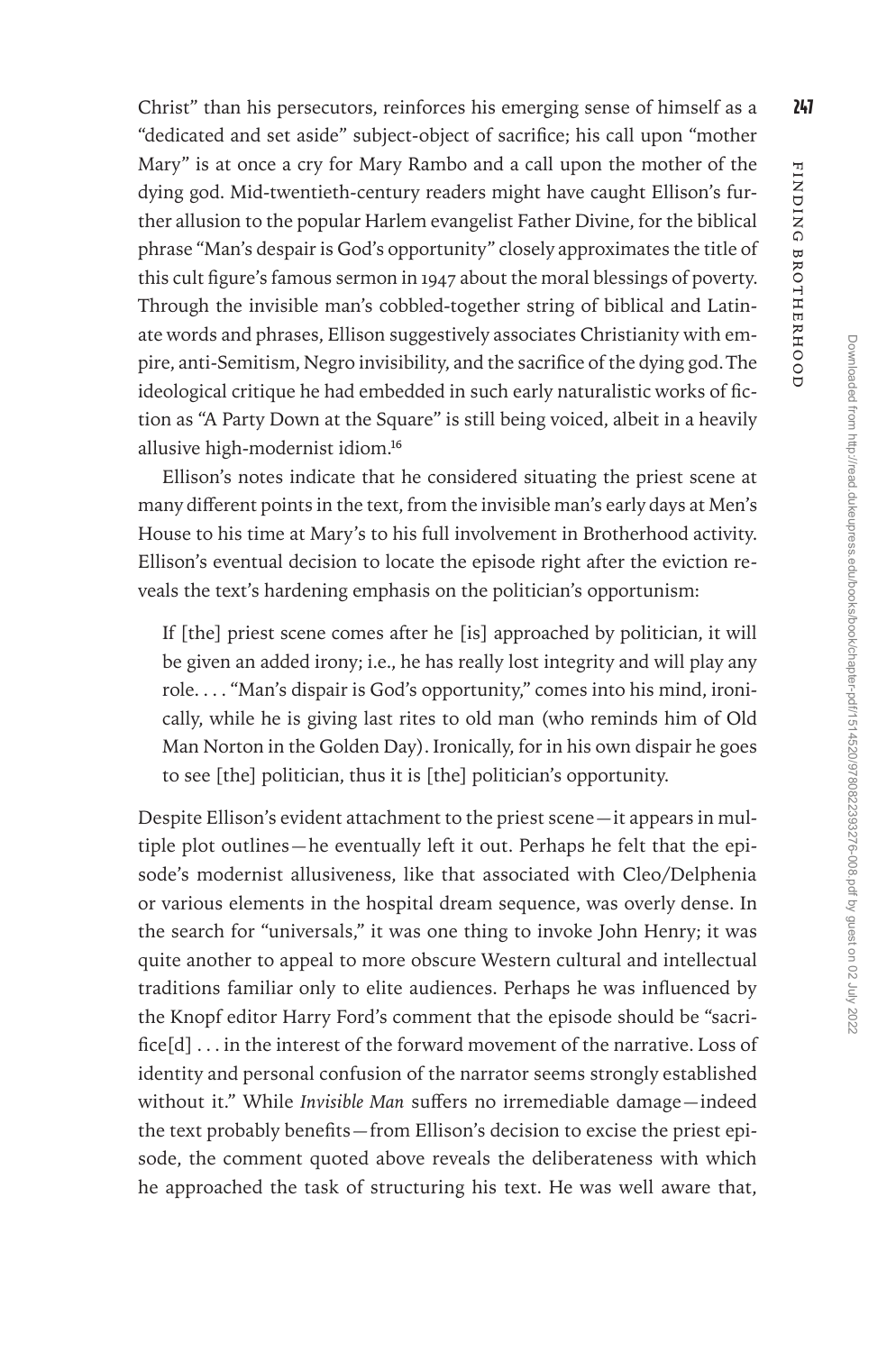248 immediately following the protagonist's encounter with Jack, the priest episode would resonate with an ironic political implication it would lack in other settings. Ellison was a highly conscious practitioner of symbolic action.17

## **"All Americans joining hands against their oppressors and dispossessors":** The Brotherhood Parade

Ellison's decision to excise another episode that would have followed the eviction scene is considerably more crucial. The invisible man is shown encountering a multiracial march of protestors streaming down Lenox Avenue toward Mount Morris Park; the successful eviction protest is inspiring mass activity. Curious, but also wondering whether "that nameless girl, with a warm voice, a pleasant face," is somewhere in the parade, he follows:

There were hundreds of them, marching six or eight abreast in a kind of wild discipline beneath a blaze of phosphorescent flares. . . . I now saw the whites, not old and at the head, as they would have been at the campus, but young, of all ages and mixed indiscriminately throughout the procession. . . . At the head of the procession a group of men stood on the bed of a truck, surveying the gathering crowd. "They must be the leaders," I thought. . . .

Their chanted words were now becoming distinct: "*No more dispossession of the dispossessed!*"

Noting that the men in the truck are a mix of black and white, with one looking "like an Indian or a Chinese," he sees a sign bearing the image of a locomotive and the words, "The History Train is Moving, Get on Board, Harlem, Get on Board," as well as other placards proclaiming, "YOU HAVE A DATE WITH DEMOCRACY" and "A RENDEZVOUS WITH HISTORY!"<sup>18</sup>

Although some onlookers disparage the whites in the march as "just some *more* white folks making some more fools out of some *more* Negroes," a group of boys do a riff on the marchers' slogans in the parade's wake:

*I dispossessed your mama 'bout half past nine, She said, "Come back, daddy, any ole time*." *I dispossessed your sister at a quarter to two*, *Said, "If you stay 'til six, daddy, you will do*." *I dispossessed your grandma at a quarter to one*, *She said, "Daddy, daddy, daddy, thy will be done*."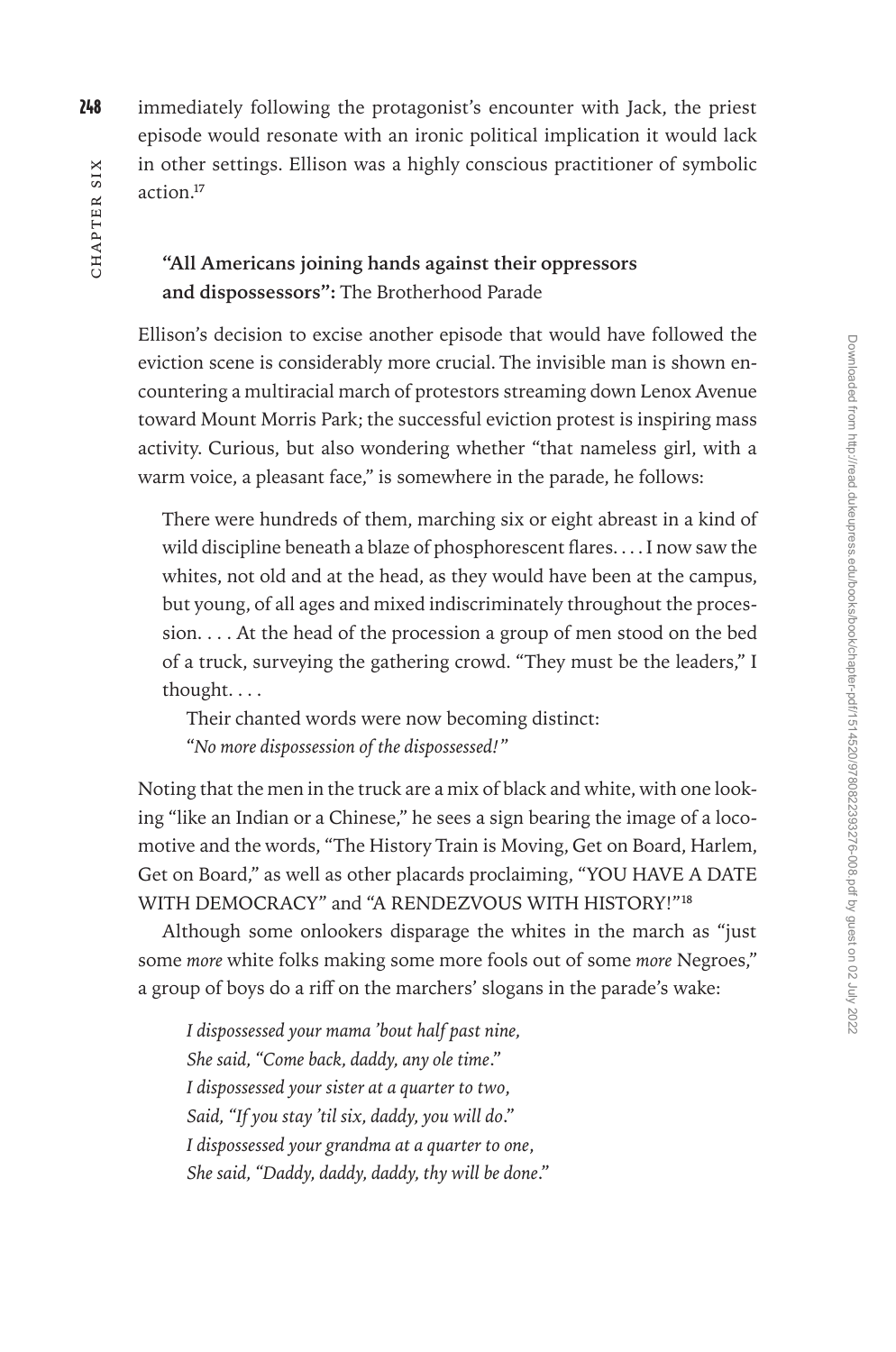Jesus Christ, I thought, looking at the strutting, nose thumbing boys. I 249 haven't heard anything like that since I left home. They were playing the dozens in the same rhythm as the chant.<sup>19</sup>

The invisible man is not deterred by a woman in a hot dog stall who urges him instead to join Father Divine; he would then be "possessed by father, ... and there ain't no room for worldly dispossession." The march and subsequent rally at Mount Morris Park have him enthralled, and he recalls, "Something which I could not define took hold of me. Perhaps this is something like what I had made them feel today." Hearing the crowd sing "one of our songs . . . but with a different set of words," he at first feels "somewhat indignant," as if "tricked into singing something as new which [he] had known all along." Watching the group on the speakers' platform, consisting of "twenty men . . . one white woman and one black woman," he sees Brother Jack, looking down "as though he saw each member of the crowd separately and in infinite detail." A bushy-bearded white man addresses the crowd

in economic terms, . . . painting a picture of bad conditions which extended not only over the North but over the entire world. He described scenes of eviction and dispossession and men laid off from jobs, and the work of unions and the activities of strike-breakers and the attempts to set white workers against black workers. "There is only one America," he said. "And it's not a white America nor a black America, it's the America of equality, where everyone should be guaranteed the right to live in peace and prosperity, an America to be won by all Americans joining hands against their oppressors and dispossessors."

When the crowd sings "John Brown's Body," the invisible man remembers that his grandfather "had often sung [the song] in a quavering voice when by himself." After the national anthem is sung, he ascends the windblown speakers' platform; the man who greets him is at first "cold-eyed" but warmly calls him "Brother Key" when he recognizes the young man as the speaker at the eviction. "If you want me, I'd like to work with you," the protagonist offers. "All you have to do is speak, brother," he is told. "You just keep the door unlocked and we'll do the rest."20

The man's cold eyes recall the stare of the party leader in "The Initiation"; his statement that the invisible man needs only to speak signals troubles to come. Nonetheless white members of the Brotherhood are shown here not as aliens mysteriously popping up at Harlem evictions, but as activists at ease marching down Lenox Avenue alongside their black comrades. The

Finding Brotherhood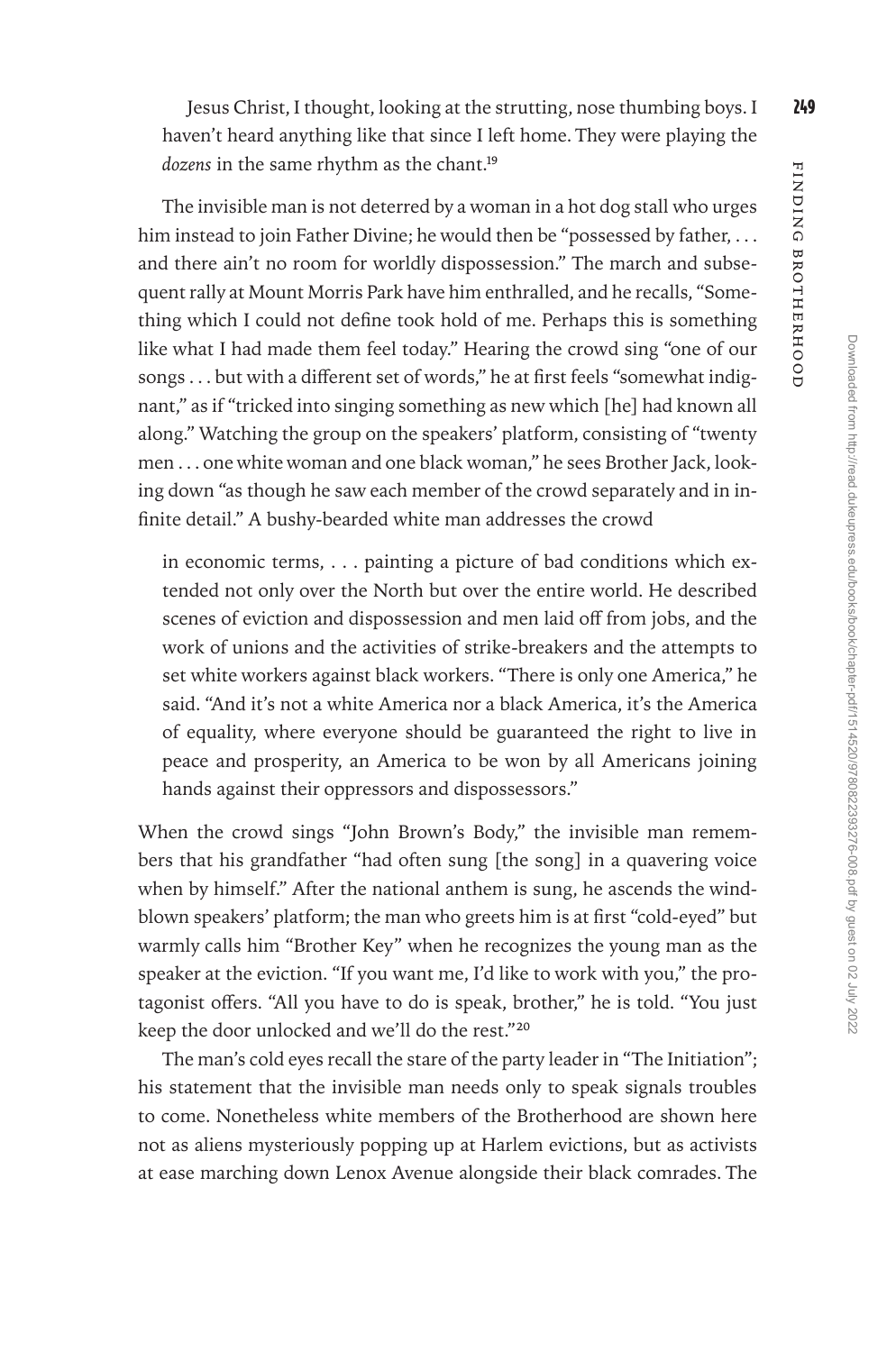250 Brotherhood's slogan about dispossession is not foreign to Harlem ears, but assimilable to the verbal play of the dozens. The Brotherhood's call for "an America to be won by all Americans joining hands against their oppressors and dispossessors" carries nonironic force; Ellison would later scoff at Communist claims to embody "twentieth-century Americanism," but the whitebearded speaker, who appears both persuasive and sincere, utters words similar to those Ellison himself had penned during the late 1930s and early 1940s. Most important is the fact that the invisible man joins up with the Brotherhood not several weeks later, because he is broke, but immediately, because he is attracted by what he has seen and heard. Despite its faint hints at the "authoritarianism of the left," the parade episode contains a highly sympathetic representation of the Popular Front–era CP. Had it been retained in the published text it might have recalled for some of the novel's first readers not only the vigorous left-led Depression-era activism but also the recent Harlem nighttime vigils of thousands in support of Willie McGee and the Martinsville Seven, cold war–era victims of racist attack. The passage had to be expunged.<sup>21</sup>

# **"We're not interested in his looks but in his ability":**

Induction into the Brotherhood

In the 1952 text the invisible man is inducted into the Brotherhood at the Chthonian several weeks after the eviction episode; in the drafts this scene occurs on the same evening as the eviction, parade, and rally. LeRoy is on the protagonist's mind, for the cubist paintings on the walls of the wealthy fellow traveler's apartment remind him of the portrait now on Mary's wall. The other guests are approachable. One, who, the young man thinks, may be passing over the color line, is a "pleasant man with dreamy gray eyes"; perhaps he offsets the "cold-eyed" man at the rally. The "plain" woman who asks about "the state of women's rights" (311) in the 1952 text is earlier described as a "feminist fighter" who inquires into the "conditions of domestic workers." It seems unnecessary to stipulate that she is not attractive.<sup>22</sup>

In the 1952 text Jack's designation of the invisible man as "the new Booker T. Washington" (305) indicates that the smoker scene is about to be replayed; the invisible man, we anticipate, will again imitate Washington's "Atlanta Compromise" address of 1895, albeit in an altered idiom, to please those with power. But Jack's proposition that this new Booker T. Washington will "work for the poor" is initially accompanied by the explicit statement, "The old Washington worked for the rich. You will be . . . even greater than

CHAPTER SIX hapter Six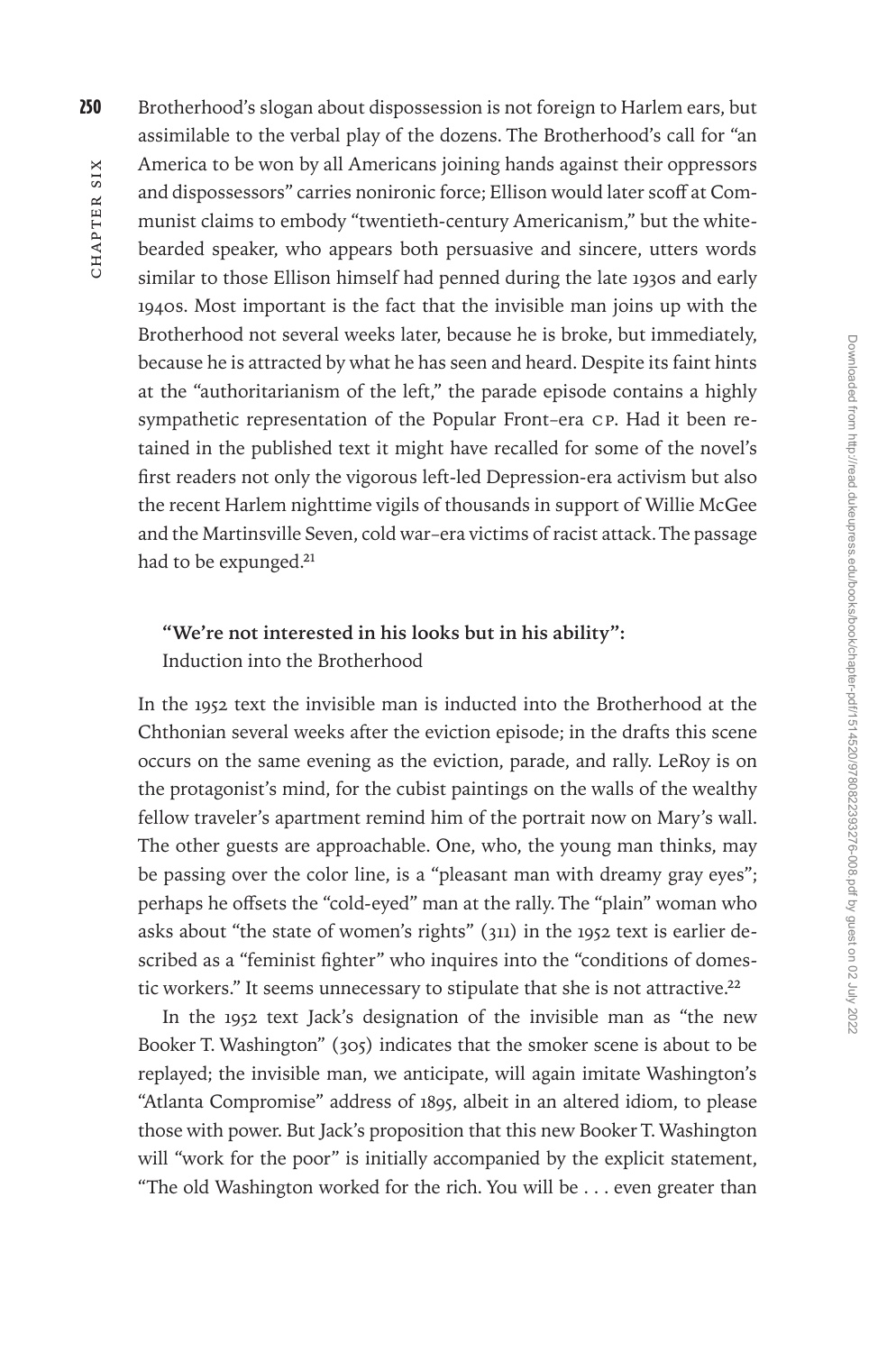he. Because you today will speak not just for one race, but for all the dispossessed. . . . You shall be one of a collectivity of heroes of the people!" Jack's choice of Washington is anomalous; not Washington but Douglass, as Ellison well knew, was the African American at the center of the left's pantheon of historical heroes. While Jack's opportunism is blatant, it is evident that what he admires in Washington is his capacity to lead, not his politics. His admission that Washington "worked for the rich" recalls Ellison's own earlier estimate that Washington, as a tool of the "counter-revolution" in the post-Reconstruction South, had "betrayed not only the Negro but also the working class and the northern farmers as well." At least no punches are being pulled.<sup>23</sup>

Jack is evidently obsessed with a view of History that is both apocalyptic and mechanical: a "supreme world crisis" must be faced, and only the Brotherhood can offer the necessary "scientific explanation" (307). This statement is supplemented in a draft, however, by his observation that in times of crisis "the people . . . [demand] the resurrection of the dead," and that "the dead will answer":

Thus the question is whether we who represent the living, we who are the consciences of the people are to stand by and allow the dead to come forth with their old false answers, the answers made invalid by historical developments or whether we shall teach the dead the new answers, the new truth, so that they can give the people the new truth in their old names? We say no! For if we fail to win the ears of the dead, the enemies of the people will take advantage, they will write the speeches of the dead.

Although Jack arrogantly considers himself to be in possession of "the new truth," he evinces a certain degree of epistemological sophistication. He sees that history is both past events and the way they are narrated; the class struggle is fought out in the streets and in the realm of discourse. In the battle of representation, figures from the past, especially the past of a nation, are always being reconfigured for present uses: hence his placing alongside Booker T. Washington such figures as Jefferson, Jackson, Pulaski, Garibaldi, Sun Yat-sen, Danny O'Connell, and Abraham Lincoln (307). Typical of the Popular Front–era CP's advocacy of popular nationalism, Jack's statement is not one with which Ellison, as he revised his manuscript, would likely have quarreled; perhaps it needed to be struck from his increasingly negative portrayal of Jack precisely because he agreed with it.24

Jack's interchange with Emma further indicates Ellison's initial intention to invest the Brotherhood leader with greater credibility. In the original typescript, when Emma expresses her wish that the young man were "a little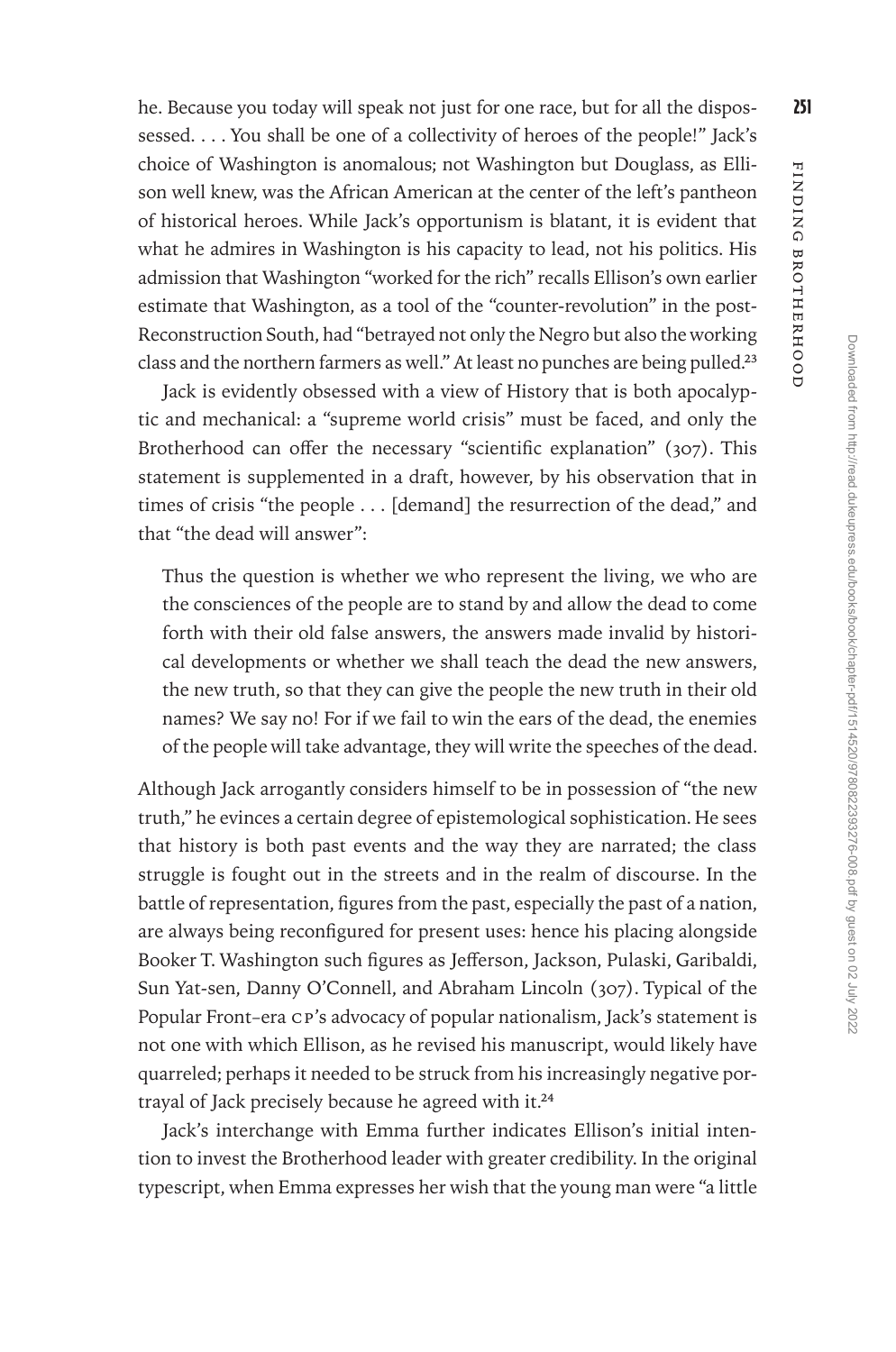252 blacker," Jack angrily responds, "Don't be a damn fool. . . . We're not interested in his looks but in his ability." The word "ability" is crossed out, and "voice" is penciled in. In the first version Jack apparently has made a positive estimate of the young man's potential that is not restricted to his verbal facility. Emma's comment raises serious doubts about the Brotherhood's integrity; the invisible man catches its imperialist overtones and thinks, taking a stiff drink, "What was I, a man or a natural resource?" (303). What Emma says moreover is not Ellison's own invention: in 1944 it was reported in the right-wing *New York World-Telegram* that the light-skinned Angelo Herndon had heard the CP leader Anna Damon utter words to this effect when, several years before, he had been greeted by a CP-led delegation in New York's Pennsylvania Station after being freed from prison. If Damon had in fact made the statement about Herndon's complexion, Ellison would probably have heard the story from Herndon himself during their time as coeditors of *Negro Quarterly*. Apparently, however, this offensive comment, even if authentic, did not turn Herndon away from the CP; in *Let Me Live* his claim to have been "dazzled" by the multiracial display of the "brotherhood of man" referred to his experiences on the very day he arrived in New York. It was only when Arthur Schlesinger, drawing upon the *World-Telegram* reportage, featured Damon's comment in a *Life* magazine article about the CP in 1946 and subsequently in his *The Vital Center* in 1949, that Damon's remark assumed synecdochic status as a register of the racial outlook presumably widespread among white Communists. Ellison's original intention to feature Jack's valuation of the invisible man's ability rather than his looks (or for that matter his voice) would have suggested, at the very least, that, within Brotherhood circles, there was a range of racial attitudes, some more emancipated than others. This was an estimate that Ellison himself had in fact aired in the draft of "Richard Wright's Blues," where he stated that although some white Communists, acting out of guilt, "idealize" their Negro comrades, thereby producing a "double standard," there are "fortunately . . . some Negroes and whites who, by recognizing the causes [of the double standard], escape this dead-end."25

It could be argued that Ellison's substitution of "voice" for "ability" in the published text is not all that significant; Jack is, after all, characterized as a politician and shown to be manipulative from the outset. But characterization is dialectical and situational; depending on where a writer places emphasis at a given moment, either negative or positive qualities can predominate. In the context supplied by the 1952 version of the library scene, where it is patent that Jack intends the invisible man to function as a ven-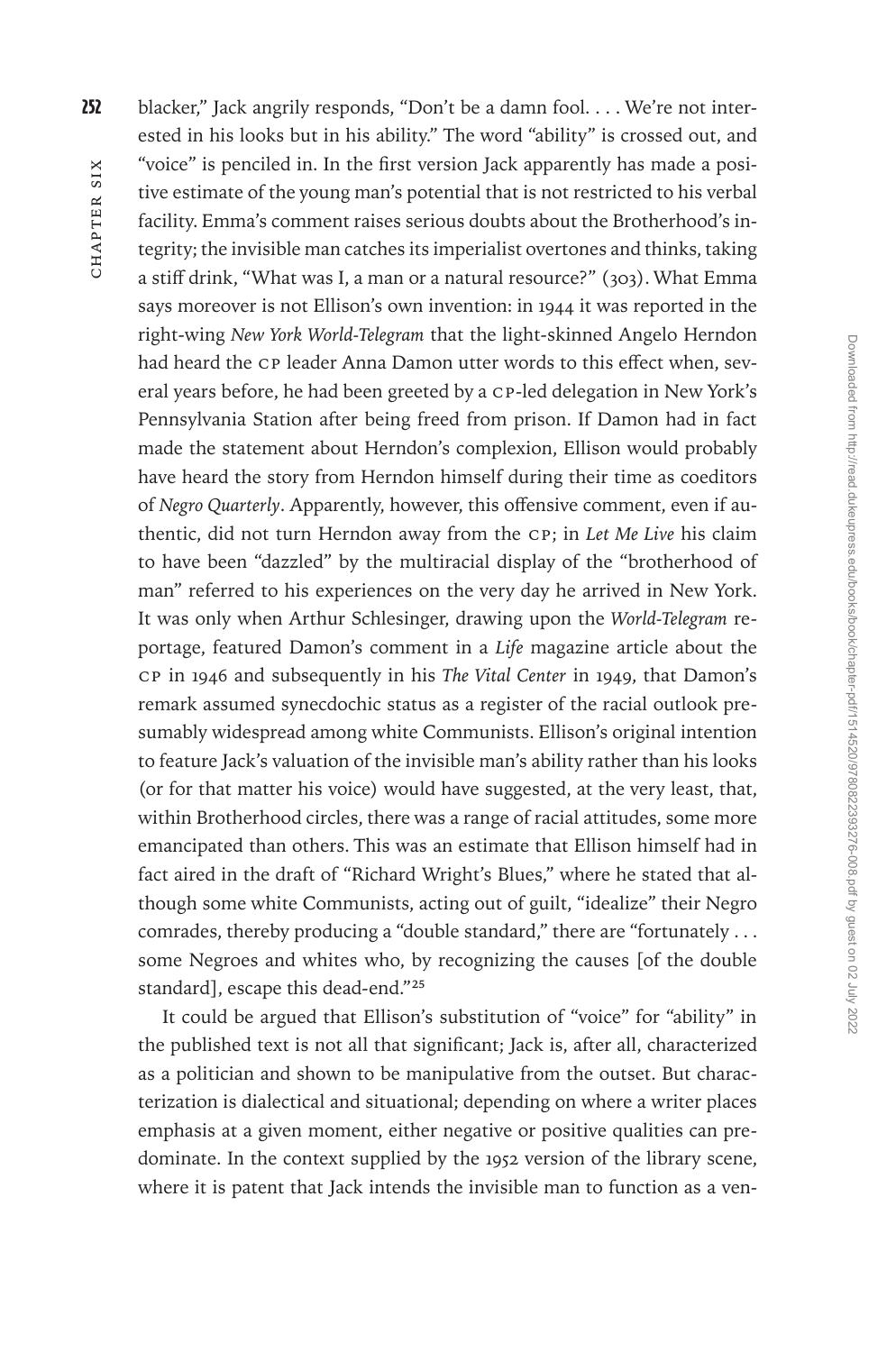FINDING BROTHERHOOD Finding Brotherhood

triloquist's dummy, the Brotherhood leader's subsequent condemnation of 253 the short drunken white man who asks the protagonist to sing spirituals constitutes further evidence not of Jack's antiracism, but of his inhumanity. Although the drunk's statement that invisible man, *qua* Negro, must be naturally musical recalls Emma's whispered comment about his complexion, the new recruit is shown reacting to the two assertions quite differently. Emma's racism places her beyond the pale, while the drunk's invites the compassionate thought, "Shouldn't the short man have the right to make a mistake without his motives being considered consciously or unconsciously malicious?" (314). Presumably the drunk is an object of sympathy because he has also been the object of Jack's attack. By this logic, however, Jack is both damned if he does react and damned if he does not. Had he, or some other Brotherhood representative, not intervened, the drunk's stereotypical remark would have gone uncontested; yet Jack's shouting at the drunk leads the invisible man to conclude that the Brotherhood's programmatic condemnation of white chauvinism is a sign of an unforgiving rigidity, not of an authentic dedication to equality.<sup>26</sup>

This scene contains one other small revision with large ramifications. When Jack hands the invisible man his new Brotherhood name, it is at first "typed on a slip of paper"; "typed" is crossed out and "written" is penciled in. In the 1952 text, the protagonist's crowning realization of Jack's betrayal will occur when, having fled underground during the riot, he matches the handwriting on the warning note he received as Harlem organizer with the handwriting on the slip containing his Brotherhood name: it is a moment of consummate re-cognition, the falling into place of the final piece in the jigsaw puzzle of treachery. In Ellison's original conception of his plot, however, there was evidently no plan that *perception* would hinge on this visual clue, for there is no direct evidence that Jack is the supplier of the new name. Indeed while it is evident that the invisible man has not chosen his own party name, for readers familiar with leftist organizing this assignment of an alternate political identity would not necessarily set off alarm bells; in order to evade surveillance it was routine for Communists to assume different names, and often to play no role in choosing them. Indeed in one of Ellison's favorite novels, Malraux's *Days of Wrath*, the Communist protagonist Kassner is saved from execution by an imprisoned comrade who selfsacrificially assumes Kassner's name; falsifying and exchanging names can save lives. As Ellison later remarked about his rhetorical strategy as a practitioner of symbolic action, "Place[d] in the right context, and at the optimum state of an action, [a detail] vibrates and becomes symbolically eloquent."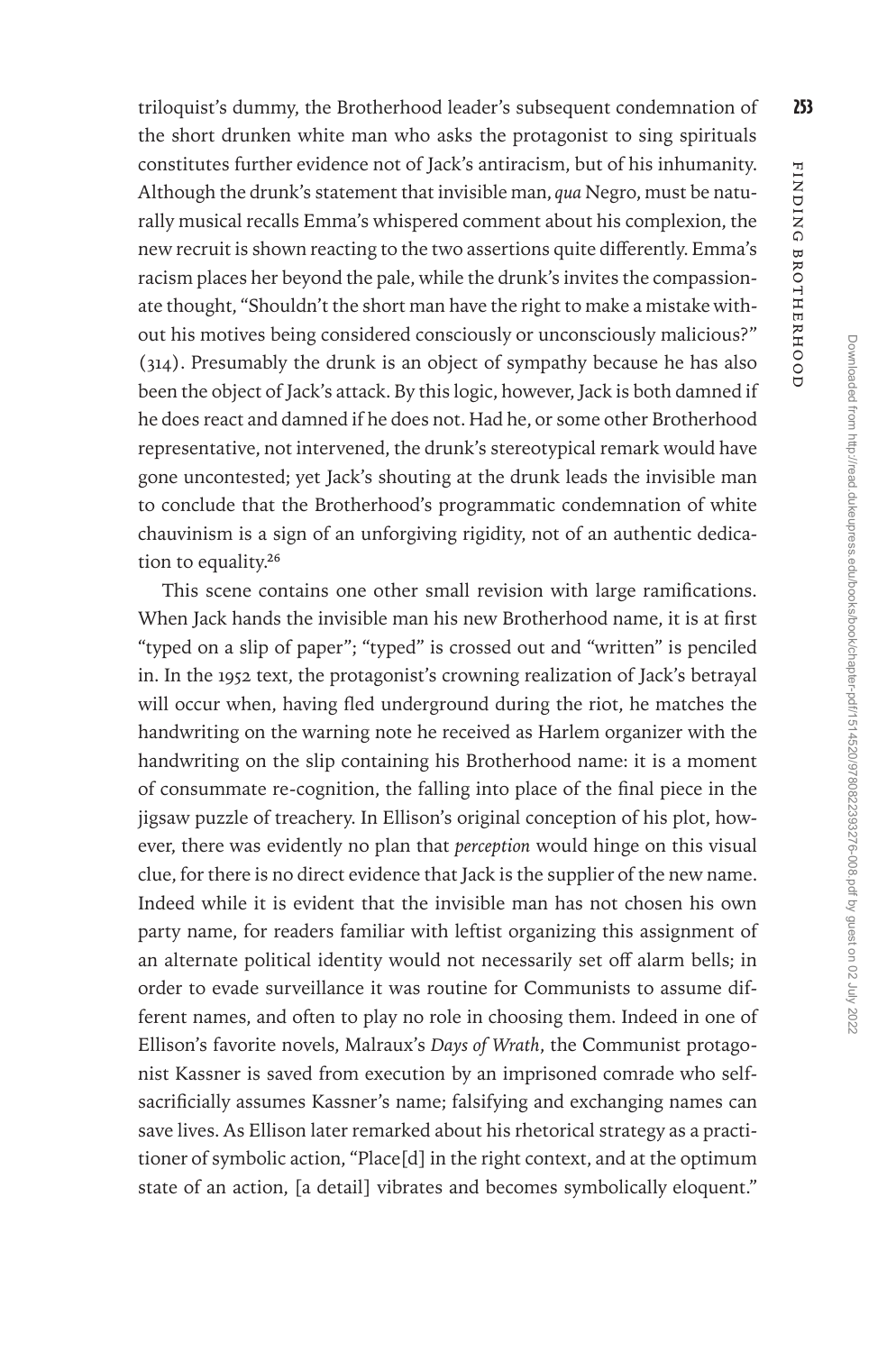254 It is the inclusion of the name-bearing paper within the associational cluster of Bellerophontic letters, rather than the paper's possession of intrinsic significance as a marker of red perfidy, that invests it with "symboli[c] eloquence."27

#### **"Oh you fair warrior":** The Othello Theme

In the earliest versions of the Chthonian chapter there appears to have been no induction in the library, no toast to History. Instead the invisible man has already joined the Brotherhood after the torchlight parade; at the party he is absorbed by his reencounter with the pale young blonde woman he met at the eviction earlier that day. Her name is Louise; he flirts with abandon. She is idealistic; speaking of "the movement" she says, "It's our only hope! And our people are the best people in the country. Really selfless and devoted and truly democratic. You're sure to like it." The narrator recalls, "'Yes, I'm sure,' I said, looking boldly into her eyes, 'Because you're a part of it, I'm sure I will.'" As he looks at her "gently throbbing and upward sweeping throat," he is infatuated:

And I knew at that moment that it was not her color, but the voice and if there was anything in the organization to which I could give myself completely, it was she. If I could work with her, be always near her, then I could have all that the Trustees had promised and failed to give, and more. And if she was not the meaning of the struggle for the others, for me she would be the supremest prize of all. "O you fair warrior," my mind raced on, "You dear, sweet, lovely thing, for you I'd rock the nation with a word. You'll be my Liberty and Democracy, Hope and Truth and Beauty, the justification for manhood, the motive for courage and cunning; for you I'll make myself into this new name they've given me and I'll believe that Brother Jack and the others mean what they say about creating a world in which even men like me can be free."

Well tutored by Woodridge, the invisible man replays in his mind Othello's greeting to Desdemona: "O my fair warrior." He remembers the vet's laughter but thinks, "So I would *play* the fool, and if it was that my being black made me desire the white meat of the chicken, then I'd accept my desire along with the chitterlings and sweet potato pie."28

The Othello theme is extended as the invisible man and Louise converse. She speaks of her wealthy father, a variant on Shakespeare's Brabantio, and declares that her political participation is "a means of balancing up some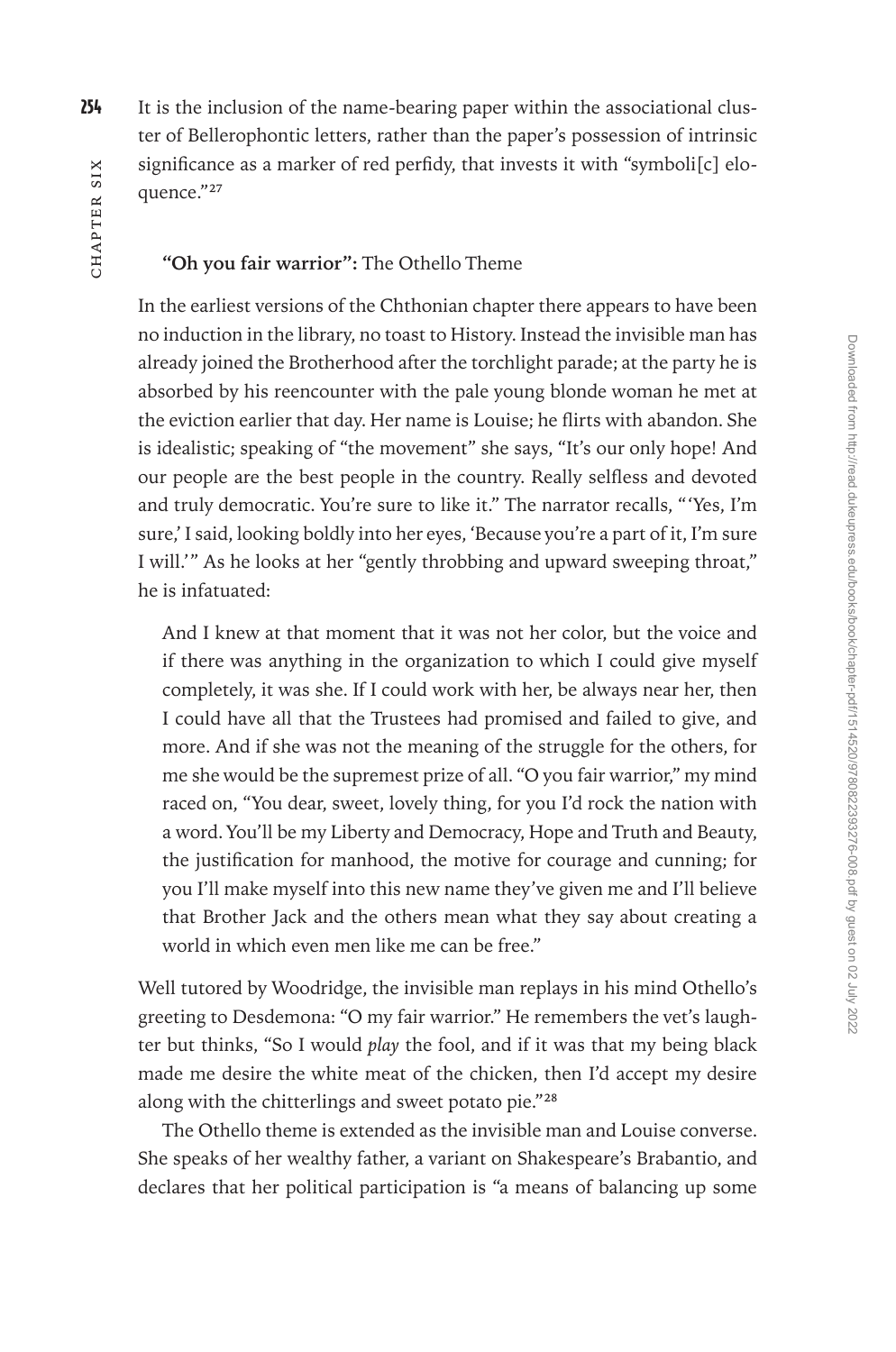of the harm he does." Her white handkerchief recalls for the young man a 255 story about an aunt of his, a laundress who, offended by her employer's demand to know the secret of her spotless washing, claimed that she added coal oil; when her employer tested the technique (one apparently less efficacious than the admixture of black to white at Liberty Paints) and chastised the laundress, the black woman beat the white woman "to a fair thee well." Nothing daunted by the challenge implicit in the story—will she identify with the rebellious black laundress or the overbearing white employer?— Louise responds, "We must act in order to do something about the hateful things." Louise is no mere liberal or fellow traveler, the invisible man learns; according to Jack, "[She] works closely with the strategy committee and many of our directives will come to you through her." When the protagonist and Louise leave the party together, she, driving a Lincoln convertible purchased by her father, drops him off at the subway; a man asks whether he is "the one they used to call Petey Wheatstraw back down in Dallas" and congratulates him on having snared a "little pink-toe." Nodding off on the train, the invisible man dreams briefly of Tatlock, as well as of signs reading "*No niggers or dogs allowed*" and "QUIT DISPOSSESSING THE DISPOSSESSED." His mind is spinning; he has met up with his own version of Mary Dalton, red rather than pink.29

Back in LeRoy's former room the protagonist ruminates on his day:

I'd have to learn that "scientific" language to speak to the people; and I'd have to find words to make her understand how I felt about her. All this time I'd wasted fooling around waiting for the trustees to recognize me! But I'd make up the lost time, now that I knew better; and it was good that I'd been given a new name, I'd be able to lash out at them and they wouldn't know who I was, or from where I'd come.

His motives are, to say the least, mixed. He is driven by the desire for revenge; while he claims that her color is not what draws him, it is evident that his attraction to Louise the woman cannot be separated from his estimation of Louise as the "prize," the "white meat of the chicken." Besides setting up an implied comparison between the invisible man and Paul Robeson—whose Broadway performance as Shakespeare's Moor of Venice had met with great popular acclaim, but whom Ellison was to view over the years with a combination of awe, contempt, and not a little envy—the *Othello* allusions position him as one who will, we fear, love not wisely but too well. But if the protagonist in some sense *is* Othello, then Louise *is* Desdemona, a figure beyond irony who embodies genuine innocence. Where the figure of Finding Brotherhood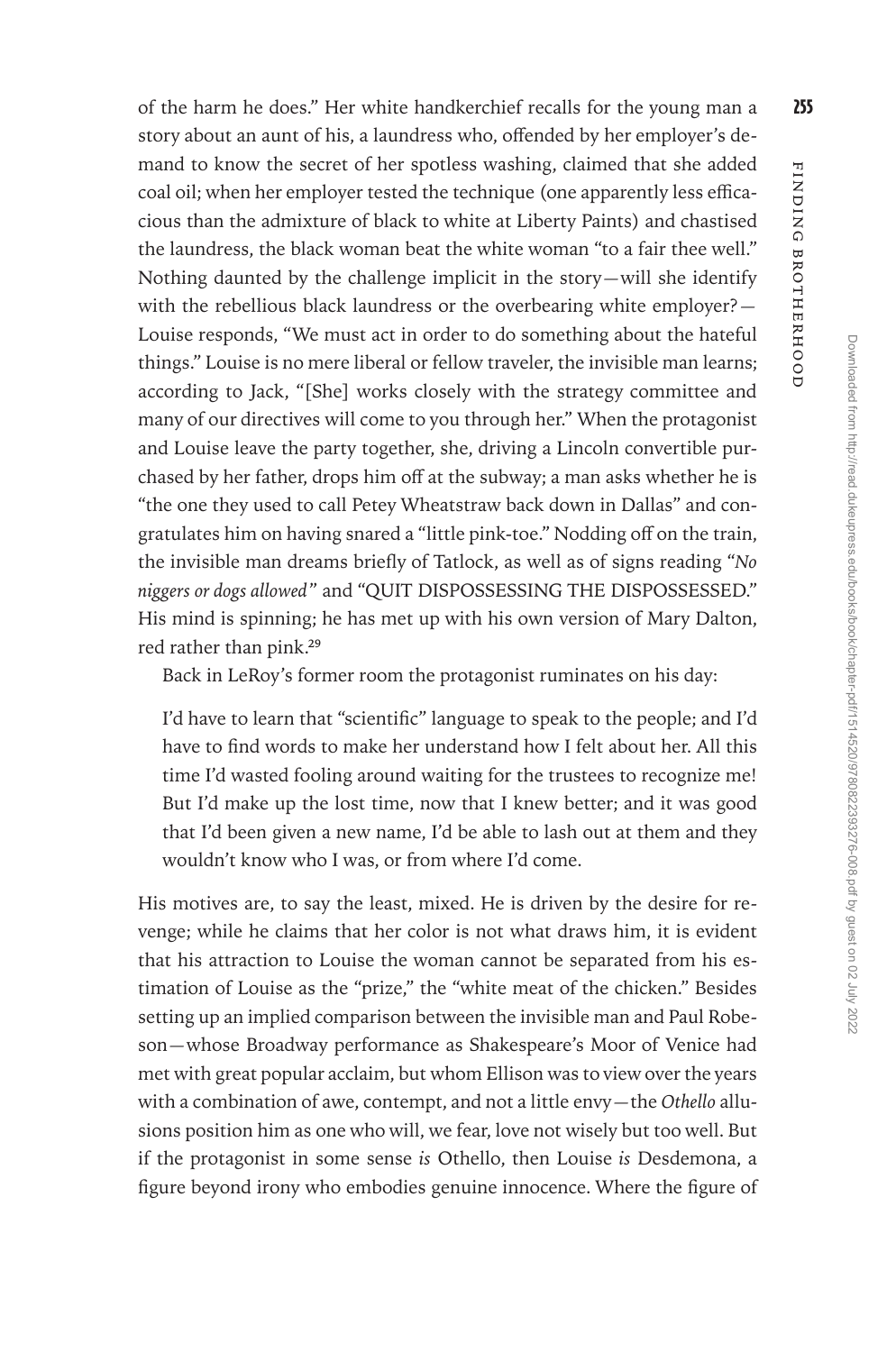256 a white woman used as bait to draw in black recruits was a familiar trope in such anti-CP texts as J. Saunders Redding's *On Being Negro in America* (1951) and Chester Himes's *Lonely Crusade* (1947), Ellison's Louise would appear to be cut from a different political cloth.<sup>30</sup>

"Working Notes" indicates that Ellison initially assigned to Louise an important role in *Invisible Man*. A "young woman of great charm," Louise "is the one person in the [Brotherhood] whom [the invisible man] can believe accepts him as a human being. He regards her as a symbol of democracy, of freedom and fertility." As we shall see, her figure would continue to appear in various sketches and outlines for subsequent plot developments. Aside from the description of their encounter at the Chthonian, however, the only other sustained passage focused on Louise is a long Joycean ramble, apparently part of the invisible man's meditation the night they have met, in which he free-associates from the white woman featured in beer advertisements to Miss Anne to Primus Provo to Macon County to the blue eagle rock to John Brown to being higher than a Georgia pine, with many other connections in between. Ellison wrote to Hyman in the fall of 1949, "[I have decided] to leave out the 'Othello' theme, which I'm now convinced would complicate thing[s] too much. I'll just save it for the next novel."<sup>31</sup>

In deleting Louise, Ellison no doubt simplified his task. But he also effaced from the text a female character who, linked with Mary Rambo, expands the locus of rebirth beyond the purely male domain; just as Mary serves as surrogate mother to LeRoy, Louise serves as erotic partner and spiritual companion for the invisible man as he strives to meet the demands of his double. She also supplies a compelling instance of at least one Brotherhood member for whom the invisible man is not invisible; that she functions as a symbol of democracy to him, as LeRoy did to Treadwell, alerts us to her vital role in the novel's political theme. Above all she is a white woman who breaks the mold of objectification and stereotype supplied by the other appearances of white women in the novel: the naked dancer and, later, Sybil and the woman in the red robe. To the extent that she is confined to stereotype, this occurs primarily in and through the tortured consciousness of the invisible man.

Commentators on the Chthonian chapter of *Invisible Man* have frequently noted the reference to Greek mythology in the name Ellison chose for his protagonist's site of initiation: because the term refers to the underworld presided over by Hades, it has been taken to suggest the hellish nature of the Brotherhood's domain. The fact that the invisible man later encounters Sybil (Sibyl) at Emma's apartment in the Chthonian underscores the mythologi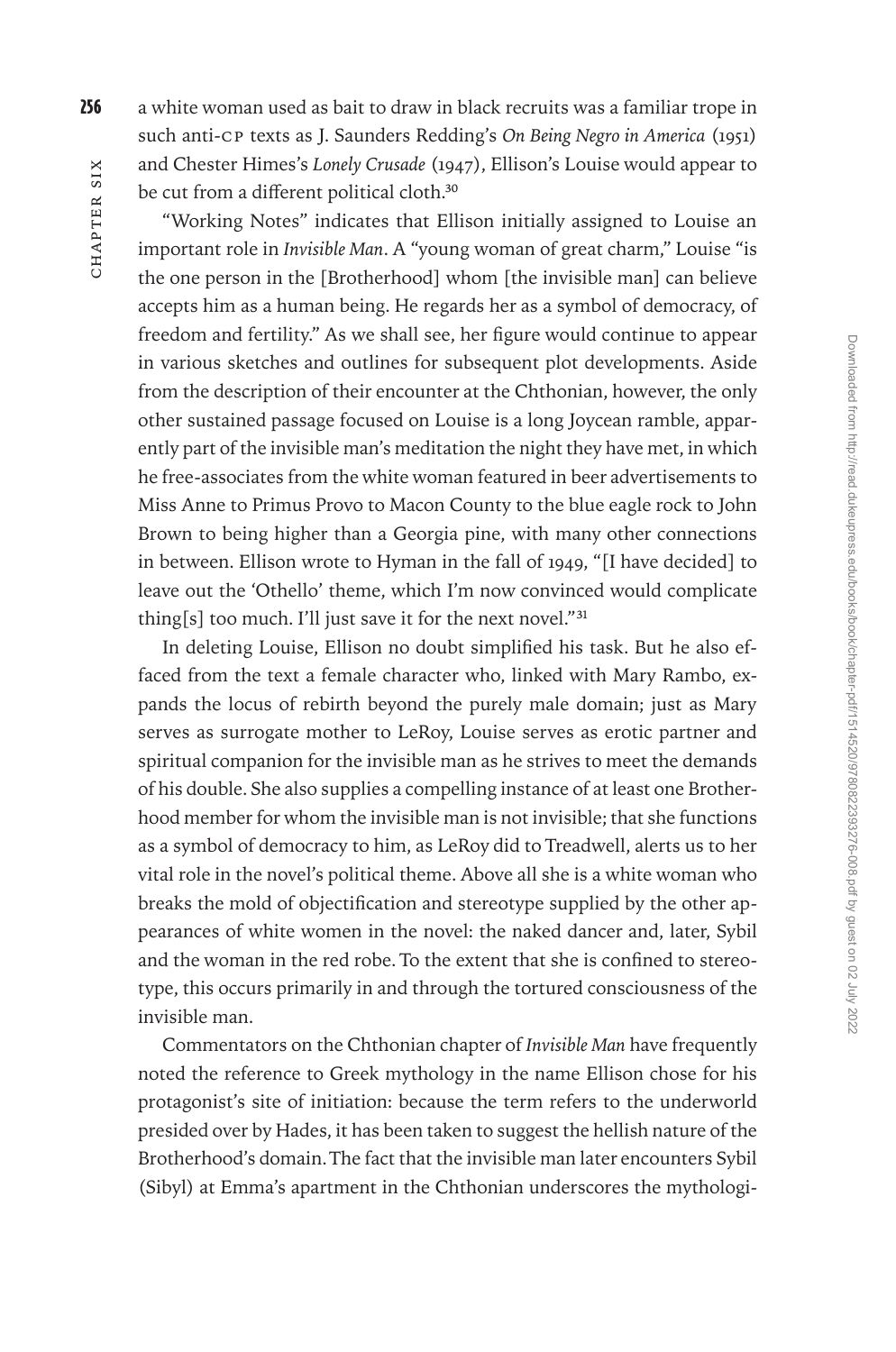cal allusion and further connects the narrative with Eliot's *The Waste Land*, 257 where the poet hero descends into the half-classical, half-Christian inferno of the modern "unreal city." If we bear in mind Ellison's interest in the Cambridge School, however, the Chthonian takes on less demonic connotations. According to Jane Harrison, the chthonic deities were pre-Olympian figures, daimons associated with the earth rather than authoritarian gods associated with the heavens, who embodied the direct relationship between humanity and nature in preclass societies. The figure of Dionysus distilled this relationship; his yearly initiation at the time of spring planting, entailing sacrifice by dismemberment, signaled the process by which deities are made, and then used up, in order to meet communal human needs. Harrison points out, moreover, that the "civilization of the worshippers, quite other than patriarchal," was reflected in the relative positions of male and female deities. In the underworld, from which new life emerges every spring, Harrison writes, "two goddesses reign supreme: Demeter and Kore, the Mother and the Maid; Hades . . . never disputes their sway."32

The all-male lineup of Brotherhood leaders in the library indicates that patriarchy rules supreme; Emma is barely even Hera to Jack's Zeus, serving as at most his secretary and mistress. But Louise's prominent role in the earliest versions of the Chthonian episode suggests her connection with the chthonian deities, especially with Kore (more commonly known as Persephone), whose emergence from the underworld every spring accompanies the renewal of life and the promise of agricultural bounty, especially corn. Louise's "fall of light hair" reinforces her resemblance to Kore/Persephone of the corn-silk hair and links her with Mary Rambo, a Demeter/Themis/ Gaia figure, in a symbolic daughter-mother relation. Their nurturing relationships with the doubled figures of LeRoy and the invisible man testify to the central role of women, as both mothers and lovers, in the birth, growth, death, and rebirth of male heroes. It is perhaps no accident that the invisible man thinks of LeRoy's picture when he sees Emma's cubist paintings; his secret sharer, the proletarian hanged god, is witnessing the invisible man's initiation in this new variant of Men's House. Ellison's interest in the matriarchal configuration of the chthonian deities may motivate the otherwise anomalous comment that, in an early version of the library scene, is assigned to one of the Brotherhood leaders: he declares not "We believe in brotherhood," but "We believe in motherhood." The site of initiation into the band of false fathers in the published text, the Chthonian figures as the site of a more ambiguous entry into the tribe in the novel's early drafts. It is where the invisible man meets a white goddess whose mythical whiteness is assoFinding Brotherhood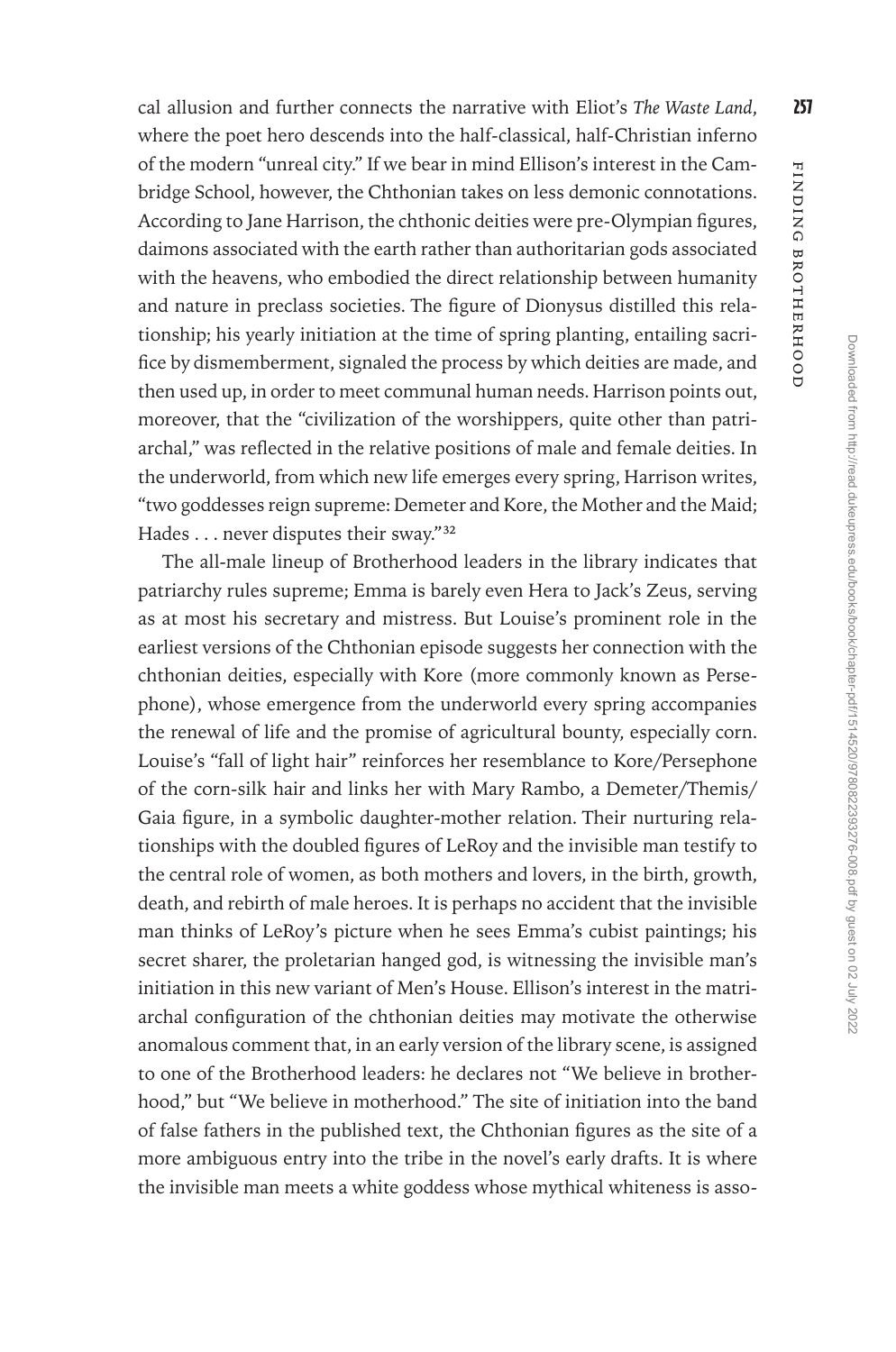258 ciated not with castration and control—as are, in their different ways, both the dancer of the battle royal and Sybil—but with rituals stemming from the collective needs of a nonhierarchical social order.<sup>33</sup>

## **"Tell us what we need to know":**  Meeting Brother Hambro

The invisible man's fondness for his fellow roomers makes him regret "having to leave this old house with its close, intimate community, even though it was often too close for me." Regarding Cleo, he thinks, "God knows I don't owe *her* anything. . . . Except . . . that which a man owes any woman, every woman, if he thinks he does and she thinks he does, which I don't, which she would, but I wont. . . . And yet I'll be leaving something unfinished with her." He dreams that he is on stilts and that, taking him for LeRoy, she calls him down. Leaving Mary's the next morning, he carries not only the ironcast Sambo bank but also LeRoy's journal. "Where else could you get a job beating your gums?" he ponders, banishing his doubts. "You're—what's the phrase—dedicated and set aside, for whatever and you'd better hurry and learn for what. Brother Jack's made a date for you with history." He leaves behind his old hat, "its green felt . . . sunfaded and dust coated though [he] had worn it only a year": "Now it hung shapeless and brown, like a leaf struck by the winter's snow. I would buy a new one for my new name." An avatar of the year-daimon, he has been reborn and is entering a cycle of activity where the words "dedicated and set aside" will rearticulate his role as scapegoat whether as fall guy or dying god remains to be seen.<sup>34</sup>

Ellison considered inserting at this point a short comic scene in which the invisible man attempts to change the hundred-dollar bill given to him by Brother Jack. Some midtown jewelers attempt to swindle him, but he is wise to their game. The episode plays off the battle royal scene—this time he can tell fake money from real—but adds little to the novel beyond making the obvious point that he is now in the big money and has become somewhat cagier. In the published text the invisible man immediately enters the tutelage of Brother Hambro, a "tall, friendly man, a lawyer and the Brotherhood's chief theoretician" (357). The older man does not appear in a dramatized scene, however, until he coldly explains the necessity for sacrificing Harlem. By contrast, Hambro's precursor is named Stein; the "third joint of his right index finger" is "permanently crooked"; he bears "three blue stars tattooed on the back of his left hand." This "almost Lincolnesque" teacher stresses the unity of theory and practice, noting that "action without theory [is] a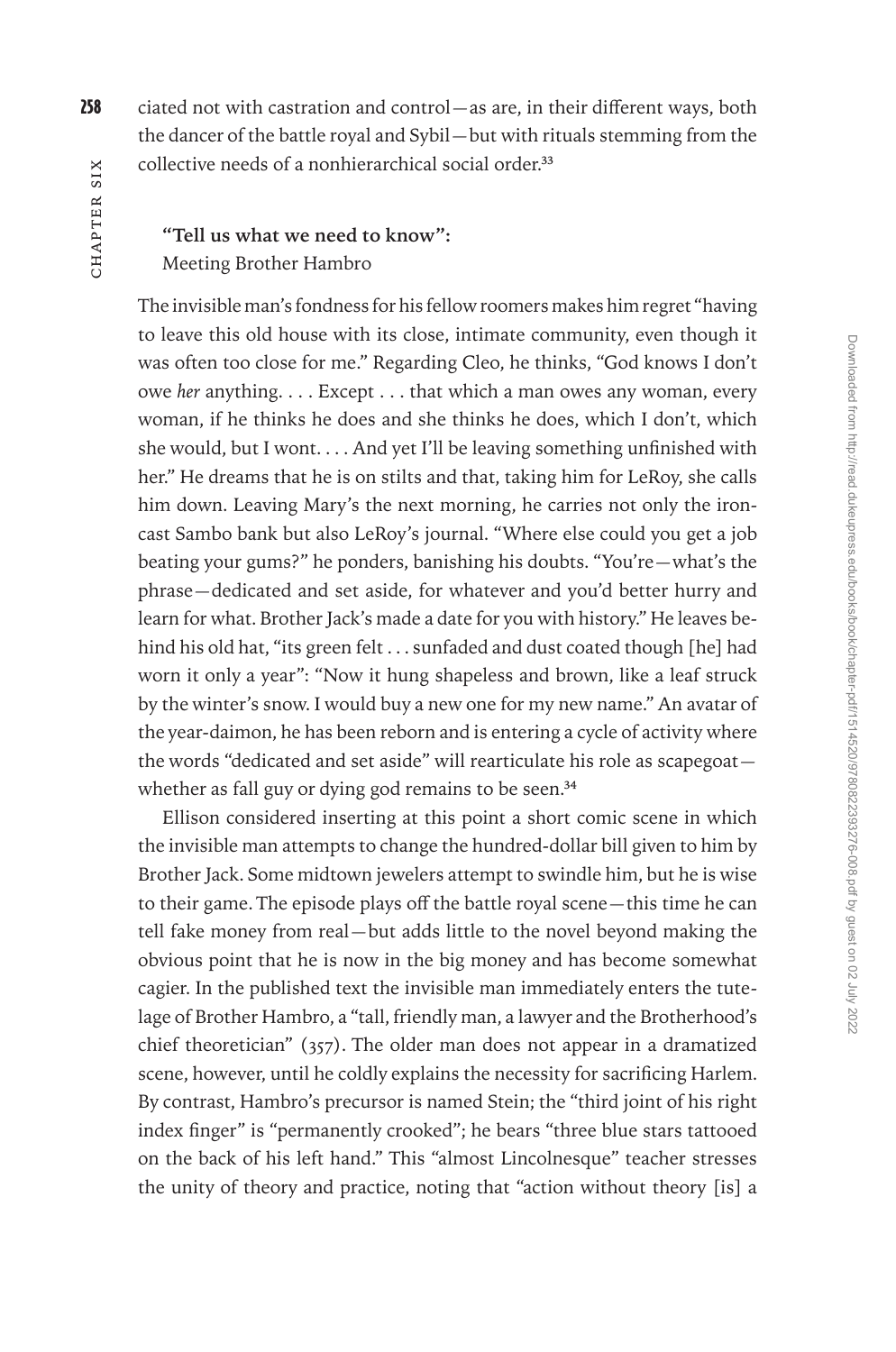riot; theory without action, that's kibitzing." The invisible man finds himself 259 "working harder than [he] ever had at college," during the day "reading and discussing theory" and in the evenings "attending rallies and meetings in the various districts." Stein/Hambro urges his student, "Listen to the people talk, get their grievances, their protests." He acknowledges, "[The Brotherhood has] tried on several occasions to move the people to action and each time we've failed . . . [because we had the] wrong approach—not to the his-

Stein/Hambro's explanation is worth quoting at length:

torical forces, but to your people."35

A people may exist during a historical period and still not be of that period, just as the Plains Indians are still with us but not a part of the present day historical movements. To be part of a historical period a people must be organized and able to make themselves felt as a force. To do this a group must find its voice. . . . It must be able to effectively accept or reject the basic issues of its time, and thus it must learn to act.

In answer to the invisible man's query, "But don't we act?" Stein/Hambro replies,

Yes, but not historically. . . . I refer to *decisive* action. Perhaps it would be more correct to say that your people *react* rather than act—insofar as they express themselves after events which profoundly effect their destiny have occurred. *After* a lynching or a riot they protest, and sometimes quite vigorously. But to act scientifically in regards to such a situation would be to take action to *prevent it before* it *happened*. At the first hint they would arm themselves or take whatever action that would be effective asking for police protection, where that is possible—although we know it seldom is; calling upon friendly white people—whatever is necessary to swerve the developing forces away from the destructive event and transform it into [a] socially useful one.

Noting that the group behavior of the Negro people "has nothing to do with race"—the "labor unions were like that until recently"—Stein/Hambro concludes with a warning and a plea:

We don't know too much about your people. We thought we did but we don't, even though some of us still think we do. What we have is a theory. It's a good theory, but it's up to you to put it into action. So instead of trying to tell you how or what to do I'll tell you to work it out your own way. Only don't say that I told you, because some of our brothers wouldn't

Finding Brotherhood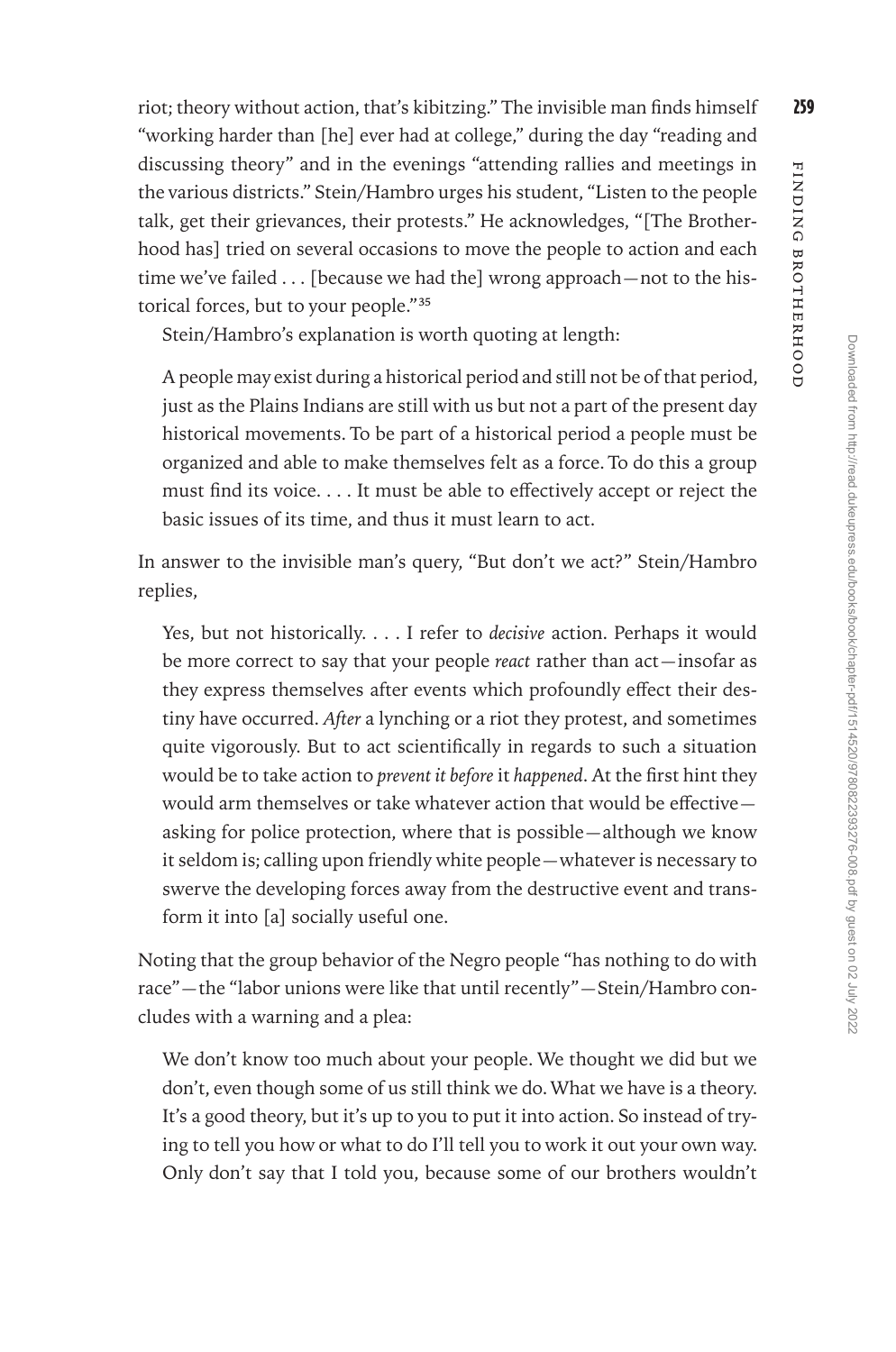260 understand. . . . And one final thing, Brother: don't tell us what we want to hear, tell us what we need to know.36

Ellison's decision to exclude this conversation from the 1952 text substantially alters the invisible man's introduction to the left. Where Brother Jack seems to have all the answers and simply wants the invisible man to rubberstamp his conclusions, here the principal Brotherhood theorist evinces a good deal of humility, stressing the need for theory to be informed by practice. His analysis of the requirement that African Americans "make themselves felt as a force" recalls a principal concern of Ellison's *Negro Quarterly* editorials. Stein/Hambro's assertion that the purpose of such historical engagement is to act proactively in order to "prevent [a lynching or riot] from happening" contrasts dramatically with the 1952 text's portrayal of radicals wishing to profit from racial violence. Stein/Hambro advocates that Negroes "act historically" so that they may make their own "destiny" rather than have it made for them; he turns Norton's formulation on its head. As a sympathetic mentor Stein/Hambro resists incorporation into the cluster of false fathers who reenact the battle royal's governing ritual. Like Trader Stein in *Lord Jim*, Stein/Hambro is instructing the young man how to survive in the "destructive element" into which he is being initiated, indeed how to transform the "destructive event" into its opposite.

But Stein/Hambro is not just a wise mentor. Notably he is most likely Jewish, as his name suggests, and he bears on his hand what appears to be a concentration camp tattoo as well as evidence of torture. Stein is aligned with other references to Jews and anti-Semitism—the "tall, fastidious Jew" of the protagonist's childhood, the protagonist's claim to have been "burned in the same oven" as the Provos—that suggest parallels between the "Nazi persecution of Jews" and "the persecution of Negroes in the United States" that Ellison had examined in one of his first pieces of political journalism. In the 1952 version of *Invisible Man* Hambro's largely unsympathetic characterization suggests an ironic inflection to his name; his claim to being a brother to the sons of Ham is specious, indeed hammy. If we recall his earlier incarnation as the largely sympathetic Stein, however, Hambro's name suggests the kinship between the sons of Ham (who was after all a son of Noah and brother to Shem, biblical ancestor of all Semitic peoples) and modern Jews, as well as the speciousness of the racist discourse proclaiming their difference. Ellison's original portrayal of Stein/Hambro thus suggests his continuity with such positively rendered left-wing Jewish characters as Wright's Boris Max in *Native Son* and Himes's Abe Rosenberg in *Lonely Crusade*. Com-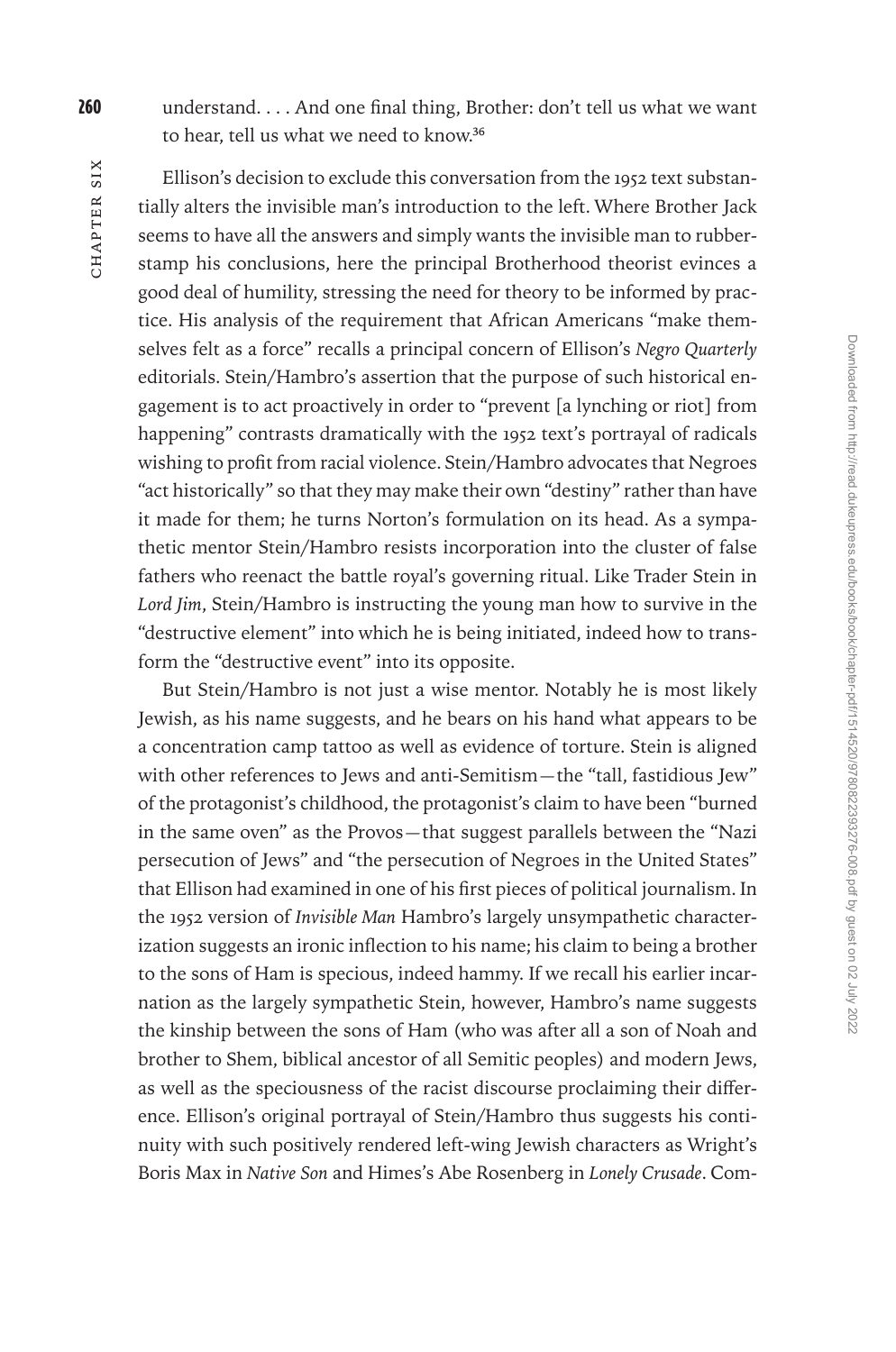## **"The great groping of the blind for sight":**  The Arena Speech

With the elimination of the antieviction parade, the arena rally is the novel's only dramatized representation of the appeal of the Popular Front–era CP to New York's working class. The invisible man is mesmerized by the heady atmosphere in the hall: the singing of "John Brown's Body," the enthusiasm of the "uncommon people" determined to be "dispossessed" no more. Yet the protagonist is both caged and blinded in the circle of artificial light; his recalling that "years ago" a famous boxer was "beaten blind in a crooked fight . . . right here in this arena" implies—for the reader, if not the Candide-like hero—that the novel's governing ritual is about to be replayed. Over several drafts Ellison converted an uplifting experience into one tinged with threat. At first Brother Jack contributes to the oratory, "speaking in terms of economic[s], history, international trends[,]  $\dots$  of the necessity facing the people, of what they must do." For the young man on the stage Jack "seemed to roll the world into a circle of meaning, then took a segment of the circle and pulled it until it was like a pointer that [led] to each individual in the arena." This conjunction of individual and collective identities gives the invisible man "the sense of being intimately connected with events and people abroad."

fascism and war, the "supreme world crisis" to which Brother Jack referred.

I no longer lived upon a fragment, but in a total world, the revolution of which, with its surge of events, through the correct and combined action of others, I could help control. For the first time I seemed to have a hand in my own destiny. Old Norton had spoken of me as *his* destiny, now Brother Jack was giving me a sense that I was my own—no, that we, here in the arena were *our* destiny. We had only to combine and act. . . . I listened completely absorbed, my respect for him growing.<sup>37</sup>

Although Jack's speech does not stir the audience emotionally—"No shouts of 'Amen' interrupted him, nor spontaneous singing"—the invisible man initially thinks, "He's giving them too much to absorb at once . . . the analysis is too profound." Ellison revised this passage to read, "I listened carefully to his analysis. He went into minute detail, speaking coldly in terms of economics." Finally, however, Ellison removed Jack's entire speech, along Finding Brotherhood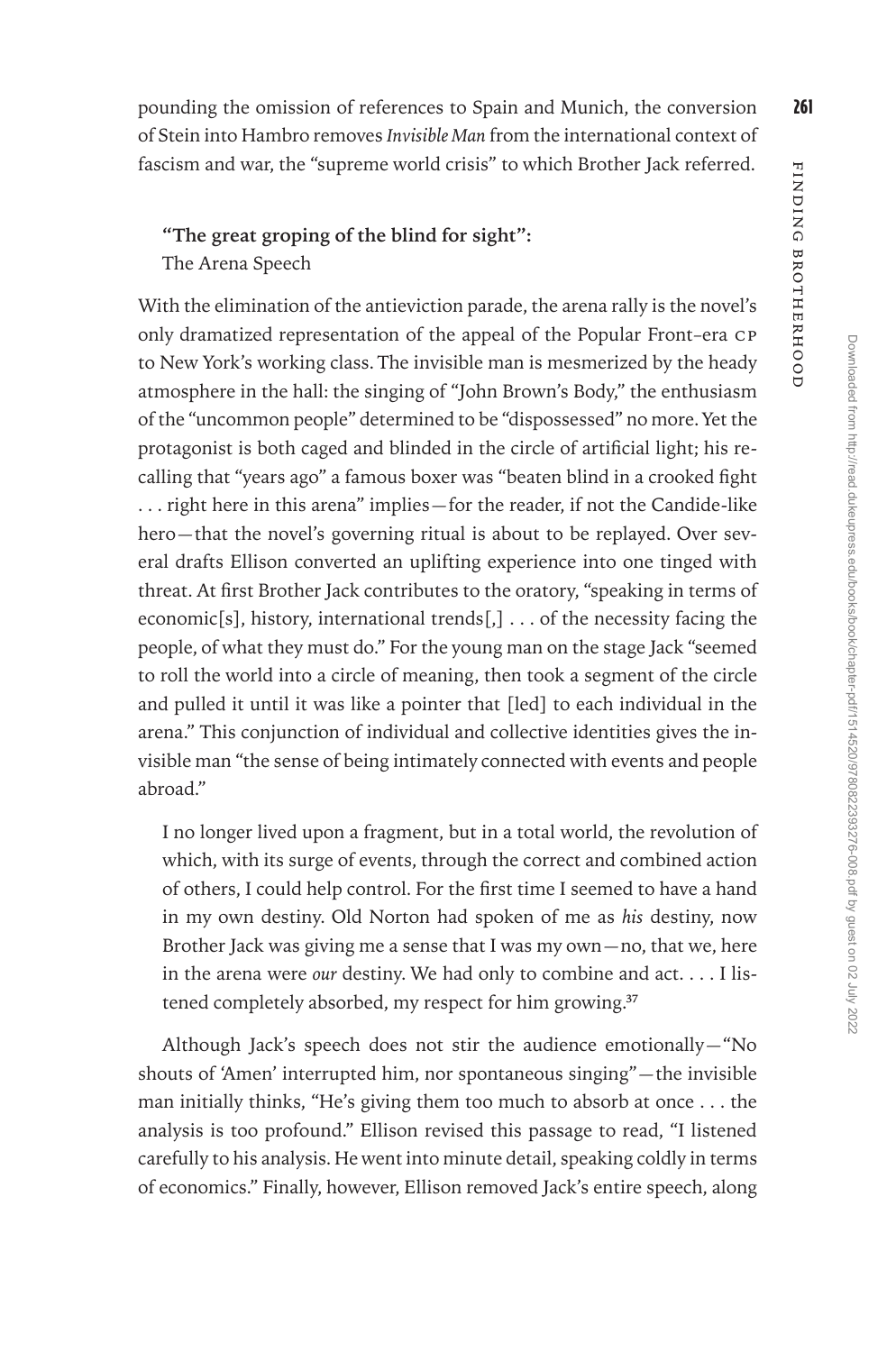262 with the protagonist's reaction to its content, and portrayed the Brotherhood leader as a "father listening to the performance of his children," penciling in "bemused" before "father," "adoring" before "children." He added the concluding words, "'Listen to them,' Brother Jack said. 'Just waiting to be told what to do.'" The Brotherhood's Marxism has been transformed from a means of grasping totality to an instrument of totalitarian control.<sup>38</sup>

Ellison initially placed considerably more emphasis on the rally's display of class-based multiracial unity. "Lord, Our God, we are assembled here tonight with the lines thrown down," intones the preacher who opens the rally. "I mean the color lines, Lord. Tonight, Lord, there will be no color line for we know that in your sight no colors exist. We are assembled, Lord, in the spirit of brotherhood." Sounding much like the invocation uttered by the preacher-turned–Workers Alliance organizer that Ellison recorded in "No Discrimination," the opening prayer shows the Popular Frontist appeal of the "spirit of brotherhood." As soon as he enters the arena, the invisible man sees "row after row of faces, black and white." ("Black and white" was crossed out of a subsequent draft.) In the published text, the theme of classbased solidarity can be inferred from his parable of the two one-eyed men who stop "walking down opposite sides of the street" and combine their vision to fight back against the "smooth, oily scoundrel running down the middle of the street . . . [who] claims he needs the space—he calls it his *freedom*" (344). But the phrase "black and white" explicitly describes the audience only once in the published text, when, near the end of his speech, the protagonist tells his listeners that he feels "your black and white eyes upon me" (345). Expanding the speech in the drafts, Ellison contemplated that, as he stands in the spotlight, the invisible man might conjure up a "picture of [a] flood with people of both races fighting the force of nature, lined up with spades repairing a broken levee." The invisible man would link this image from a transformed South with his own remembered picture of "Negroes and whites with flares winding up . . . Mount Morris Park . . . in the cold."39

These utopian visual images of black and white, dark and light, Ellison jotted, would be accompanied by literary images of "black and white fraternity," recalling "Huck and Jim," the "Negroes in Moby Dick," and Faulkner's "kids in Intruder in the Dust." The speech would also draw upon the invisible man's memories of his "grandfather's friendship for his young master; how they hunted, played, fought and ate and were punished together; and how later the grownups intervened and destroyed their friendship, destroyed their innocence and dropped the curtain of hate between them." The young orator places this somewhat idealized account of antebellum trans-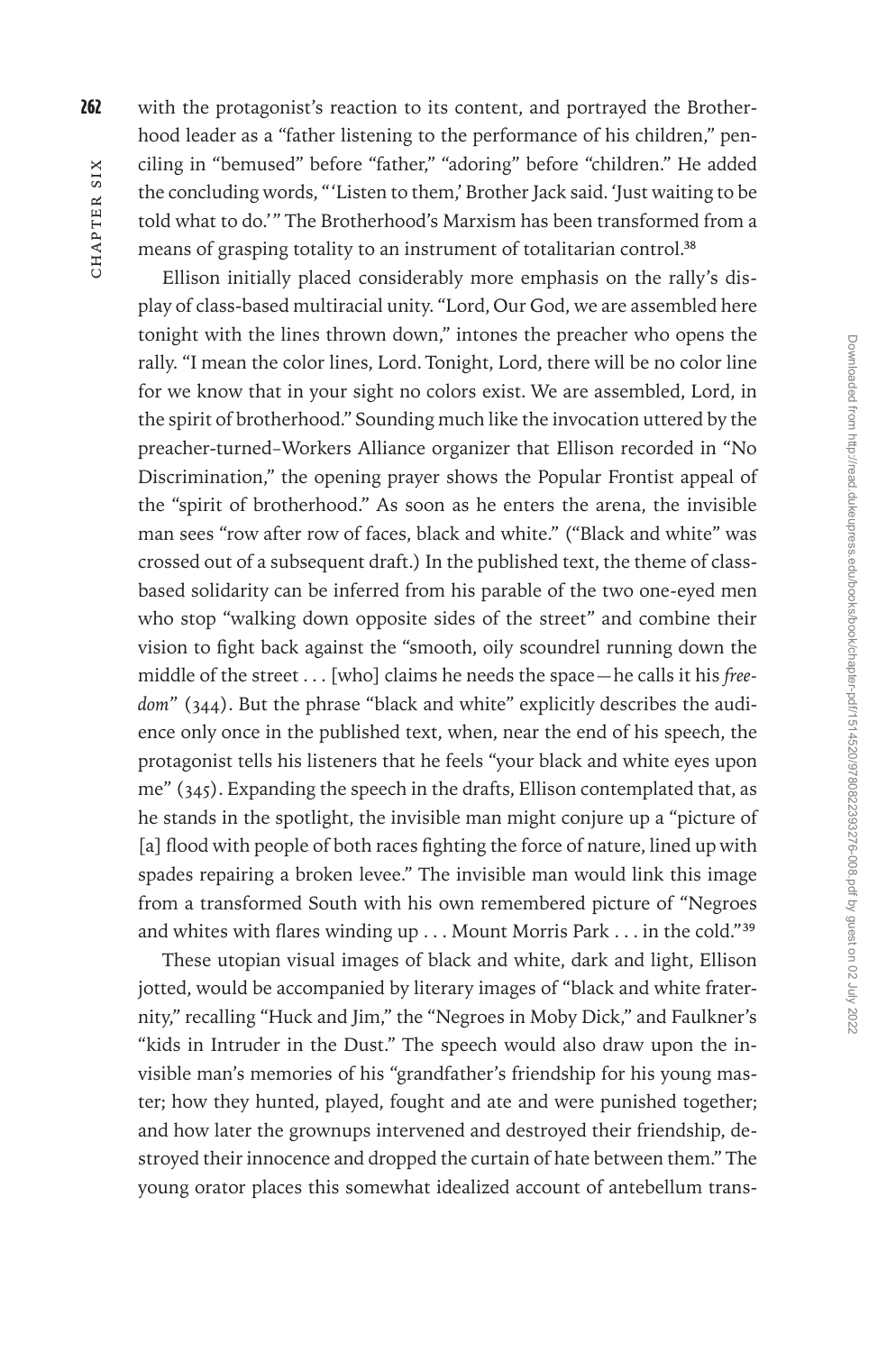Finding Brotherhood

FINDING BROTHERHOOD

racial friendship in historical context: "For some seventy-nine years, I said, 263 black and white fraternity has been an unlawful thing." That the movement exemplified at the arena rally is to complete the unfinished tasks of the Civil War, and make real the fictional utopia imagined by Ellison's cherished "ancestors," is clear.40

In the published text the invisible man's leaning forward and confessing that he feels "more human" is prompted by an eruption of his subconscious, a feeling of being "naked" in the bright lights (345). In an earlier version he confronts the electricity of the situation in terms that explicitly recall the battle royal:

I had to seize the ends of the broken power line and allow it to flow through myself—otherwise failure and profound embarrassment. And even as I felt the words returning I sensed that I was about to say something that shouldn't have been revealed. I leaned forward, straining to see through [the] barrier of light, feeling the hot swift terror that comes when technique fails, when the machine collapses and you see the blood shoot from your exposed flesh. It was one of those moments when, with the [mechanism] thrown out of gear there is left nothing to fill the gap but the tender naked self.

Declaring, "Our common dream [has become] . . . a fighting reality," he concludes, "You've given me back my anger and the old human vision. I've been reborn. I've been reborn in you and you in me and we witness an American miracle. I feel the great deep ache of the land for fraternity, the great groping of the blind for sight."41

In the 1952 text the protagonist is wholly unprepared for the arena speech, which he delivers the day after his induction at the Chthonian; although he has glanced at some Brotherhood pamphlets, he knows nothing about left politics. Yet he undergoes severe chastisement all the same; evidently his lapse into the vernacular has pushed the sectarian buttons of several Brotherhood leaders. In earlier drafts, by contrast, he has studied with Stein/ Hambro for four months and has sat silently on rally platforms analyzing the strengths and weaknesses of other Brotherhood speakers. When he speaks in the arena it is not a sink-or-swim situation, nor is there a postmortem. "The others were waiting in the dressing room," recalls the narrator, "and as we got into the car and started away I could hear the audience still cheering behind us." In a subsequent version containing the post-rally meeting, Brother Jack offers a mild criticism: "You did well. . . . But you must study our literature because you must never fail to get over our ideological mes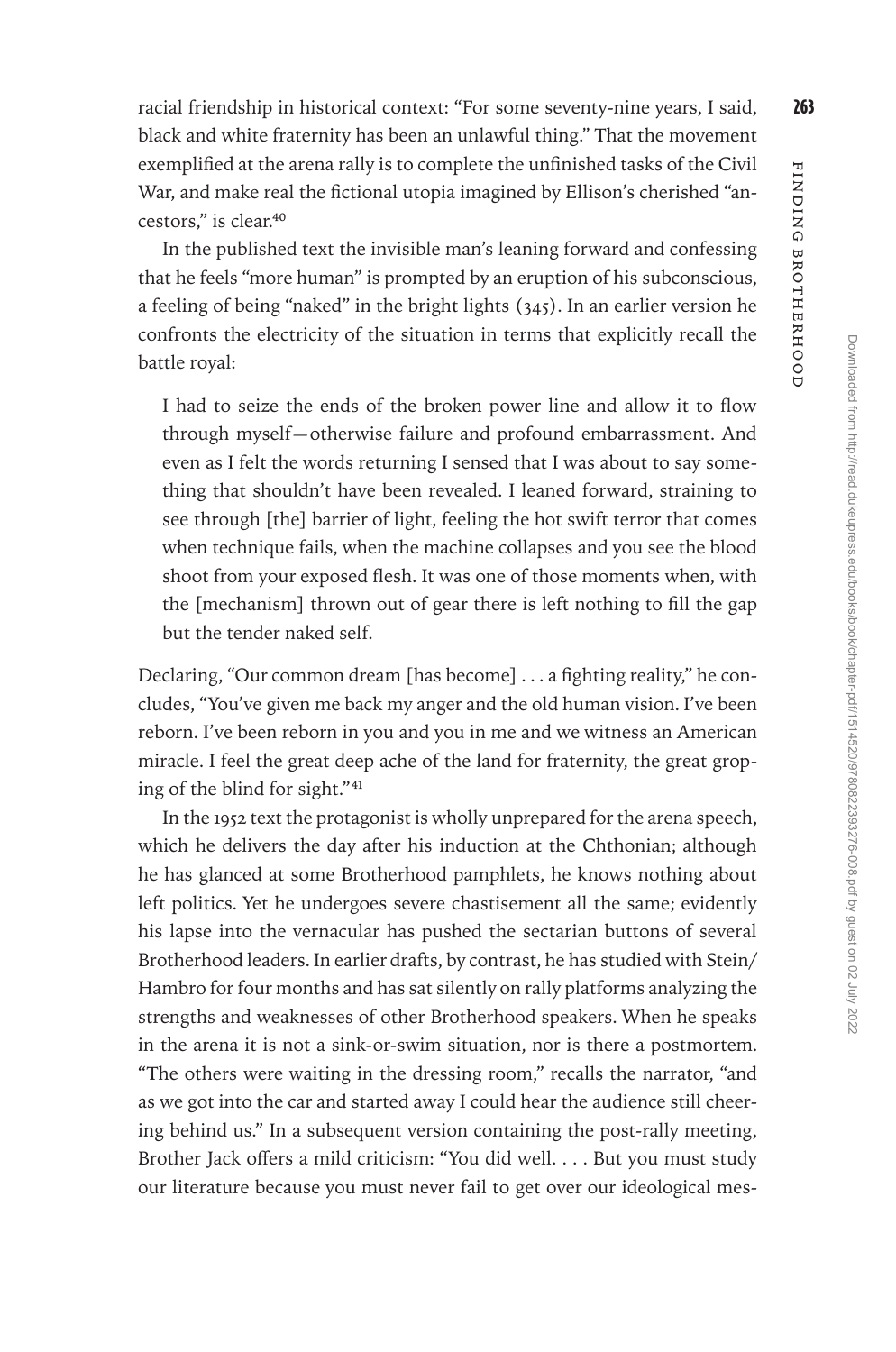264 sage." The other leaders are "more enthusiastic." The "brother with the pipe" drops his initial criticism, the "short bald man" affirms Jack's overall positive assessment, and "the others made sounds of agreement." Although in these early versions of the episode the Brotherhood leaders would presumably have firmer grounds for criticizing the "unscientific" nature of the invisible man's speech—he has, after all, been studying both theory and practice for several months—they are relatively positive; perhaps they actually appreciate his ability rather than just his voice.<sup>42</sup>

Later that evening the invisible man reflects upon the reaction of the audience: "I had spoken for them and they had recognized my words. I belong to them. . . . Perhaps this was what was meant by being 'dedicated and set aside.'" Wondering, "What had I meant by saying that I had become 'more human'?," he dismisses the possibility that he had picked up the phrase from another rally speaker, his grandfather, or Woodridge. Racking his brain, he decides, "It was a mystery once more, as at the eviction I had uttered words that had possessed me" (353–54). While the source of the phrase "dedicated and set aside" is equally a mystery to the reader of the 1952 text, a reader acquainted with the drafts recognizes their provenance in Treadwell's description of LeRoy. The phrase "more human" comes from LeRoy himself, as he meditates in his journal about the need for "a way of life more universal, more human and more free than any to be found in the world today." To be "more human" involves laying claim to a kind of freedom very different from that enjoyed by the capitalist whose freedom consists in keeping the workers visually impaired by racism and confined to different sides of the street.<sup>43</sup>

Still mulling the uncanny way in which LeRoy's words have worked their way into the back of his mind, the invisible man reads further in the journal and comes across the entry in which LeRoy imagines being able to reach fifteen million listeners. The protagonist ruminates:

If I could get only a million to listen to me I could get something done. What if one could get the 15 million to listen, he could help get something done. What if I could become known to each and every one of them, could become a meaningful name in their mouths? That was something worth working for, and a way to make the world spin faster. If I could reach each of these and bring them into the movement.

Next to the text describing the invisible man thinking, "Ally the one tenth of the population with those conditioned to brotherhood and there'd be no worry about race," Ellison scribbled in the margin, "Dies Irae."44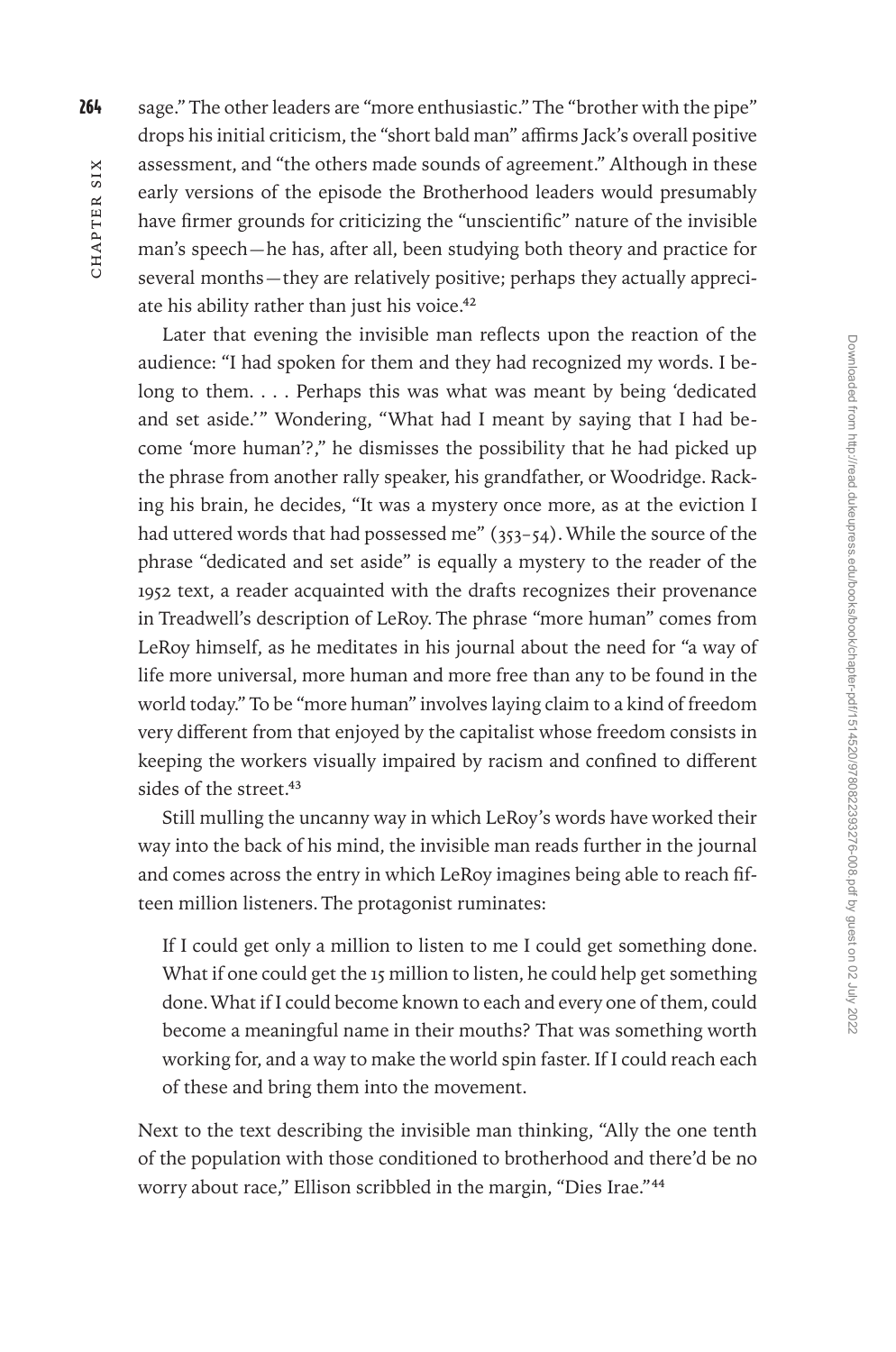It is noteworthy that LeRoy's conceit about radio broadcasting, the trope 265 that famously ends the novel, occurs in the aftermath of the arena rally. The protagonist dreams of reaching an audience of millions—of "raising hell with radios!," as Langston Hughes exclaims in "Good Morning, Revolution!"—on the day when he feels he has "become 'more human'" and, as a Brotherhood representative, "spoken for" his audience of "uncommon people." Ellison's jotting "Dies Irae" next to the invisible man's vision of a Brotherhood-led movement of millions alludes to the antifascist theme effaced from the published text. For the Latin phrase "Dies Irae," in religious discourse associated with the Day of Judgment, translates as "day [or days] of wrath," the English title of Malraux's novel (translated in 1936) about German antifascists. While this historical reference point, coupled with the Popular Frontist theme of dispossession, would seem to locate the arena rally in the 1930s, as in the early sketches of the eviction scene Ellison blends the Depression and wartime years. For the invisible man's statement that for seventy-nine years "black and white fraternity has been an unlawful thing"—most likely a reference to the Emancipation Proclamation of 1863—situates his speech in 1942, in which case the "supreme world crisis" that laps at the novel's edge is not the rise of fascism in the 1930s but the antifascist war of the early 1940s, with all the complications posed to the left by the Nazi invasion of the USSR. The invisible man's desire to reach fifteen million listeners by radio is thus a more ambitious version of Ellison's and Herndon's project in *Negro Quarterly* of persuading African Americans that they have "their own stake in the fight against fascism."45

In the published version of *Invisible Man* the arena rally figures as an ambiguous event; heady and exciting, it is shadowed by memories of the battle royal. In his subsequent meditation the protagonist catches at straws of memory, unable to recall where he came up with the phrase "more human" or to fathom how or by whom he has been "dedicated and set aside." His excitement at being accepted and celebrated is offset by the cold reception of his speech by several Brotherhood leaders who promise to figure as future competitors and antagonists. His success is fraught with anxiety.

In the drafts, by contrast, the invisible man accepts the role proposed to him by Treadwell and acknowledges his oneness with LeRoy. He recognizes the danger of electrocution but volunteers to be the conduit of electricity connecting the platform with the rest of the arena; where at the battle royal his conduction of electricity was a means of surviving a ritual directed against him as a "pseudoscientific" scapegoat, here it is dialectically transformed into a strategy for purposively aligning the individual with the colFinding Brotherhood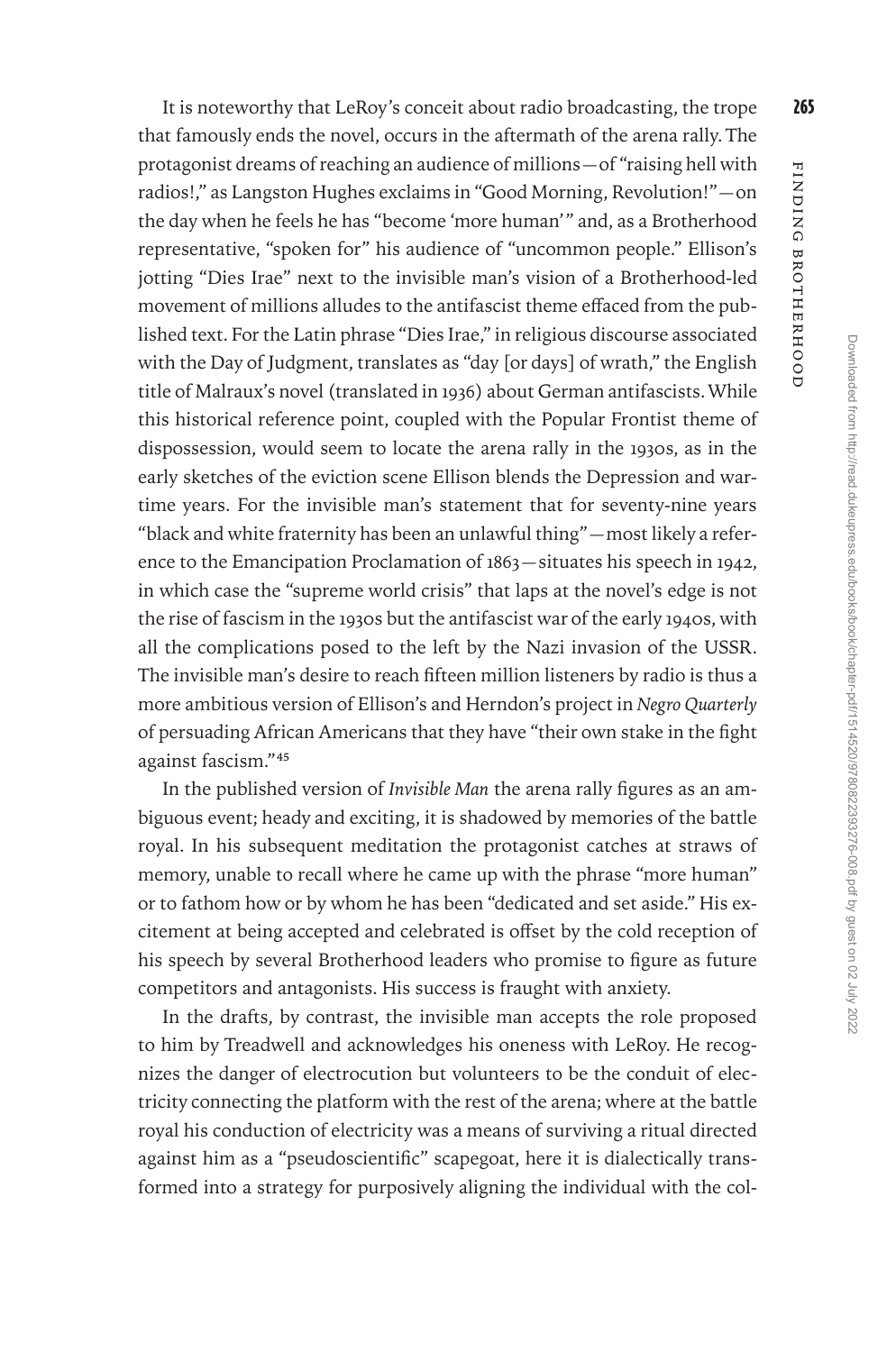266 lective. The electricity generated at the power plant operated by black hands need not be utilized only for purposes of exploiting labor or, as in the hospital episode, assuring ideological domination; it can be turned against its owners and supply light for those who dwell in darkness. On the day of the invisible man's emergence into the spotlight as a Brotherhood organizer, LeRoy has been reborn in him. The repressed alter ego that had burst out with the words "social equality" at the smoker, led him down the road to Trueblood's shack, tormented him during his days of "lostness," and prompted him to "attack the Founder" at the eviction, has emerged from the depths of his political unconscious. Through LeRoy's analysis of the sources of black leadership, the invisible man grasps the connections among fighting "dispossession," becoming "more human," and being "dedicated and set aside." The ominous similarities between the arena rally and the battle royal indicate that the novel's "governing ritual" may well still prevail. But irony and destiny contest with hope and possibility; the "great groping of the blind for sight," coupled explicitly with the "deep ache for the land of fraternity," is not an individual but a mass historical need, one for which the Brotherhood is shown to possess a solution of considerable appeal. Not all boxers end up blinded; the invisible man is willing to fight for sight. He is not, at least at this moment, the scapegoat as victim, but the scapegoat as sacrificial hero, consciously willing to subject himself to modern forces of production if these can provide the energy for movement toward a better world.

## **"I could make them forget black and white":**  Organizing for the Brotherhood

Ellison considered various possibilities for the invisible man's activities as a Brotherhood organizer. There might be a "mass meeting at Columbus Circle where he discovers American political violence. Goons come to break up meeting, he fights . . . [is] arrested under old law against masking in public because he appears on platform wearing dark glasses. Case fought to supreme court. Won." This victory would be followed by a "campaign to have Negroes hired as bus drivers, other city jobs." Or, "badly beaten at a demonstration, [he] lies between life and death. Survives a hero." Or again, feeling the need to redeem himself after his "failure to use scientific language," he might engage in some "heroic action[,] one in which he performs self sacrifice[,] . . . refus[ing] to give information under torture." He "might return South for a time; he might go to prison to make it possible for more important leader to continue his work." In one way or another, Ellison decided, the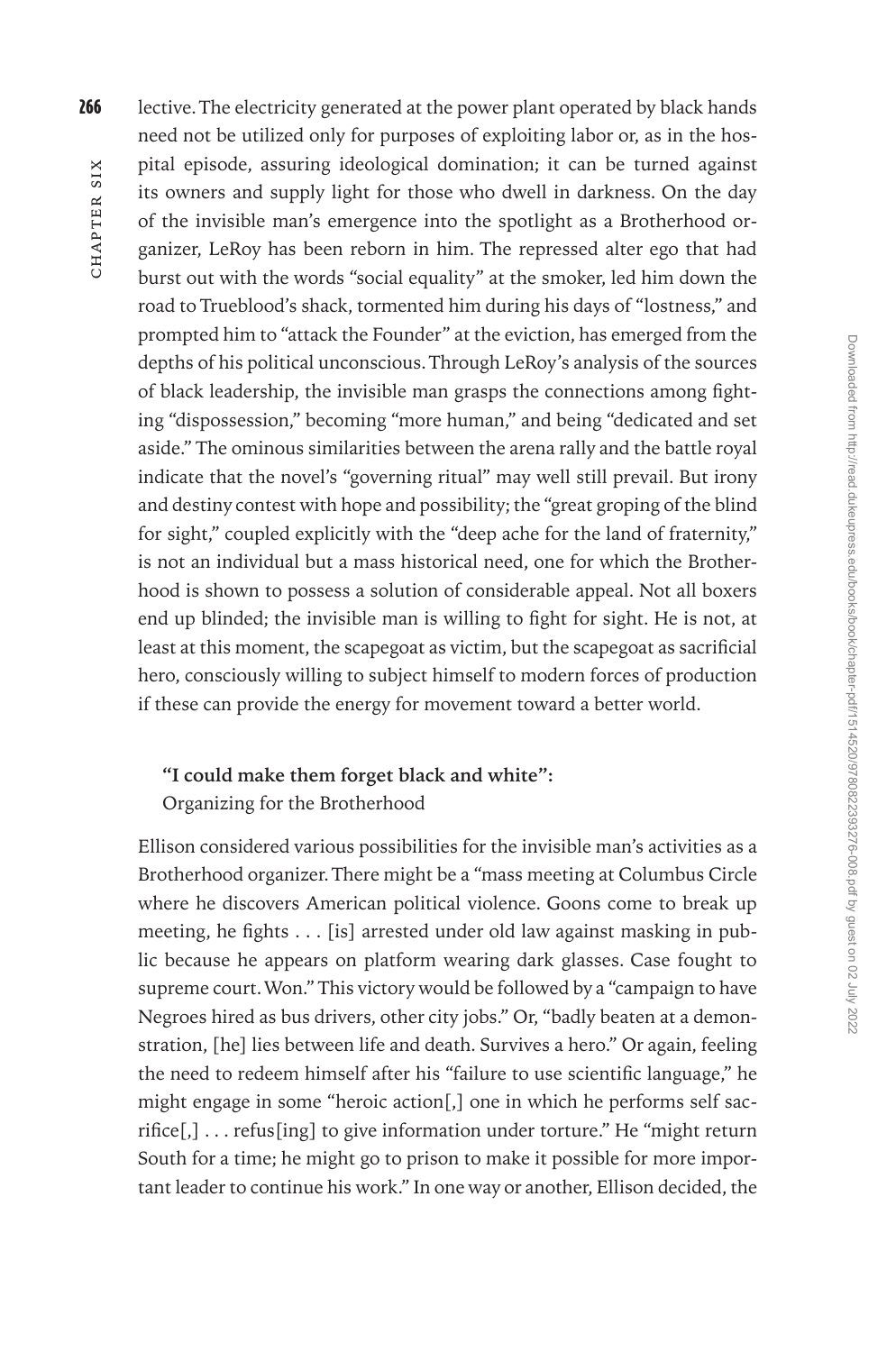plot "demands a dramatic, climactic action," one enabling the invisible man 267 to "act heroically" and at the same time "suspect that he is invisible exactly at the moment of his triumph."46

That the invisible man's "days of certainty" will end in doubt and then disaster is forecast in the published text at the end of chapter 17, where the retrospective narrator recalls that "for one lone stretch of time" he lived in a magical haze, subjecting himself unquestioningly to a regimen of "pattern and discipline" (380–82). The phase of "purpose" within the arc of "Political Life" has been established quickly; almost immediately problems arise, and the "passion" begins. The first dramatized passage depicting the protagonist's Brotherhood work, his and Tod Clifton's encounter with Ras the Exhorter, ends with Clifton's foreboding comment about the need to "plunge outside of history" (377). The note warning the invisible man that "this is a *white man's world*" then appears on his desk (383), and, as Douglass gazes down from his portrait on the wall of the Harlem office, the long journey toward disillusionment begins. The reader, positioned alongside the ironic narrator in his basement, remains ahead of the naïve protagonist all along, wondering when he will wake up and smell the coffee.

The drafts of *Invisible Man* indicate that Ellison initially planned a fuller description of the "purpose" guiding his protagonist's work as a Brotherhood organizer. Not only does he organize the People's Hot Foot Squad, a "drill team of six-footers . . . striking up sparks with their hob-nailed boots" (379); in the narrator's retrospective summary of the "days of certainty," the activity surrounding the stepped-up campaign against evictions is elaborated:

It was nothing for our group to pull five thousand men and women into the streets on short notice; or to lead them to mass with groups from other sections for a ringing march straight down Broadway or Fifth, or even Park, to City Hall. We must have worn an inch or two off the surface of the streets. Just give me the hungry and dispossessed and I could make them forget black and white and rush a squad of police, or throw an iron picket line around City Hall or the Mayor's Mansion.

The Brotherhood's activities are shown to produce positive results. After one demonstration of ten thousand "there was a lessening of police brutality, and an ordinance passed against evictions. And most of all more relief was provided." The invisible man manifests heroism in battle—"I continued speaking. Bricks could fly, hostile cops could shatter heads and I'd hold my ground"—and evidently takes seriously his assignment to place his finger on Harlem's pulse:

Finding Brotherhood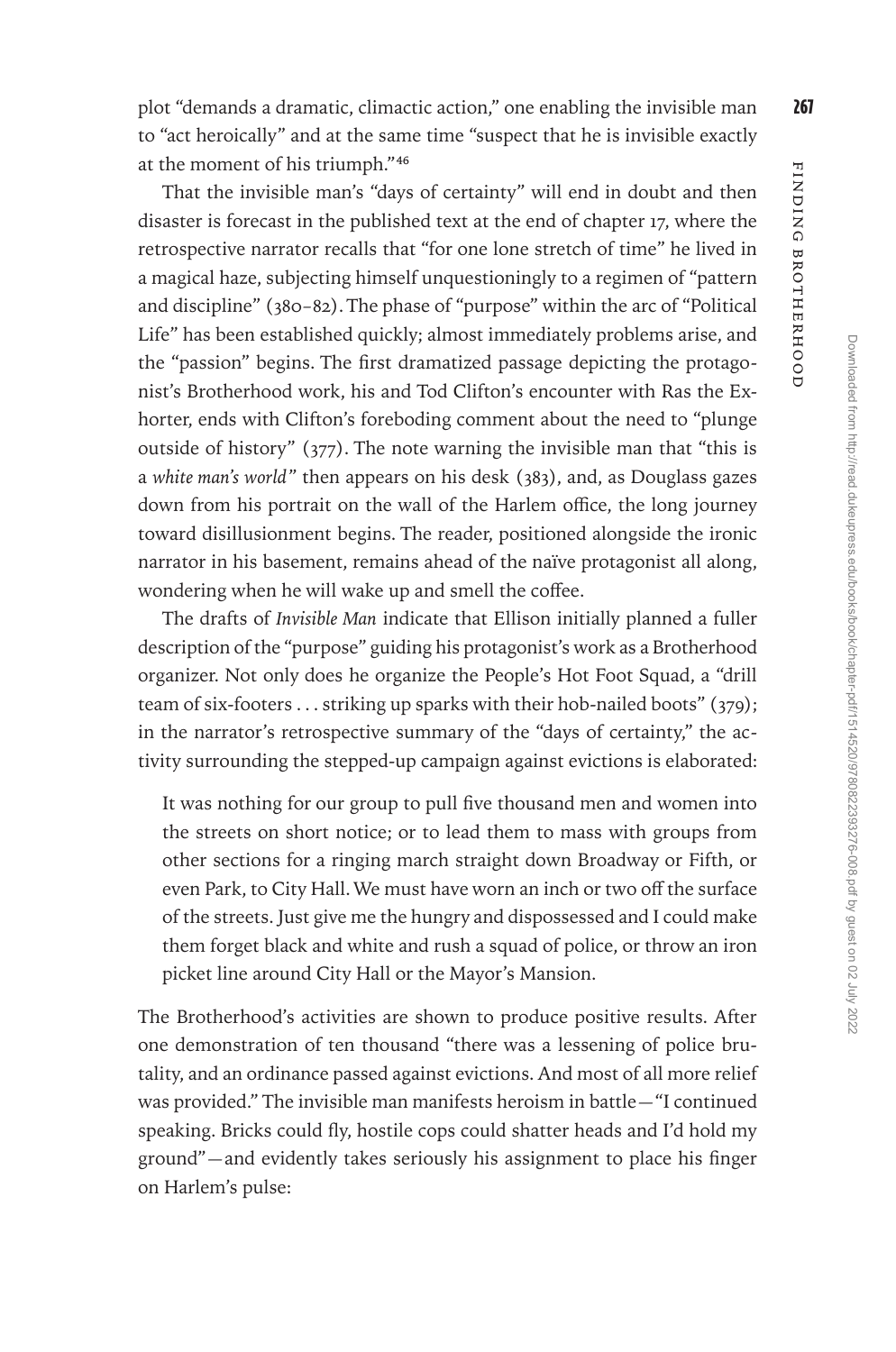268 I began to be quite popular with the membership. Especially with that of Harlem. They were my secret. For it was by talking with them, standing in their bars, visiting [their] homes, listening to their problems, discussing their likes and dislikes that I was able to make fruitful suggestions to the top committees when policy was being made. Besides I reacted to events much as they did themselves. Thus whenever we launched a slogan it was forged so as to express their hopes as well as those of other groups and their support for most issues was won.

Ignoring, however, the most important part of Stein/Hambro's advice—that he should tell the truth—the invisible man acts manipulatively in relation to these "top committees": "I learned to talk only after I had listened to them and when I talked I knew what they wanted and what they wanted to hear; thus in the big committee meetings of the leadership I knew what to say and to get our demands fitted into the general program. Oh I loved the role I played—or thought I played, and I played the role I loved." Even more than in the published text, the invisible man of the drafts is a contradictory figure, in part opportunistically playing a role and in part committed to making the role a reality.47

The ironic perspective of the narrator in the 1952 novel guides the reader's attention toward both the illusion-filled protagonist and the menacing circles in which he moves. Ellison's sentence-level additions and substitutions reveal, however, that the retrospective narrator had to undergo considerable refashioning in order to perform this rhetorical function. In a passage describing the narrator's recollection of Brotherhood members from "the other sections," Ellison made the following changes:

They were like no other people I had ever known. I liked their ability to organize[,] their selfless acceptance of human equality, and their willingness to get their heads beaten to bring it a fraction of a step closer. They were [*substituted: seemed*] willing to go all the way. Even their wages [*substituted: a great part of their wages*] went into the movement. And most of all I liked [*added: what I thought was*] their willingness to call things by their true names. Oh, I was truly carried away. For a while I was putting most of my salary back into the work [*substituted: Money was not so necessary when we found so much in our group*].

The narrator's observations of selfless behavior, originally presented as objective statements of fact, are altered to stress their subjectivity; he now sees the reality behind appearance. Eventually, however, Ellison omitted the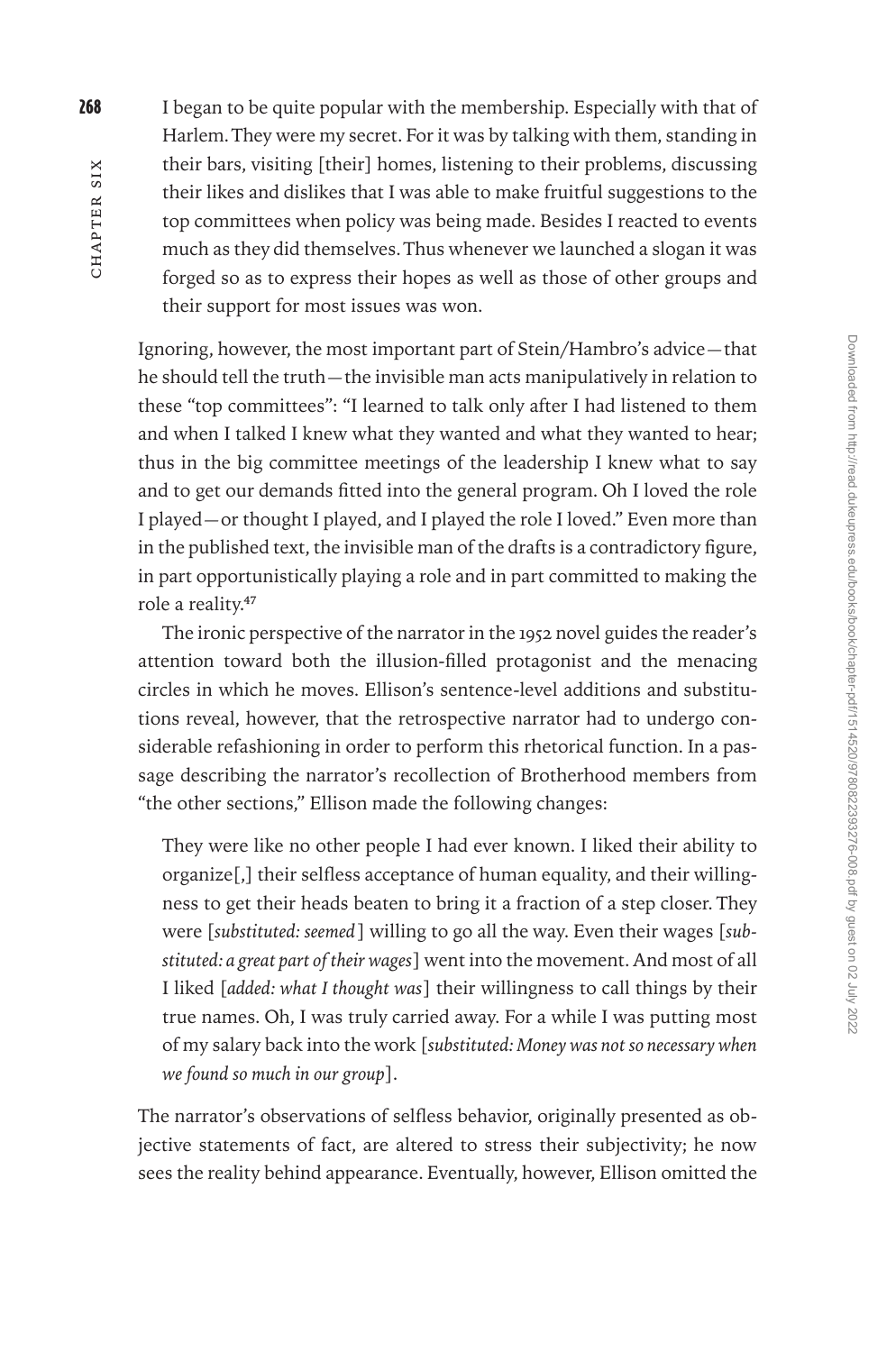entire passage. Even in its qualified form this description of Communist self- 269 lessness supplied perhaps too compelling a rationale for the invisible man's decision to accept his new identity and role. Instead the reader is left with the distinct impression that the Brotherhood has money to throw around; the invisible man's astronomically high salary of sixty dollars per week suggests that he is being bribed by a corruption widespread in the organization.48

Even the invisible man's assuming a new name upon joining the Brotherhood takes on a different valence in the novel's earlier drafts. As he watches the "watery play of light" on the portrait of Douglass, he thinks:

How magical it was that [Douglass] had talked his way from slavery to a government ministry, and so swiftly. Perhaps, I thought, something of the kind is happening to me. Douglass came north to escape and find work in the shipyards; a big fellow in a sailor's suit who, like me, had taken another name. What had his true name been? Whatever it was, it was as Douglass that he became himself, defined himself. And not as a boatwright, as he'd expected, but as an orator. Perhaps the sense of magic lay in the unexpected transformations. "You start Saul, and end up Paul," my grandfather had often said. (381)

This passage in the 1952 text exhibits the seductiveness of the notion that one can assume an identity, even so heroic an identity as that of Frederick Douglass, when it is supplied by others; the invisible man is repeating his old errors and riding for a fall. In an earlier version, however, between the phrases "is happening to me" and "Douglass came north" are injected the words, "Only I knew more about how things were done than Douglass knew. I was no 19th century idealist, as LeRoy had written of Douglass, and in the Brotherhood we were dedicated to the fight for our beliefs. . . . Yes, there was magic about it."49

With the addition of these words, the ensuing reference to Douglass as "a big fellow in a sailor suit" not only recalls that in the previous century Douglass escaped from slavery with the help of abolitionist sailors but also connects him with the twentieth-century radical mariner who reflects upon the limitations of oratory in the absence of action and ponders how best to carry forward the combined legacy of Douglass and Brown. That Douglass had changed his name several times in the course of his escape—and allowed Nathan Johnson, his abolitionist host in New Bedford, to select the name "Douglass" for his final incarnation—further validates name changing as a feature of initiation into a new social role. The evident approval of Finding Brotherhood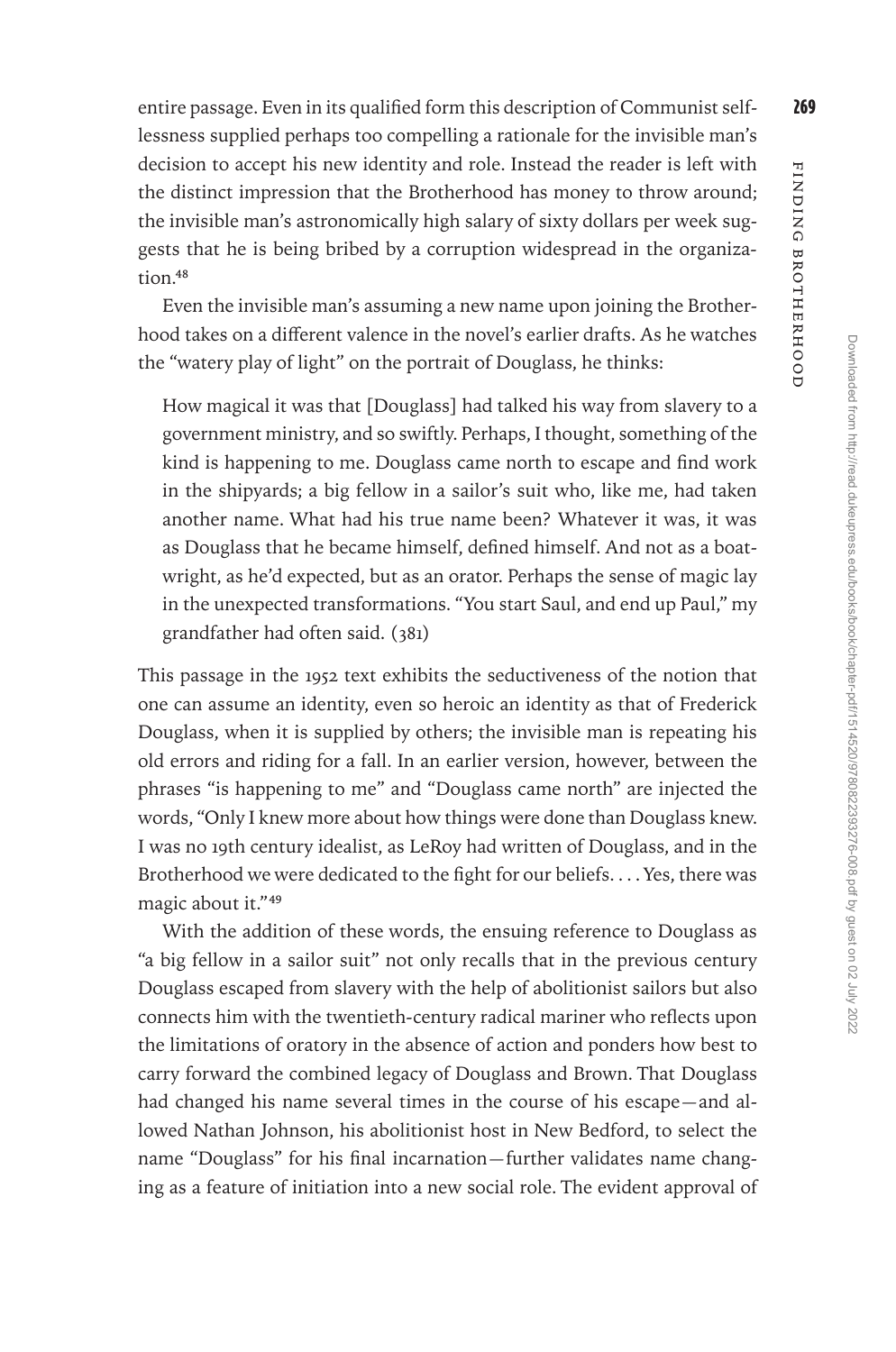270 Douglass's transformation by the invisible man's grandfather, whose favorite song was "John Brown's Body," further valorizes the practice of changing identities in altering historical circumstances. The allusion to St. Paul (formerly Saul), whose words about rebirth, sight, and totality resonated in the protagonist's mind during the hospital scene, suggests that he is entering a phase when "that which is in part shall be done away"; he will stop "see[ing] as through a glass, darkly," and will encounter the world "face to face."50

At least so he hopes. Even in the drafts the invisible man's feeling that his transformation is "magical" bodes ill; in the published text he is closing his eyes to signs of trouble that are all too clear to the reader. To view his sense of transfiguration in an entirely ironic light, however, is something that even the retrospective narrator of the 1952 text cannot fully manage to do. Chapter 17 ends with the protagonist's confident statement, "Life was all pattern and discipline; and the beauty of discipline is when it works. And it was working very well." In an earlier draft Ellison penciled in the words, "If only it could have stopped right there." This observation lacks the ironic intonation of the narrator's other retrospective assessments of the "days of certainty." One wonders whether his creator at one point shared this regret, and with difficulty expunged it from the final draft.<sup>51</sup>

### **"A lens is forming out of our scars and bruises":**

The Magazine Interview

Struggling to truncate "purpose" and get into "passion" as he revised the novel's political section, Ellison omitted several episodes dramatizing the Brotherhood's activism in Harlem. Occurring in the period following the invisible man's reception of the poisoned pen letter warning him, "This is a *white man's world*" (383), these passages elaborate upon the young man's goals and achievements as an organizer. His interview with the magazine reporter—which, summarized rather than dramatized in the 1952 text, leads Wrestrum to accuse his rival of being a "dictator" and an "opportunist"  $(401)$ —is initially rendered as a conversation with Miss Laurel, an attractive young woman from *Brown Success* magazine. Asked where he was born, he jokes, "The Arena . . . right on the platform with the spotlight on me"; pressed, he states, "On one of those little Sea Islands off the coast of South Carolina." Remarking on the "traces of African culture to be found there," she proposes, "Maybe you're the descendant of an African king." He replies that he was an orphan, raised by "an old woman called Aunt Mary" and taught to read by "some of the boys at the shine parlor." Denying that he ever "studied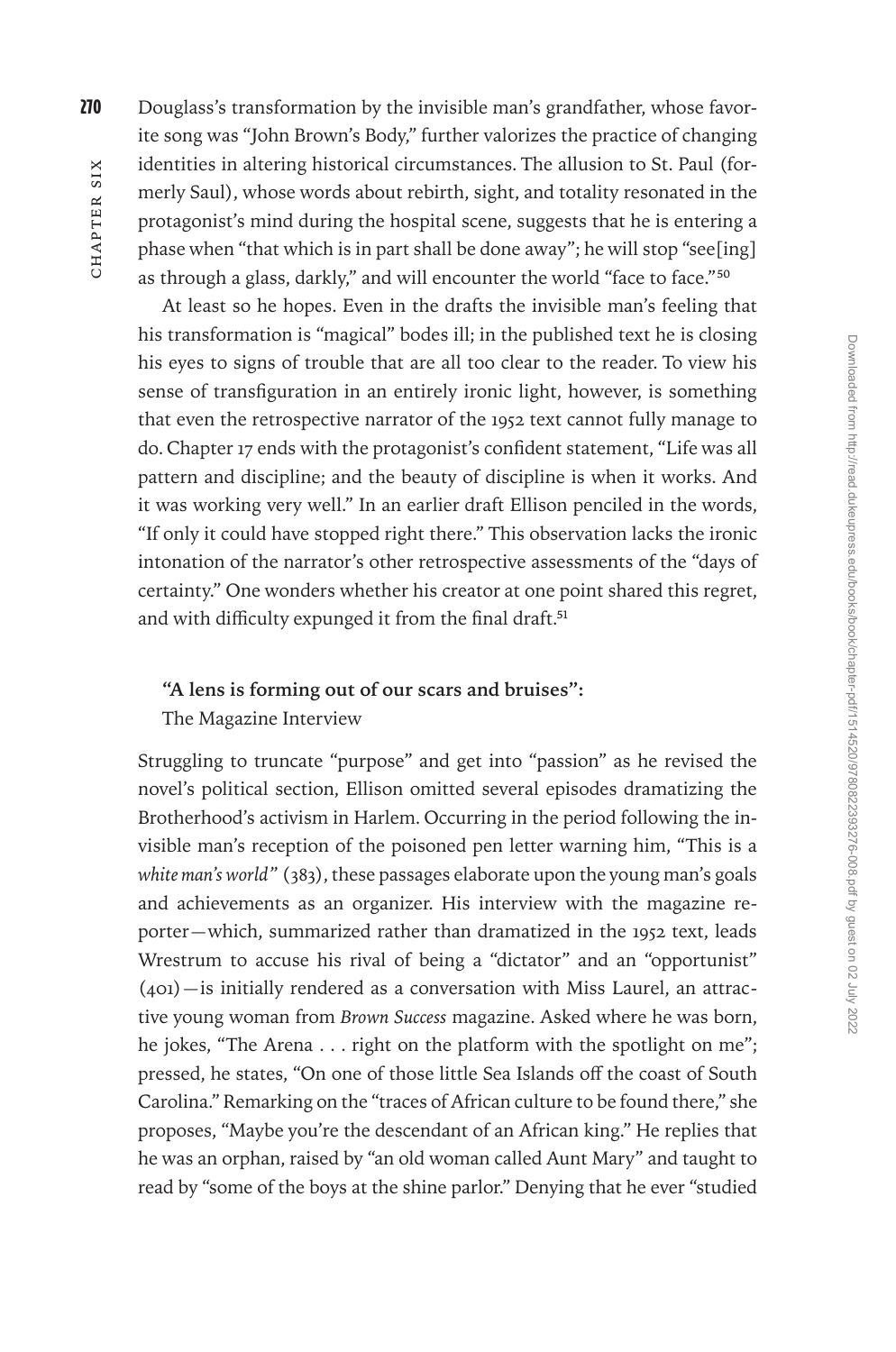Finding Brotherhood

FINDING BROTHERHOOD

under Dr. Bledsoe"—the reporter seems to have gotten wind of his past—he  $271$ asserts, "Well, for a time I went to sea. . . . I was an ordinary seaman."52

He then lays out the philosophy of the Brotherhood:

Freedom is not only the consciousness of necessity, Miss Laurel. It is also the recognition of possibility. First must come the recognition of the possibility of freedom. . . . Without the recognition of *possibility* freedom might lie close at hand unrecognized. A new ideal of freedom must at first be abstract, an idea; but with possibility it is different. Possibility must always be concrete, a technique, a body of concepts, a vision and since these can't exist within the pure air, possibility means people, organized people. . . .

Growth is implicit in man, for he is born not in sin, but in discontent. He wants to move toward the light from the darkness. . . . Just let the mind get a peep at the possibility of freedom and it emerges cautiously from its world of darkness and looks around for a lens through which it can focus its sight. That lens is possibility. Sometime the lens lies right at hand and we fail to see it, or else we're too timid.

His metaphors become wilder. "They say pearls come from grains of sand falling into the shell and irritating the delicate flesh of the oyster. Maybe that's the way with consciousness. Your mind has to be bruised until it develops the pearl the eye is capable of seeing, accepting the vision that will melt the iron, crack the iron rock of reality." The Negro people, he tells Miss Laurel, "have given birth to the pearl, and a lens is forming out of our scars and bruises, and soon we'll all see that Brotherhood is the vision that will transform the world." The scene ends with his failed attempt to secure a dinner date; Miss Laurel, it turns out, is married.53

The magazine interview features the invisible man's giddy egotism: he pontificates, flirts, throws his weight around. But the interview reveals the extent to which he has accepted his doubling with LeRoy. He thinks, "My background came over with that vague, unreal twist that LeRoy's had, and in fact, it read more like LeRoy's real life than my own except for some things which I had said about brotherhood and consciousness." In concocting for himself a history of being raised by a woman named Mary and then going to sea, he obviously has on his mind not just LeRoy but also LeRoy's books about the hero; the invisible man's fictional pedigree is straight out of Raglan and Rank. His claim to have come from the Sea Islands, with their strong folkloric ties to Africa, signals his identification with a cosmopolitan blackness (one that the older Ellison would insistently disavow). His assertion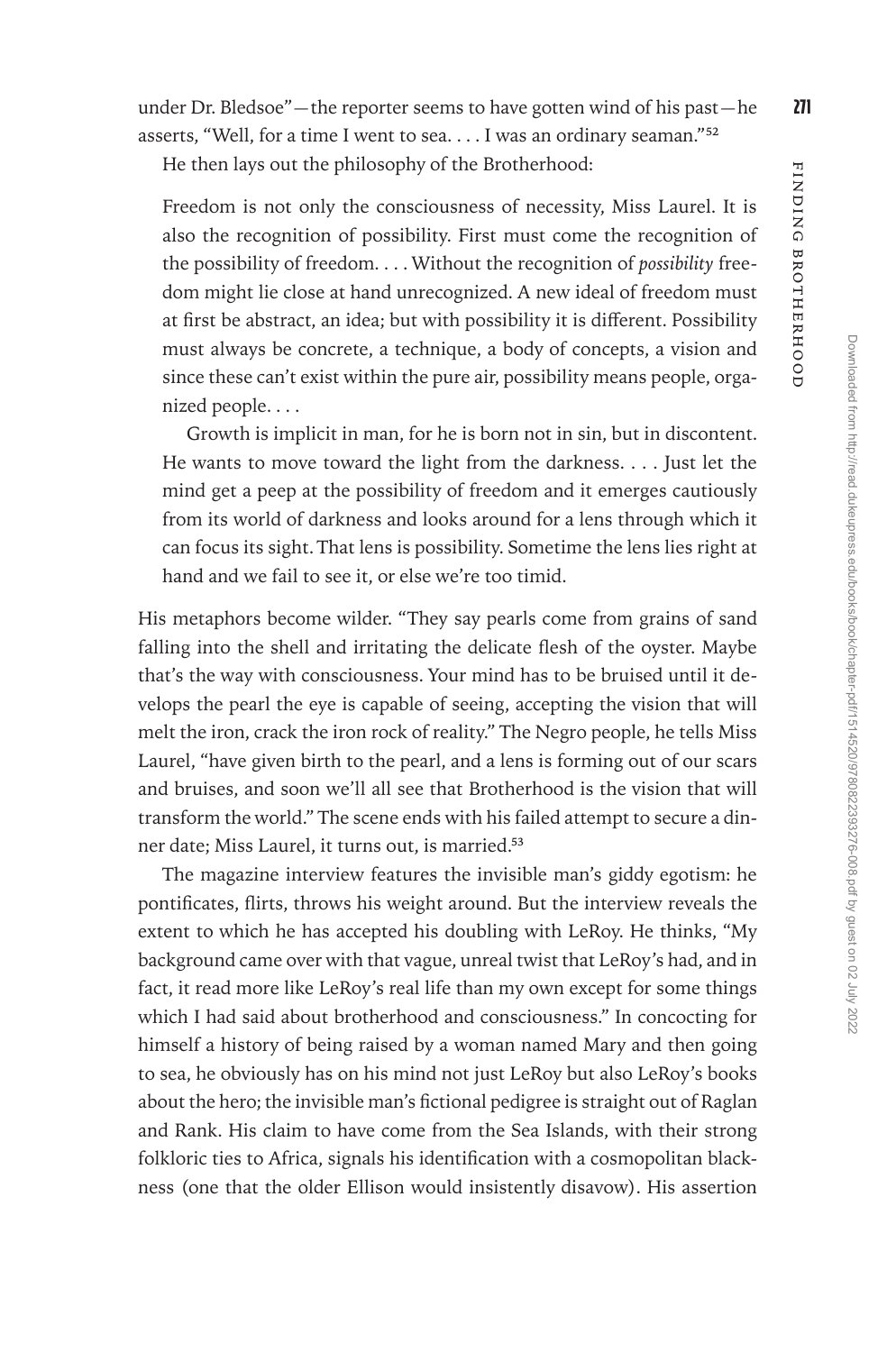272 that he learned to read and write at a shoe shine parlor recalls Douglass's narrative of how he acquired literacy. His comments on freedom, necessity, and possibility are an amalgam of LeRoy, the vet, Marx, and Engels, as well as Ellison's own writings for the *New Masses* and *Negro Quarterly*.54

Of special interest is the invisible man's somewhat convoluted metaphor about the pearl and the lens, which contains a Marxist reformulation of LeRoy's analysis of the basis for African Americans' role in creating a "better world." LeRoy had written that it is the Negro's experience with "brutalization," the extraction of bullion from blood, that yields particular insight into the current social order, as well as the need for a "more human" mode of existence. In an analogy drawn from the dialectics of nature, the invisible man here describes the emergence of the pearl out of the irritation produced by a grain of sand; the pearl beyond price is the negation of negation. In the same way, he proposes, the lens of class consciousness can be fashioned from the "scars and bruises" of Negro life. This metaphor suggestively recalls Ellison's *Daily Worker* recommendation in 1942 that both history and literature be viewed through "the clarifying lens of the Marxist ideology," which itself recalled Wright's description in "How Bigger Was Born" of how it felt when he envisioned Bigger Thomas's life from the standpoint of class consciousness: "[It was] as though I had put on a pair of spectacles whose power was that of an x-ray enabling me to see deeper into the lives of men."55

While the young man's enthusiasm is somewhat manic, it is difficult to view with irony his epistemological-cum-political formulation; it sounds too much like what Ellison used to proclaim. We are reminded of Ellison's statement to Burke that he felt compelled to approach the "universal" through the "racial grain of sand"; that grain of sand is no discrete or inert entity, but an agent capable of producing revolutionary insight. Perhaps Ellison's own political unconscious is at work as he narrates the invisible man's speech on behalf of LeRoy.

#### **"We decided we was goin to join":**

Hattie and Julius Franklin

The Brotherhood's poster campaign, which features the multiracial "Rainbow of America's Future," plays a minor role in the 1952 novel. Disappearing as soon as they are put up, the posters are the locus of mystery until it is discovered that, as Brother Tarp says, Harlemites are "taking them rainbow pictures and tacking 'em to their walls 'long with 'God Bless Our Home'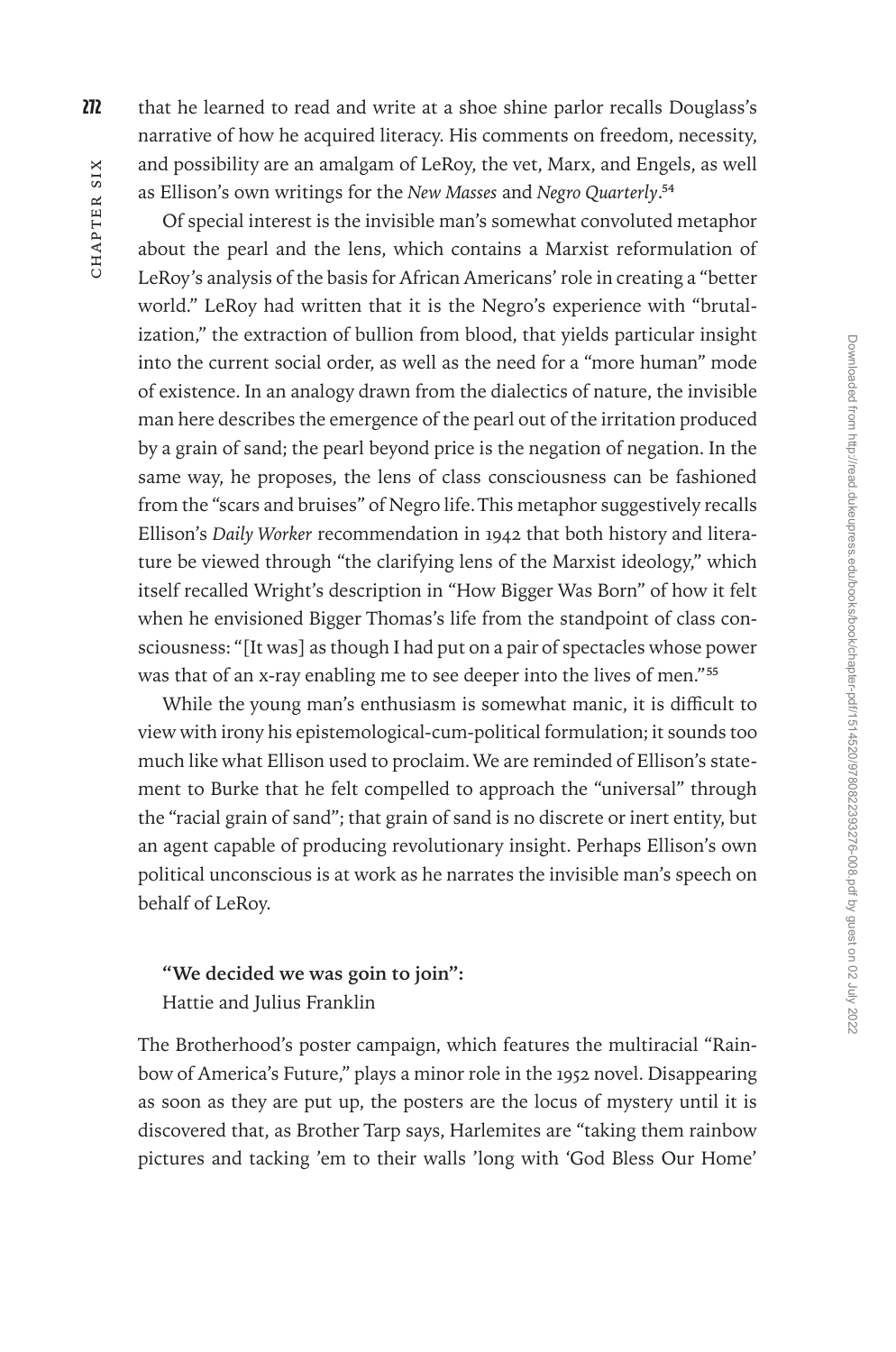and the Lord's Prayer" (386). The episode serves mainly to fuel Wrestrum's  $273$ envy and hostility. Originally, however, the posters' disappearance generates suspense—the Brotherhood fears sabotage, even FBI interference until the invisible man, engaged in door-to-door canvassing, spots one of the posters in the apartment of a couple named Hattie and Julius Franklin. Hattie, who reminds him of Mary Rambo, recognizes him as "that speaking brother"; he is, she says, familiar to "everybody who knows how much good the brotherhood is been doing." Complaining about Negro relief investigators "spying on their own folks," as well as about white store clerks who call her "Honey," Hattie prods her six-foot-four husband into confessing that he took the poster. She declares, "At least four of my friends got them on their walls. Hester Cook and Lizzie Sanders even had theirs framed." She and her husband are not members of the Brotherhood, Hattie states, "But we believe in it and we supports everything youall do. I guess we never got around to joining."56

The poster campaign, by virtue of its immense popularity, generates controversy in the mainstream press. While one newspaper attacks the Brotherhood as "subversive," another attempts to co-opt the issue. Professing distrust of the "motives [and] questionable methods [of ] . . . this increasingly conspicuous group," the second paper asks, "Is this not a glimpse, garish though it may be, of our great and fecund American dream?" Dismissing the Brotherhood as "latecomers," the editorial concludes, "We say let our slogan be, the American Dream achieved in the good American way!" The narrator recalls, "It gave us quite a laugh, we had them fighting among themselves and the fact that the placards were my project worked very well for me." While the episode further illustrates Jack's opportunism and vanity—in one version he takes credit for the poster campaign once he learns of its success—the "Rainbow" poster's popularity also displays Popular Front propaganda at its most effective, as well as the genuine appeal for Harlemites of the left's multiracial approach to the fight against racism.<sup>57</sup>

The Franklins do not make just a cameo appearance. When the invisible man returns to Harlem after his assignment downtown, he finds them active in the Brotherhood's "Don't Buy Where You Can't Work" campaign, which is demanding jobs for Negro workers in Harlem stores. Hattie remarks that it was because of this activism that "we decided we was goin to join." When during the riot the invisible man is attacked by Ras, Julius is shown defending him physically from Ras's "private strongarm squad." Ellison's exclusion of the Franklins from *Invisible Man* effaces concrete and dramatized evidence

Finding Brotherhood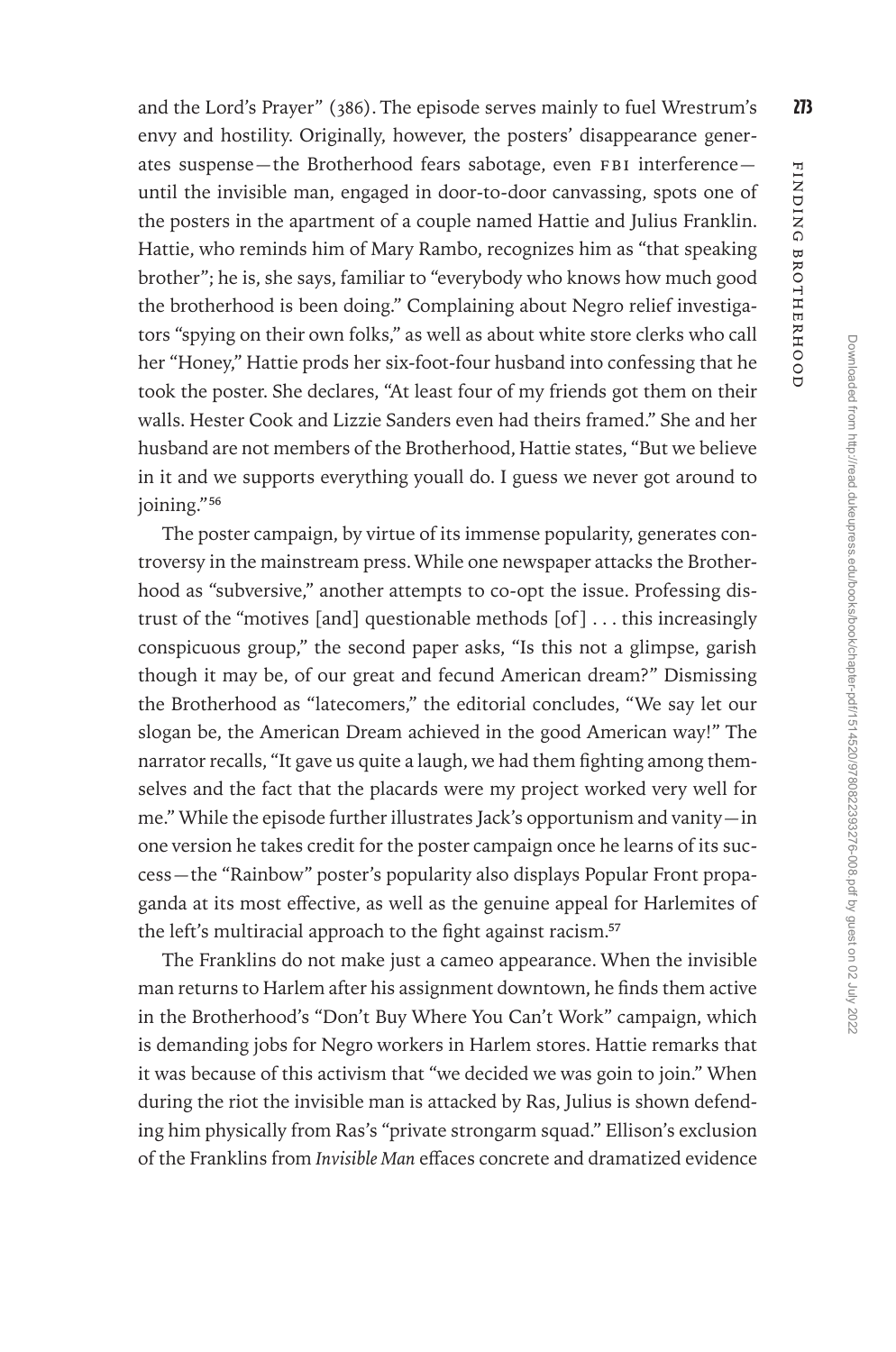274 of the Brotherhood's success in reaching Harlem's working class. Hattie's resemblance to Mary is telling, for it expands the text's typifying range. While Mary largely remains, at least in the published text, a preindividual migrant, insisting that New York has not penetrated to her core, Hattie develops into a class-conscious activist. Julius, with his marked resemblance to the mythic John Henry, presents a black man in overalls other than Lucius Brockway. The image of this quintessential proletarian physically defending a fellow Communist from a band of Garveyites would have to be expunged from the 1952 text; when one of his editors suggested that the Franklins be eliminated from the manuscript, Ellison agreed.58

## **"We building the movement together":**

The Fired Tenement

Hattie and Julius Franklin were not to be the only supporters of the left among Harlem's working class. In another episode eliminated from the 1952 text the Brotherhood calls upon the city government to "provide more housing for the people" and pressures landlords to clean up their tenements; the focus of the campaign is a huge slum apartment building called the Jungle. Ellison notes that the building is "full of rats, vermine [*sic*]. Prostitution. Storefront church. Plagued by numbers runners, wineheads, . . . and politicians. . . . People too brutalized to fight against it." Hoping to supply Harlem with what one organizer calls "a living demonstration to others that [the Brotherhood is] for the man lowest down," the tenement campaign will guarantee that they "will always have allies, and will always be in touch with reality." The tenement episode could have been based upon any number of CP organizing efforts in Harlem between the time Ellison arrived in 1936 until he left for the merchant marine in 1943.59

Thinking that he has seen Louise enter the building, the invisible man loses sight of her but overhears two tenants talking:

"Look here man," I heard, "You know these here fays don't act like ofays, they act like people!"

"What kinda people?"

And I bent closer, excited, as he said,

"Real people. The other night a couple of em invited me to go home with em, and I started not to go; then I changed my mind. I said to myself, If they can ask me, then least I can do is go."

Responding to his friend's skepticism, the first speaker continues: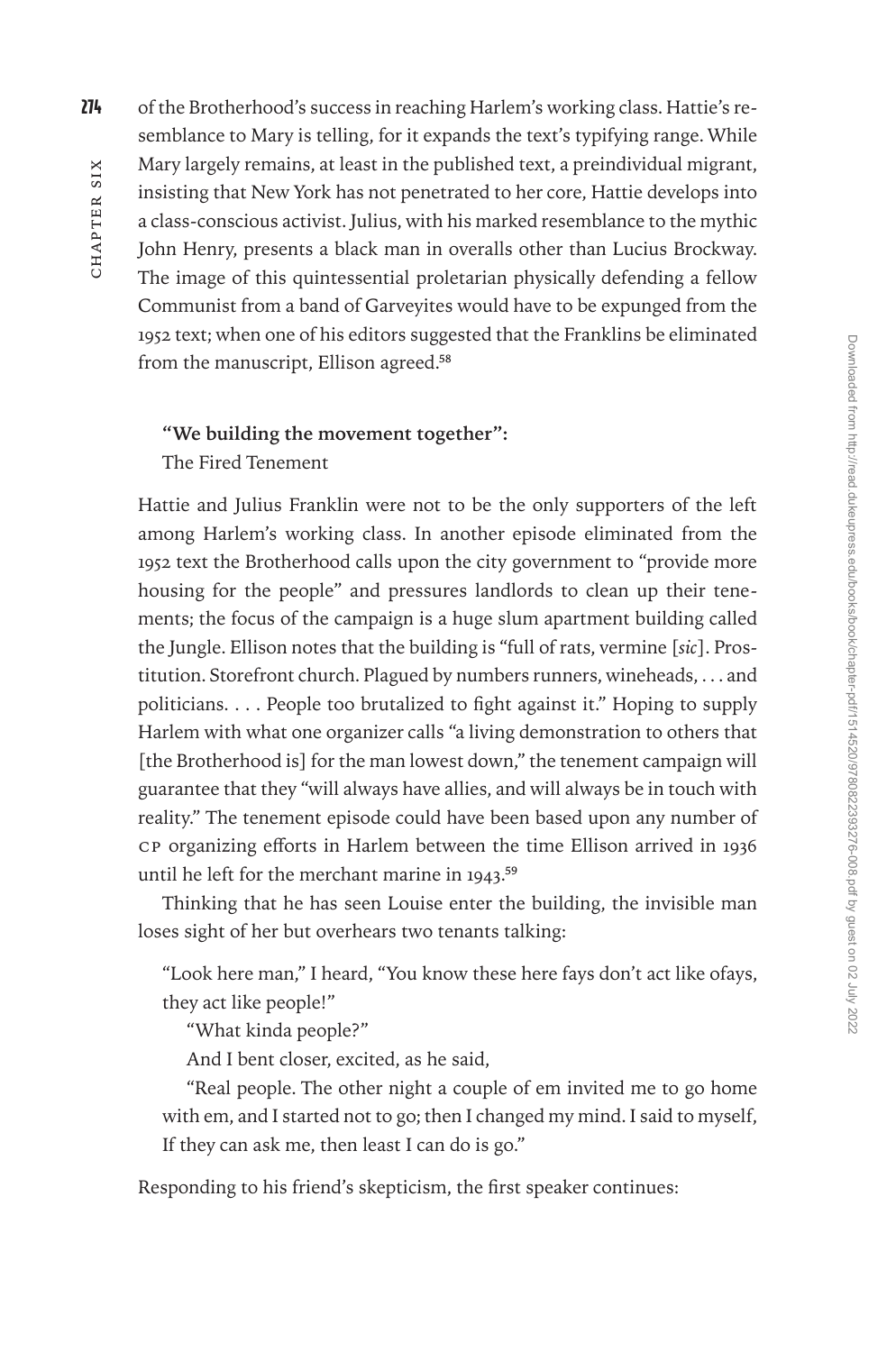Finding Brotherhood

FINDING BROTHERHOOD

to go sitting up in some white man's house. All I wanted was the sonsabitches whats poor as me to take off some of that pressure sos I could get myself something. Cause I always figures I could get mine if they left me alone. But this is something much bigger than I thought. I'm in it for good now. They invite me to they house, I invite them to mine; they serve me sauerkraut and winnies, I serve em red rice and beans, and we building the movement together."

The inhabitants of the Jungle enact the hospitality extended toward classconscious whites that the composite *we* of Wright's *Twelve Million Black Voices* recognizes as key to the migrants' emergence into modernity: "We invited them into our homes and broke our scanty bread with them, and this was our supreme gesture of trust."60

Ellison imagined different outcomes to the episode, all involving fire. In one draft, when the fire breaks out the invisible man helps people escape and becomes "a hero by default." In what appear to be later versions, Brotherhood organizers "see [the] fire and allow it to burn. Then . . . it must be decided whether they do so through callousness or out of their belief that large numbers will benefit from its destruction." In a variant of this debate, "one group thought of burning building [but] are stopped by danger to people, tenants' possible loss of life." Ellison eventually decided that the fire would be deliberately set by members of the Brotherhood: "Fire grows out of conflict between two factions: out of color situation; out of efforts of some members of faction to create incident that will bring Harlemites to pitch of indignation." The invisible man's heroic saving of lives would be manipulated: "They must *use* him just as they use the event of the fire. . . . They burn houses and risk lives of tenants in order to do good. He saves lives at risk of his own. . . . He reveals the essential anti-humanity of their humanism." An episode originally intended to demonstrate the Brotherhood's sincere concern over poverty is transmuted into proof of its perfidy.<sup>61</sup>

### **"The bear that was a man":** Brotherhood and Sacrifice

At some point during the composition of *Invisible Man* Ellison abandoned a fragmentary, and more than slightly bizarre, episode that was variously titled "Barbecue," "The Bear That Was a Man," and "Bear in Window." To be located after the invisible man has gone downtown and then returned to Harlem, the unevenly sketched chapter shows him learning from Brother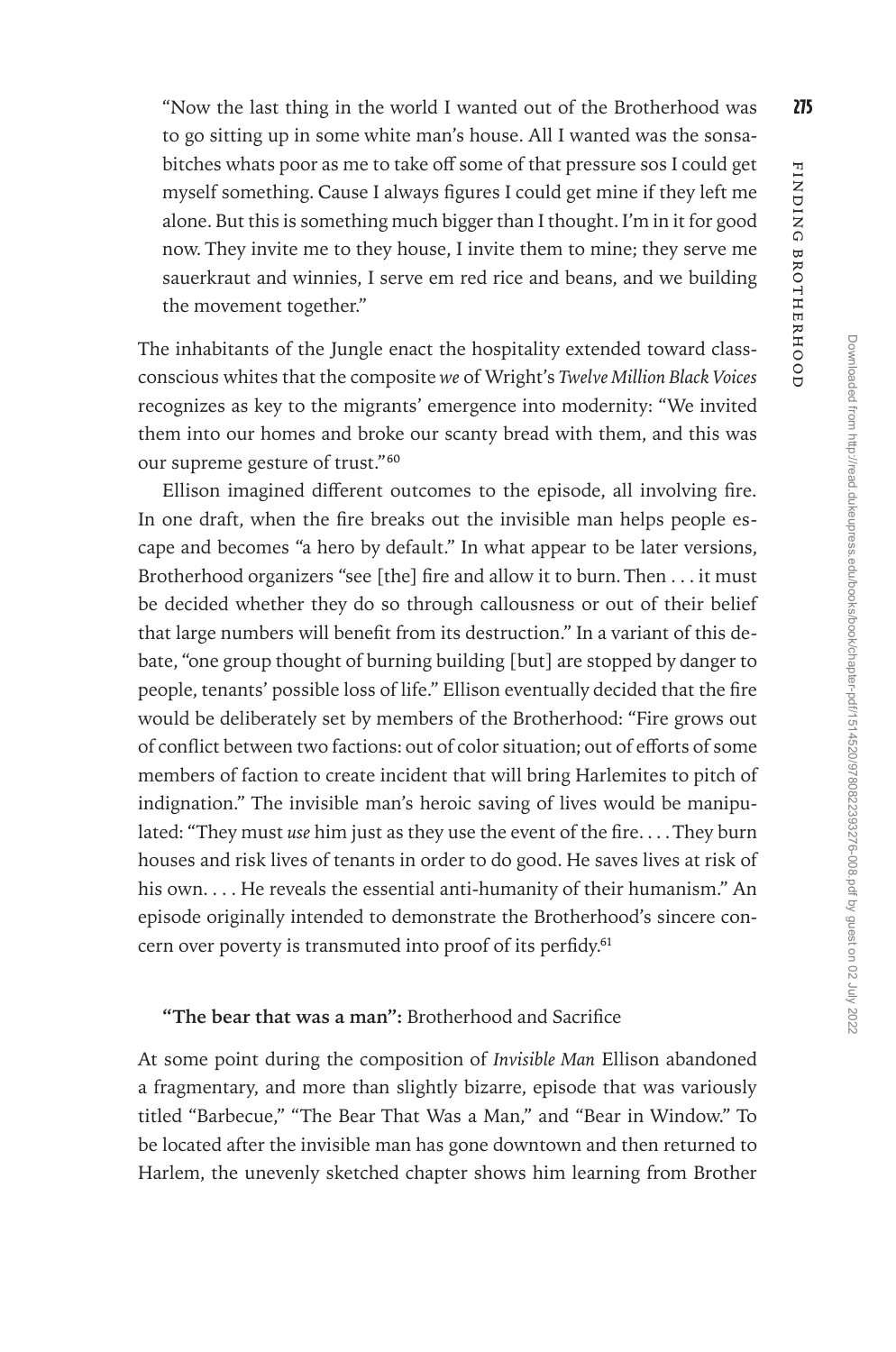CHAPTER SIX hapter Six

276 Tarp that Harlemites are tiring of the new Harlem leaders' abstract verbiage and hungering for the kinds of parades and actions previously organized by the protagonist. The invisible man hatches a plan for a huge Brotherhoodsponsored barbecue, to be held in the park under the George Washington Bridge, to which all of Harlem will be invited; the chief attraction will be a barbecued bear. When the bear arrives from Alaska "in a box like a coffin," it is discovered that the bear is frozen and has already been skinned. The "naked" bear is placed in the refrigerated display window of a restaurant, with a sign reading, "YOU HAVE A DATE WITH JACK THE BROTHER-HOOD BARBECUE BEAR—FREE." People in the crowd remark that the bear resembles a man; the invisible man assures them, "That's Jack the Bear standing there." The text breaks off after an old woman peers through her spectacles and proclaims, "He might not be a *bear*man . . . but he sure is a *man* bear." The actual cooking and consumption of the bear are not portrayed, although in another sketch of the problems facing the invisible man on his return to Harlem Ellison jotted, "Barbecue makes people sick."62

It is not clear how this strange episode was supposed to align with other elements in Ellison's contradictory patterning of the Brotherhood's relationship with Harlem, let alone with the many references to the folkloric Jackthe-Bear scattered throughout the text. On the one hand, the eerie resemblance of the bear to a man, compounded by its having been skinned and readied for public cooking and consumption, suggests a human sacrifice, even a lynching; we recall Ellison's chilling comparison of a lynched man with a barbecued hog in "A Party Down at the Square." That this ritual would be carried out in the name of the Brotherhood is indicated by the jotted words beneath the title "The Bear That Was a Man": "The Brotherhood has invited you to eat one of your own. That's what it wants you to do." This grim association of the Brotherhood with murder, even cannibalism, anticipates the invisible man's closing nightmare of castration by the lynch mob led by Brother Jack. That both events take place in the shadow of the bridge named after the first of the Founding Fathers suggests the Brotherhood's betrayal of the democratic legacy. Especially when read backward from the standpoint of Ellison's anticommunist American nationalism post-1952, the "Bear in Window" episode can be taken to indicate that, from the outset, he intended to condemn the Brotherhood as "lynchers of my people," as he had railed in the letter from September 1945 to Hyman accusing the Communists of having "done something far worse to the ideas of socialism than the Nazi did to the Jews."<sup>63</sup>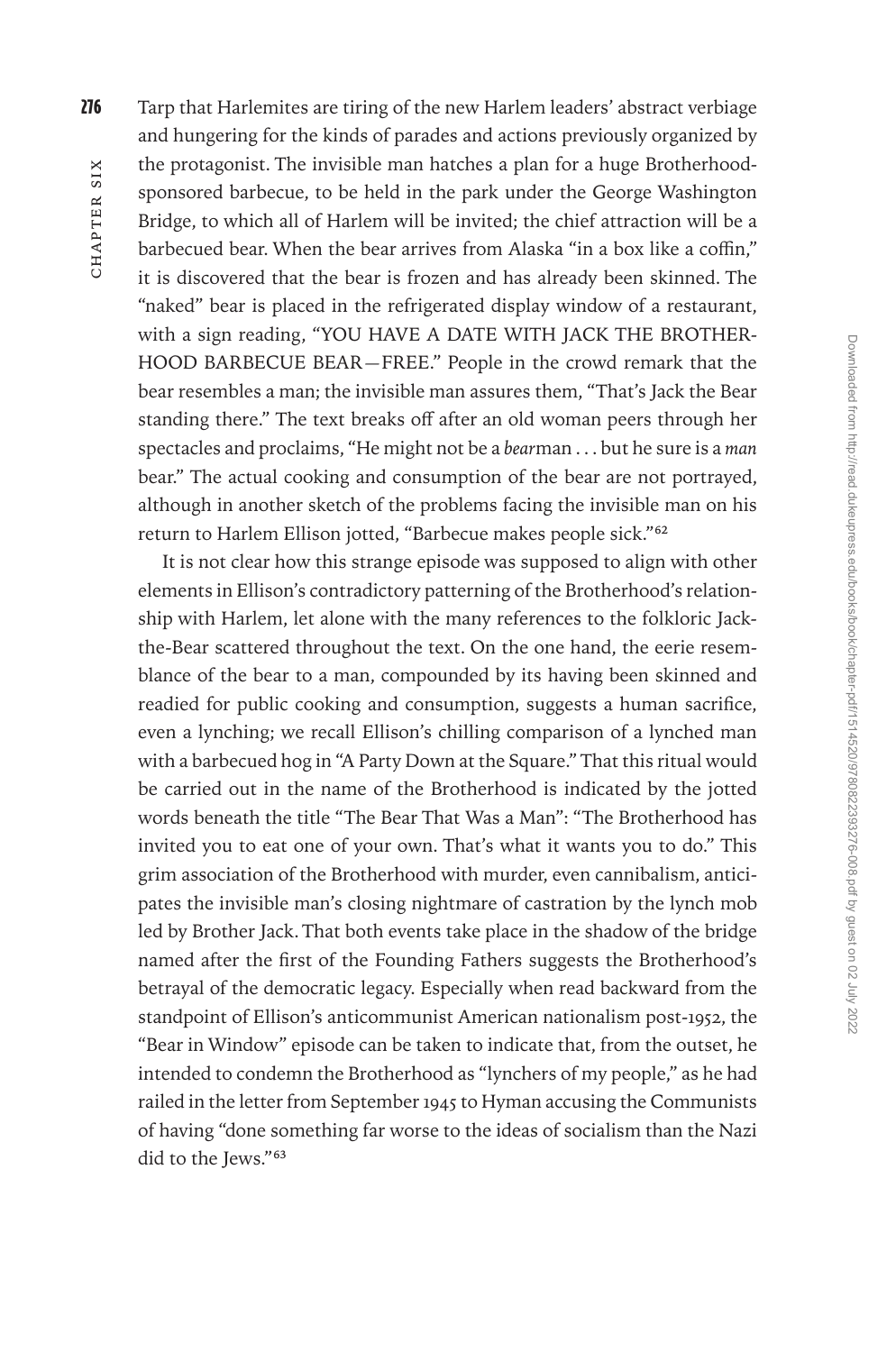On the other hand, the bear's ritual association with death and rebirth $\sim$  277 as the Cambridge School theorist Rhys Carpenter put it, "Death in the midst of life, and some hope of life even after the crushing calamity of death" makes it difficult to read the "*man* bear" as simply a victimized scapegoat. Ellison indicated various alternative possibilities when he wrote, "What if in story of the barbecued bear he is treated as Manna? This requires context of some kind—political? It is, after all, a context, an agon. Bear a sacrifice? What if bear actually is a—man? What consequences other than the legal?" One possibility is that sometimes a bear, even if it looks like a man, may be just a bear. Ellison's notation that a context which is political is required implies another possibility: that he came up with the bear-sacrifice theme when thinking in another context, perhaps biblical, as is intimated by the reference to manna, the divinely supplied food that sustained the Israelites during their flight from Egypt. But insofar as Negro folklore analogized African Americans under slavery with Israelites under Pharaoh's rule—and CP-inflected updatings analogized slaves with present-day workers and Pharaoh with capital—the notion that the barbecued bear would supply necessary nourishment on the journey to a better world dramatically reconfigures the episode's political context, transforming it from an allegory of lynching into one of emancipation. The interpretive possibilities are dizzying.64

LeRoy may help here in synthesizing what are otherwise two utterly incompatible readings. For the radical mariner was totemically consumed as "Tom the turkey" by those who had dedicated him and set him aside. The notion that the Brotherhood would invite Harlemites to "eat one of [their] own" might signify not the murder and cannibalism of a victimized scapegoat but the sacrifice of an honored god. As symbolic action the barbecue would thus embody not a lynching but a counterlynching: the ritual consumption of the cooked and dismembered bear would, like the symbolic ingestion of the sacrificed king, serve to affirm and strengthen the community's communalism and communion. From this standpoint the protagonist's plan to locate the barbecue in the shadow of the George Washington Bridge reveals the representational contradictions accompanying Popular Front nationalism, but not necessarily in an ironizing way. Does the archetypal Founding Father look down kindly on this bonding ritual of his people? Or does he aim to keep in the shadow of his iron might the descendants of his slaves? "Bear in Window," while a source of comic relief, contains a host of ambiguities barely resolvable even in the context of the richer and more complex treatment of myth, ritual, and politics shaping the novel's early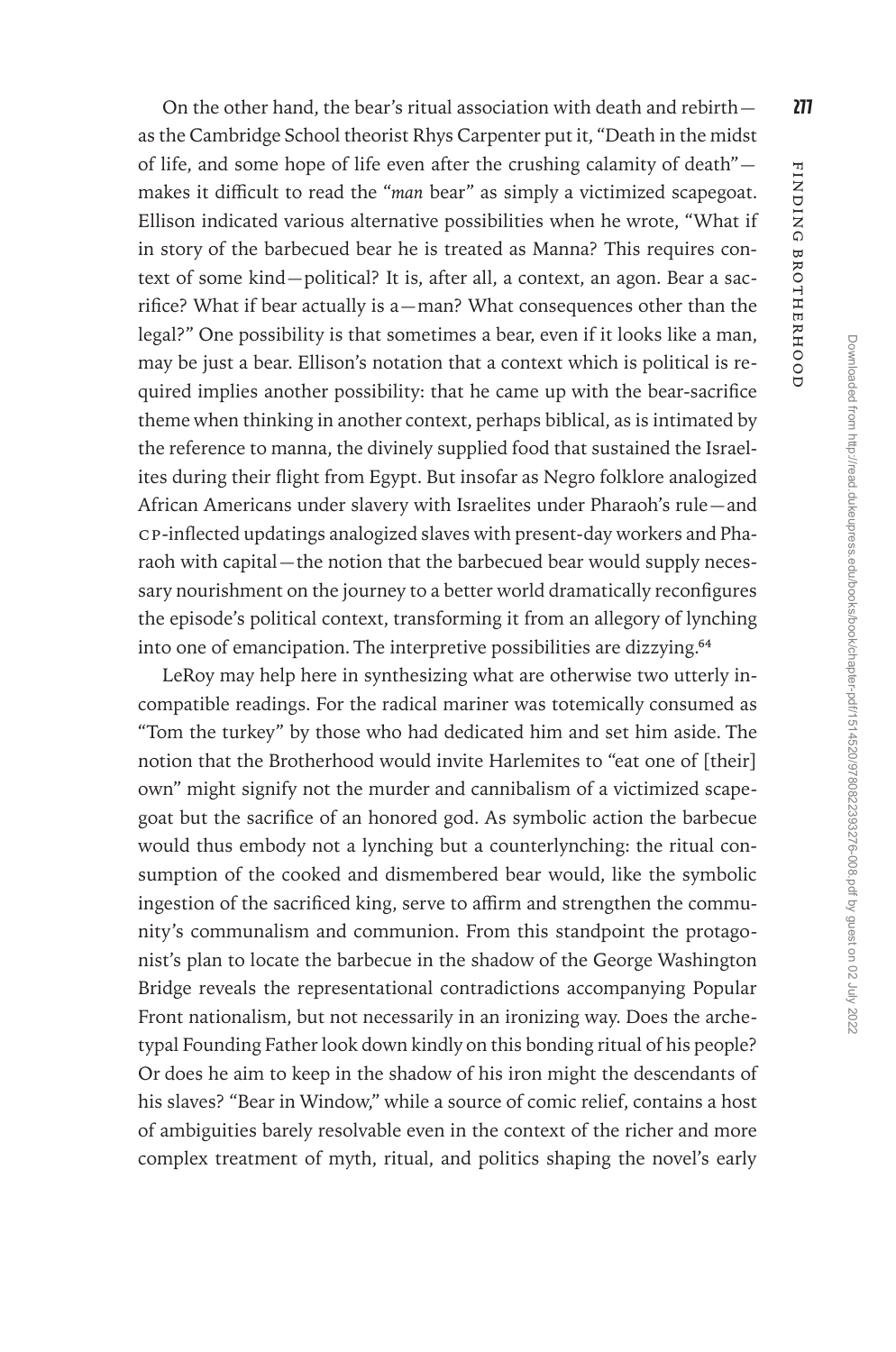278 drafts. One thing is clear: once LeRoy was killed off there remained no means by which the "Bear in Window" material could be effectively related to the rest of the novel. It was fated to join the many other narrative elements, realistic and allegorical alike, that would be excised by Ellison's editorial knife.

Ellison's decision to omit many Harlem-based episodes—the parade, the magazine interview, the poster campaign, the encounter with the Franklins, the tenement organizing, the bear barbecue—has an impact on *Invisible Man* that is both quantitative and qualitative. In the 1952 text, with the exception of Brother Tarp, the only migrants encountered by the invisible man before the riot—Mary without her roomers, Peter Wheatstraw without his discarded flag, the yam man without his factory worker history—are folk figures who seem largely out of touch with the proletarianizing forces of modernity. Along with the youths playing the dozens with Brotherhood slogans in the antieviction parade, however, the Franklins, the inhabitants of Mary's apartment, and the unnamed dwellers of the Jungle leave a concrete visual and aural impression of the relevance of the Brotherhood's theory and practice to many of Harlem's inhabitants. It was one thing for the narrator to summarize in ironic retrospect his memories of the "days of certainty" preceding his downfall. It was quite another thing—as Ellison, a careful reader of Henry James's prefaces, well knew—to dramatize and flesh out the Brotherhood's interactions with Harlemites who assume a reality of their own.

Ellison's omission of these working-class episodes and characterizations is compounded by the conversion of Stein into Hambro, the increasingly robotic characterization of Jack, the elimination of Louise, and the excision of LeRoy as the protagonist's abiding secret sharer—revisionary acts that profoundly transform the text's carriers of a leftist political vision. On another rhetorical level (more subtle and subliminal, but for that reason far harder to detect), Ellison's cancellation of the reference to Marxism as a clarifying lens removes from the novel's guiding trope of blindness and vision the dialectical possibility that vision can be magnified and focused by science. His comparable reworking of the motif of electric power in the arena rally episode negates the possibility that industrial technology can function as a means of both individual development and collective working-class resistance. In his revisions of the first half of the Brotherhood section, the way is being prepared for the lowering of the political boom in the second half.

Up to this point, however, Ellison's shuttling back and forth between the mid-1930s and the early 1940s has not posed any significant problems to his